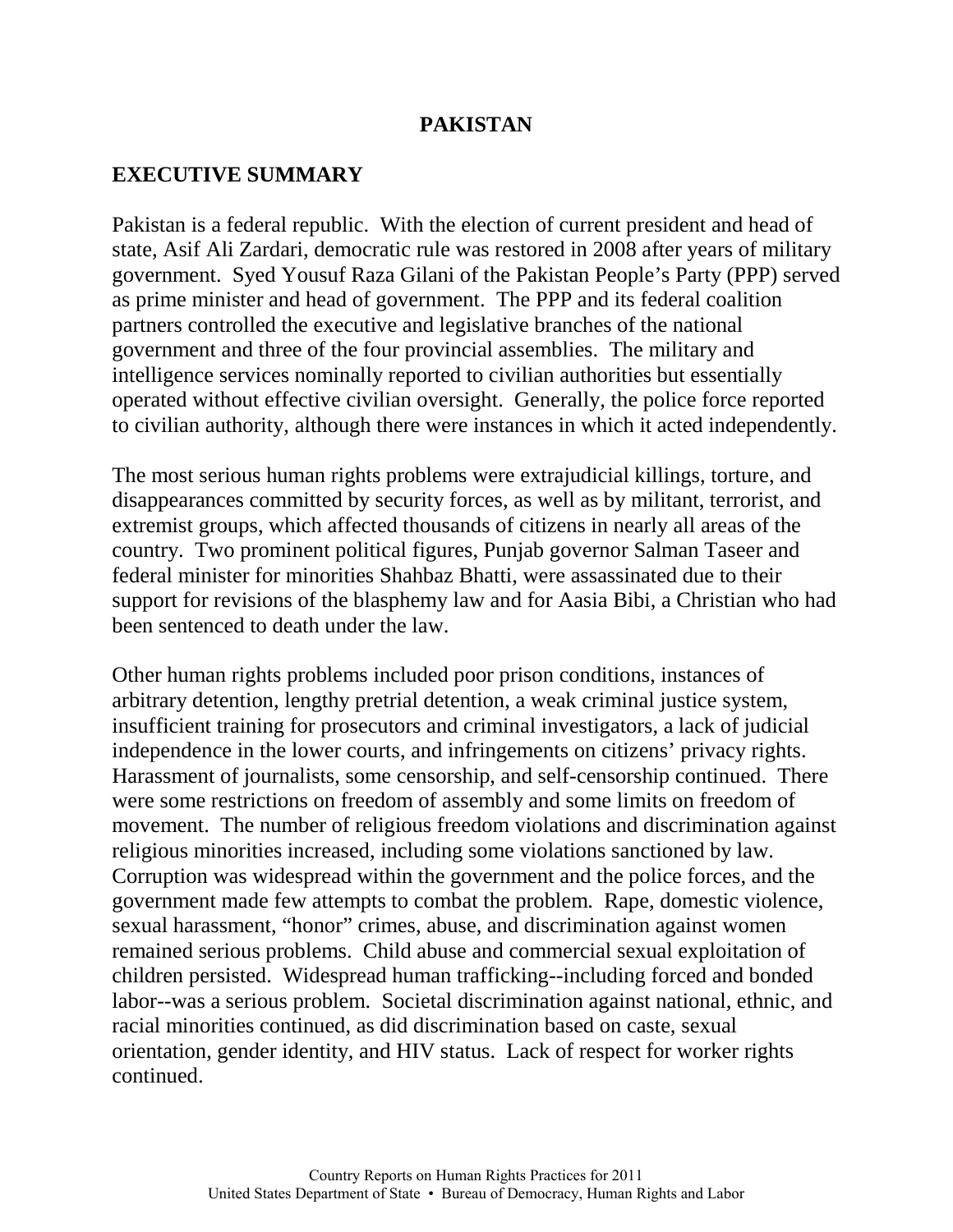Lack of government accountability remained a pervasive problem. Abuses often went unpunished, fostering a culture of impunity.

Violence, abuse, and social and religious intolerance by militant organizations, and other nongovernmental actors contributed to a culture of lawlessness in some parts of the country, particularly Balochistan, Sindh, Khyber Pakhtunkhwa (KP, formerly known as the North West Frontier Province), and the Federally Administered Tribal Areas (FATA).

# **Section 1. Respect for the Integrity of the Person, Including Freedom from:**

# **a. Arbitrary or Unlawful Deprivation of Life**

There were many reports that the government or its agents committed arbitrary or unlawful killings.

Security forces reportedly committed extrajudicial killings in connection with conflicts in Balochistan, FATA, and KP (see section 1.g.). A May 24 report by the Asian Legal Resource Center (ALRC) stated that from October 2010 to May government agencies abducted and killed more than 120 persons. Human Rights Watch (HRW) stated that between January and July security forces abducted and killed at least 150 persons and abandoned their bodies across Balochistan, in acts widely referred to as "kill and dump" operations. "The surge in unlawful killings of suspected militants and opposition figures in Balochistan has taken the brutality in the province to an unprecedented level," HRW concluded, and it urged the government to investigate all those responsible, especially in the military and Frontier Corps (FC), and hold them accountable. A parliamentary committee was formed to look into killings in Balochistan. The committee had not concluded its findings and recommendations by year's end.

Some deaths of individuals accused of crimes allegedly resulted from extreme physical abuse while in official custody. As of December the nongovernmental organization (NGO) Society for Human Rights and Prisoners' Aid (SHARP) reported 61 civilian deaths after encounters with police and 89 deaths in jails, a decrease from the previous year. The police stated these deaths occurred when suspects attempted to escape, resisted arrest, or committed suicide. Human rights observers, family members, and the media reported that security forces staged many of the deaths. Lengthy trial delays and failures to discipline and consistently prosecute those responsible for killings contributed to a culture of impunity.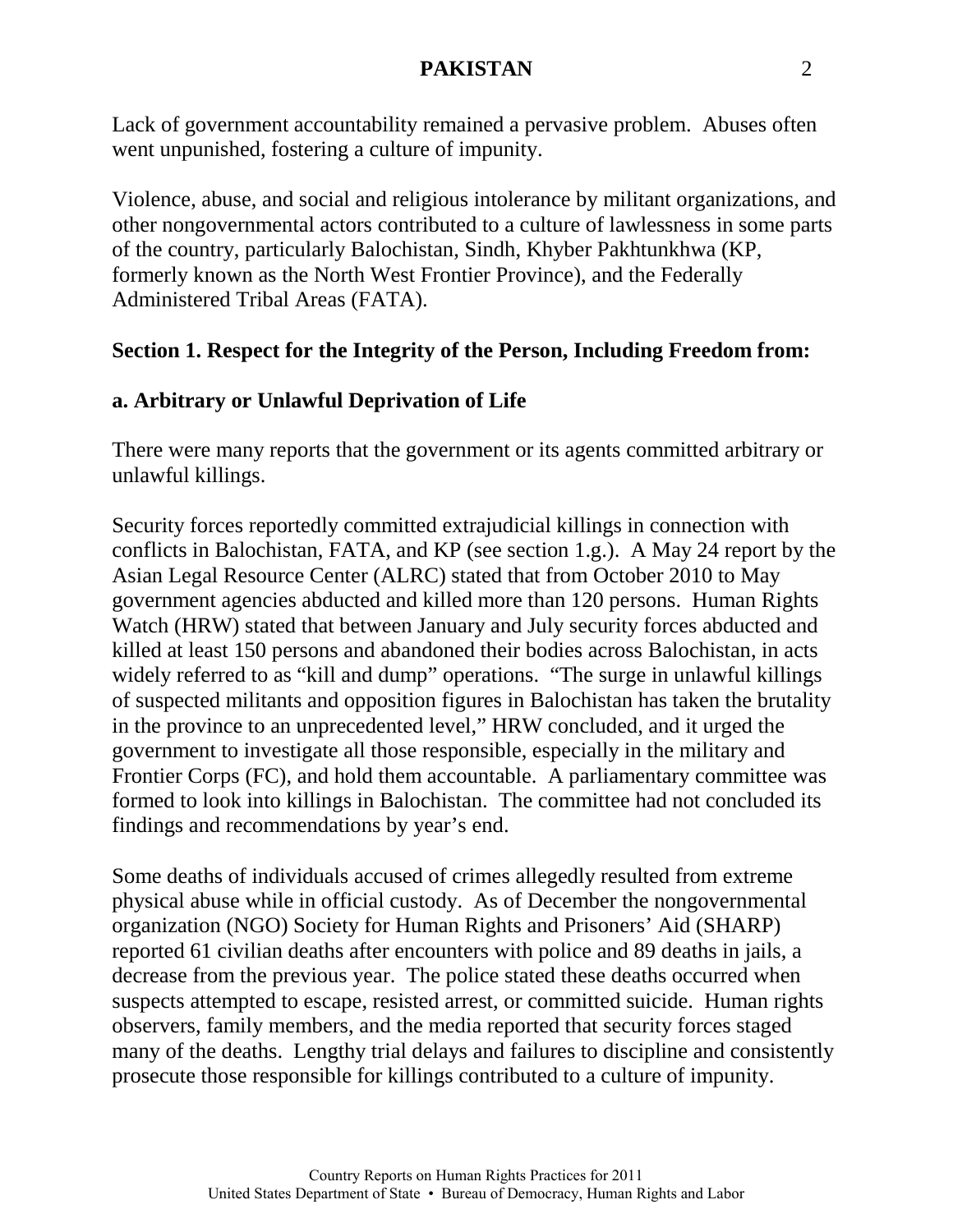On May 17, security officials shot and killed five unarmed Chechen and Tajik nationals at the Kharotabad check post in Quetta, Balochistan, after accusing them of being terrorists. Chief Minister of Balochistan Nawab Aslam Raisani ordered a judicial inquiry into the incident. On June 28, the inquiry commission presented its report to the provincial government, which declared police and FC officials at the check post responsible for the incident and recommended action against them. No action had been taken against these officials by year's end. On December 29, following a beating earlier in the year, unknown assailants in Quetta killed surgeon Dr. Baqir Shah, who conducted the autopsy on the five foreigners and was a key witness in the case.

On June 26, the newspaper *Dawn* reported that the Sindh Rangers shot and killed Sarfaraz Shah after he was "caught red-handed" while stealing cash and valuables from visitors at the Benazir Shaheed Park. Footage broadcast on news channels and YouTube showed that the unarmed youngster was shot from very close range by one of six soldiers gathered around him as Sarfaraz pled for mercy. On August 12, a court sentenced one of the soldiers to death and gave five others life sentences. Authorities also removed the provincial chiefs of police and rangers in Karachi. However, the director general in charge at the time of the abuse was reinstated and promoted to lieutenant general on October 4.

There were no developments in a 2009 extrajudicial killing case in which an Internet video showed men in military uniforms executing six young men in the Swat Valley. In October 2010 Chief of Army Staff General Afshaq Kayani ordered the establishment of a board of inquiry to determine the identities of the uniformed personnel seen in the video. The military had not publicly announced the conclusions of its investigation by year's end, and no one had been held accountable.

In April 2010 a three-member UN commission presented its report on the 2007 assassination of former prime minister Benazir Bhutto. The report stated that the former government led by Pervez Musharraf did not protect Bhutto and that intelligence agencies hindered the subsequent investigation. On November 5, an antiterrorism court indicted two police officers, including the former Rawalpindi chief of police, and five members of the Pakistani Taliban, for criminal conspiracy and murder.

Politically motivated killings also continued. In Balochistan, nationalist, political, and intellectual leaders remained targets of attacks during the year. For example, on January 18, the *Daily Times* reported that the bullet-riddled bodies of three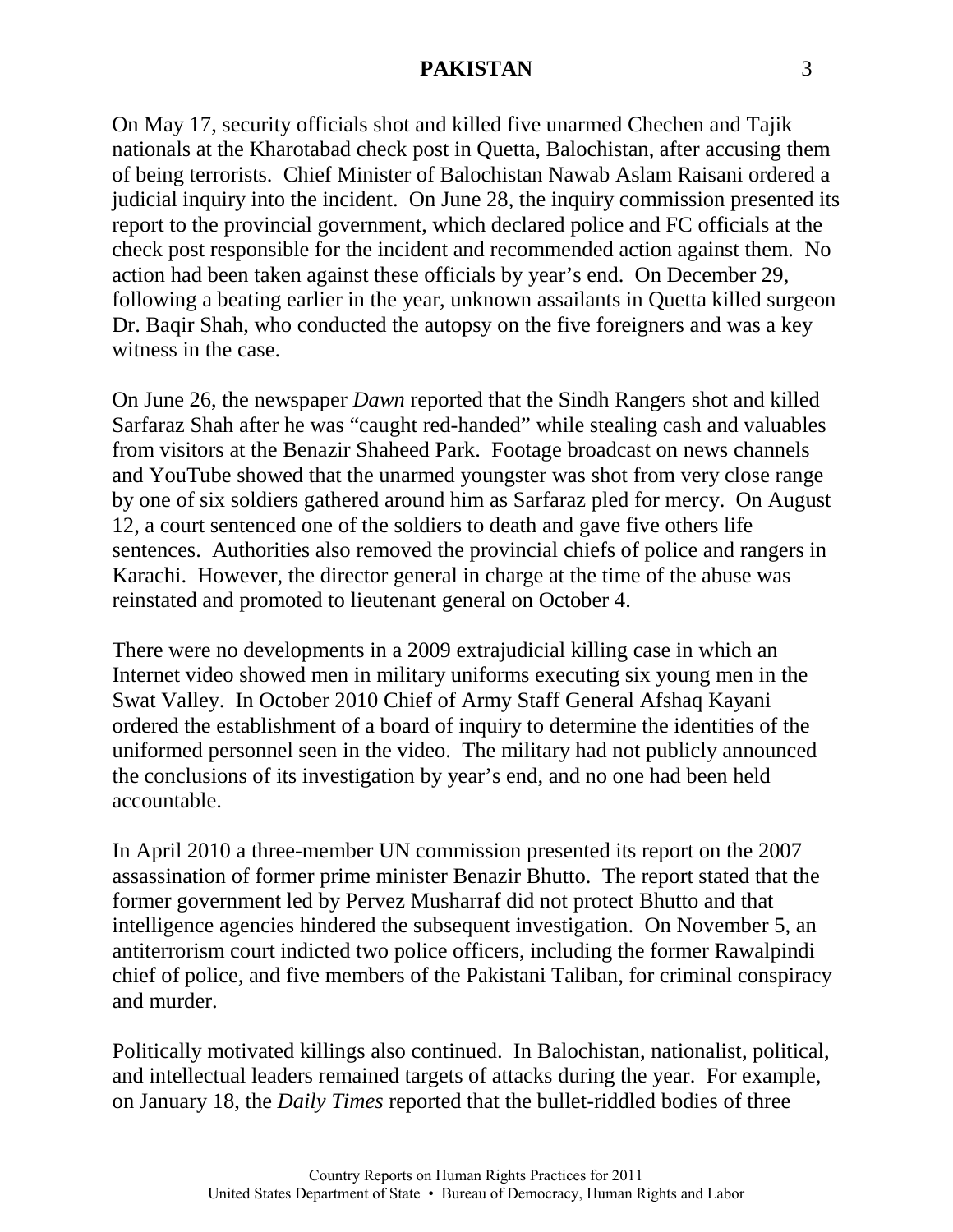Baloch political activists were found in Ormara, Makran, and Khuzdar. They were identified as Balochistan National Movement member Naseer Kamalan, a poet and political activist, who allegedly was abducted by the FC in November 2010; Ahmed Dad, an activist of the Baloch Republican Party; and Nisar Ahmed Mengal, the younger brother of the late Rasool Bakhsh Mengal, the central joint secretary of the Balochistan National Party-Mengal (BNP-M). Other attacks on Baloch political activists included the March 14 killing of BNP-M leader Agha Mahmood Ahmedzai in Kalat; the June 2 killing of National Party leader Nasim Jangian in Turbat; the June 23 killing of Mir Rustam Khan Marri, former leader of the BNP-M in Jaffarabad District; the July 21 killing of BNP-M leader Jumma Khan Raisani in Khuzdar; and the September 27 killing of BNP-M leader Abdul Salam in Khuzdar.

The South Asia Terrorism Portal reported that journalists, teachers, students, and human rights defenders also were being targeted in Balochistan. In total, at least 542 civilians were believed to be victims of extrajudicial killings during the year.

There were significant reports of politically motivated killings by political factions or unknown assailants in the city of Karachi, Sindh. According to a report by the Human Rights Commission of Pakistan (HRCP), 1,138 persons were killed in political violence in Karachi during the first six months of the year, 490 of which were targeted killings. On August 28, the National Assembly formed a 17-member all-party committee headed by Minister for Religious Affairs Syed Khursheed Ahmed Shah to probe the killings and violence in Karachi and Balochistan and submit its report in two months. No report had been submitted by year's end; however, the Supreme Court heard a case on its own motion regarding Karachi violence from August 26 to October 6. On October 6, the Supreme Court issued its decree against Sindh provincial authorities for failing to address a breakdown of law and order in Karachi.

The elected civilian government, especially the coalition partner Awami National Party (ANP) in KP, remained the target of attacks. On May 28, at Matta tehsil in Swat, KP, unidentified militants killed ANP President Muzaffar Ali Khan when they attacked his guesthouse with hand grenades and automatic weapons.

During the year two high profile government officials were assassinated for publicly criticizing blasphemy laws and for calling for reform of those laws. On January 4, Punjab Governor Salman Taseer was killed by his bodyguard. On October 1, the Rawalpindi Anti-Terrorism Court sentenced Taseer's killer, Malik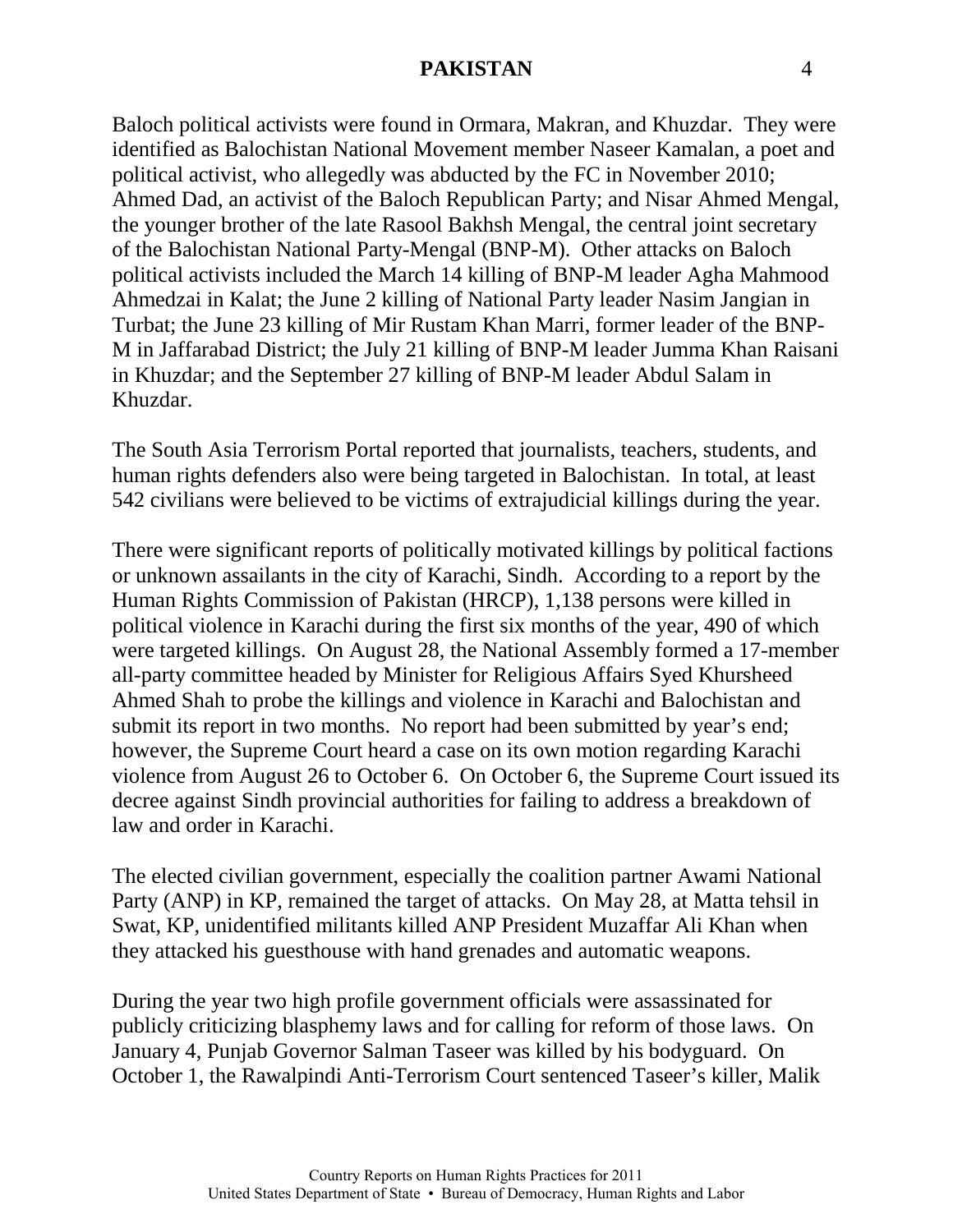Mumtaz Qadri, to death. Qadri filed an appeal of the sentence on October 6. The appeal was pending in the Islamabad High Court at year's end.

On March 2, Shahbaz Bhatti, the federal minister for minorities, was shot and killed in Islamabad. According to press reports, at least two unidentified attackers were involved. The gunmen left pamphlets, reportedly from al-Qaida and Tehrike-Taliban Pakistan (TTP), accusing Bhatti of blasphemy. The assailants fled the scene and were not captured. The investigation continued at year's end.

#### **b. Disappearance**

During the year kidnappings and forced disappearances continued, with reports of disappearances in nearly all areas of the country. Some police and security forces held prisoners incommunicado and refused to disclose their location. Human rights organizations reported that many Sindhi and Baloch nationalists were among the missing, and there were reports of disappearances during the year in connection with the conflicts in FATA and KP (see section 1.g.).

Nationalist political parties in Sindh Province reported disappearances and claimed that some of their members were in the custody of the intelligence agencies. Hindu communities in interior Sindh also reported an increase in kidnapping for ransom; many families fled to India as a result. According to an HRCP report, 18 families left within one week in October.

Amnesty International reported that Muzaffar Bhutto, general secretary of the nationalist party Jeay Sindh Muttaheda Mahaz, was abducted on February 25 in Hyderabad, Sindh. Police and intelligence agencies allegedly picked up Jeay Sindh Qaumi Mahaz (JSQM) leader Sikander Aakash Mallah and his aide, Noor Mohammad Khaskheli, from Hyderabad, Sindh, in 2009. They were released in March in Sadiqabad, Punjab. At a press conference in Karachi on April 4, Mallah accused intelligence agencies of abducting him and alleged that they were planning to abduct more nationalist leaders to torture or kill them.

The Supreme Court continued its hearings on missing person's cases. On July 12, the Supreme Court observed that from January to July the number of missing persons in the judicial system increased to 228. The duration of the three-member judicial commission of inquiry on enforced disappearance, formed by the federal government in March 2010, was extended as the Supreme Court referred new cases to it. In September Justice Javed Iqbal was appointed head of the inquiry commission. The commission's mandate included preparing a comprehensive list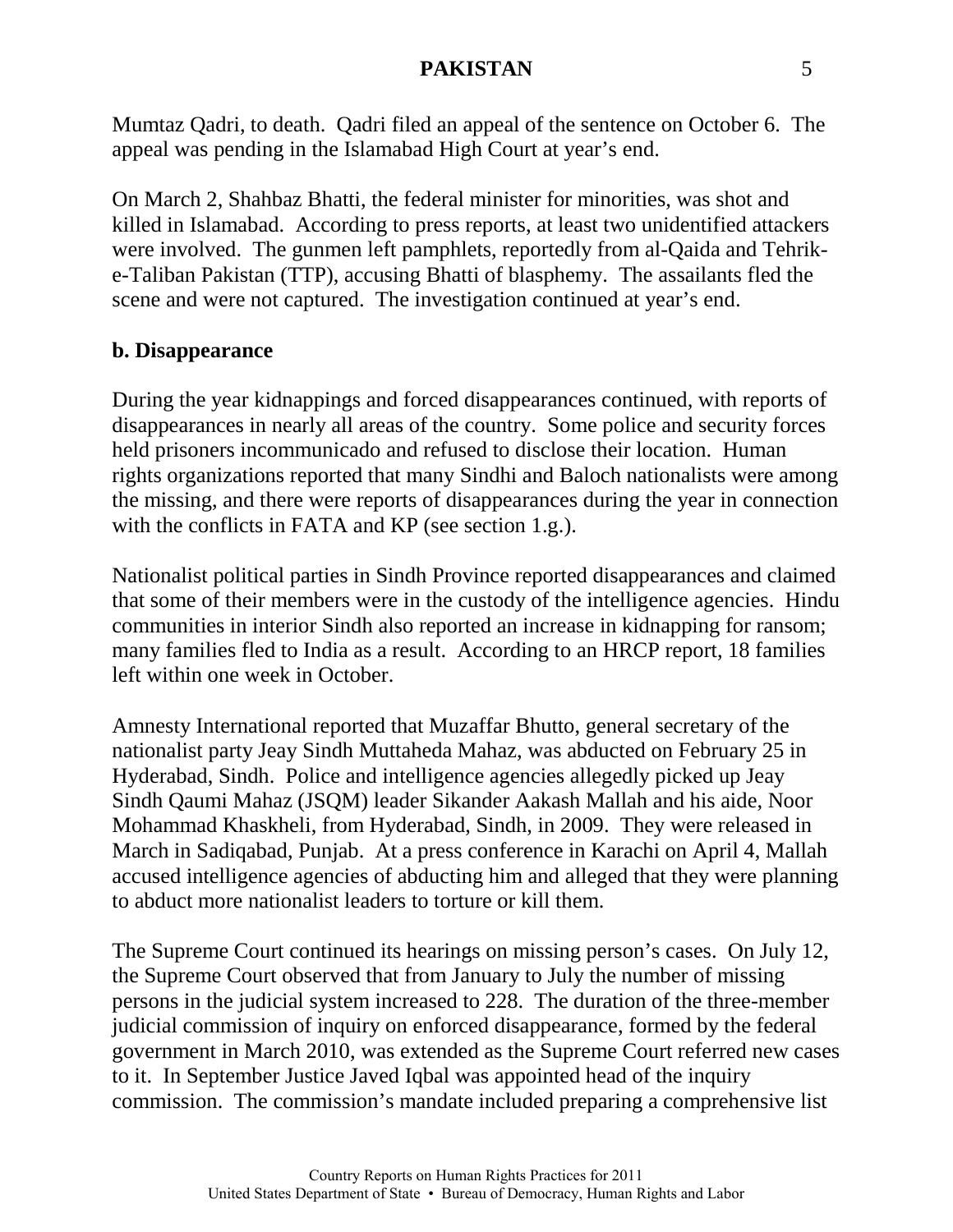of missing persons, suggesting ways to trace the missing persons, and finding those responsible for their disappearance. As of December the commission was examining 418 cases.

Disappearances from Balochistan remained a problem, with Baloch political groups demanding political and human rights. On April 6, Federal Interior Minister Rehman Malik informed the Senate that 203 persons were missing in Balochistan. The mutilated dead bodies of 355 missing persons were found from June 2010 to December 2011. According to the Voice of Baloch Missing Persons (VBMP), more than 785 persons had disappeared since January; the bodies of 35 of them were found. The VBMP estimated that more than 14,000 persons had disappeared in Balochistan since 2001.

# **c. Torture and Other Cruel, Inhuman, or Degrading Treatment or Punishment**

The constitution prohibits torture and other cruel, inhuman, or degrading treatment, but there were reports that security forces, including the intelligence services, tortured and abused individuals in custody. The law has no specific section about torture; it sanctions only "hurt" and does not mention punishing perpetrators of torture.

According to a June 24 statement by the Asian Human Rights Commission (AHRC), the absence of both proper complaint centers and a particular section in the criminal code to define and prohibit torture contributed to the spread of such practices. The AHRC stated that there had been no serious effort by the government to make torture a crime in the country, and the state provided impunity to the perpetrators, who were mostly either policemen or members of the armed forces.

The NGO SHARP reported that, as of December 15, police tortured persons in more than 8,000 cases, compared with findings of 4,069 cases in 2010. Human rights organizations reported that methods of torture included beating with batons and whips, burning with cigarettes, whipping the soles of feet, prolonged isolation, electric shock, denial of food or sleep, hanging upside down, and forced spreading of the legs with bar fetters. Torture occasionally resulted in death or serious injury. Observers noted the underreporting of torture throughout the country.

On September 9, the newspaper the *Nation* reported that a prisoner died after police torture in Chiniot, Punjab. The district police suspended five policemen,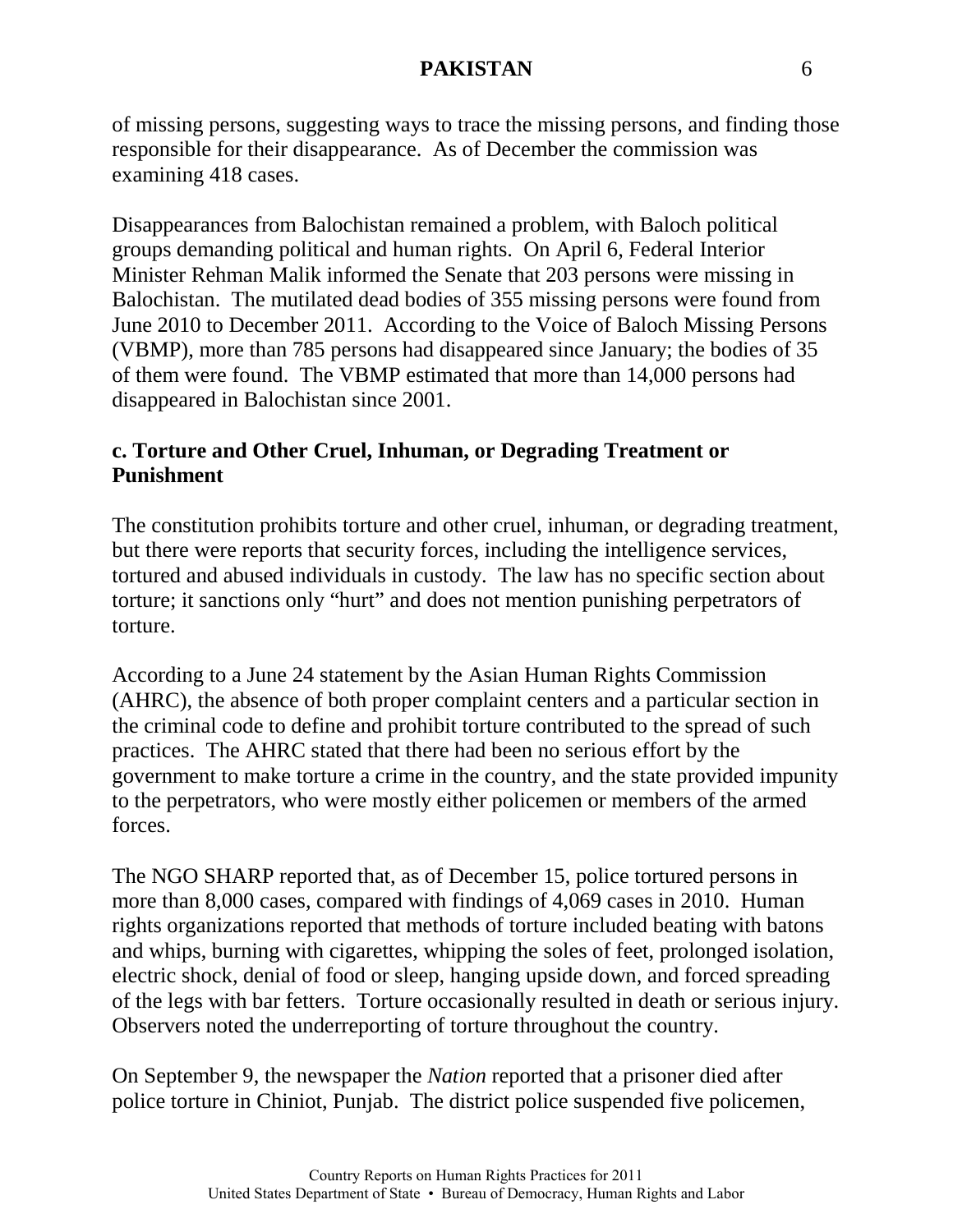including the station house officer. One month later the police in Chiniot again were accused of torture when police reportedly tortured women who were protesting the death of a member of their family at the hands of the police.

There were reports that police raped women. On April 14, *Dawn* reported that four policemen gang-raped a Christian health technician in her residential quarters in a hospital in Washak, Quetta. Two policemen were arrested, while two escaped. At year's end there were no further developments in the case.

There were accusations that security forces raped women during interrogations. The government rarely took action against those responsible. There also were reports that police sexually abused street children (see section 6, Children).

The practice of cutting off a woman's nose or ears, especially in connection with "honor" crimes, was reported often, but government officials did little to combat the practice (also see section 6, Women). Parallel local council meetings (jirgas) consisted of assemblies of tribal elders who make decision by consensus; their decisions are recognized as legal by their communities. These jirgas announced inhumane punishments, such as honor killings, for those accused of violating tribal customs.

There were no reported developments in the following cases from 2010: the five police officers arrested for torturing robbery suspects in Chiniot, Punjab, in March; the alleged rape by police officers of a 13-year-old-girl at the Wah Cantonment Police Station in May; and the alleged police torture of a female prisoner at the Sialkot central jail in May.

### **Prison and Detention Center Conditions**

Prison conditions were often extremely poor and failed to meet international standards. Police sometimes tortured and mistreated those in custody and at times committed extrajudicial killings. Overcrowding was common, except for the cells of wealthy or influential prisoners. Prisons and detention centers were managed largely by the provincial governments. Human rights groups that surveyed prison conditions found sexual abuse, torture, and prolonged detention prevalent. Prisons could not be described as correctional institutions, because the conditions in many of the prisons were so inhuman that criminals often left more hardened than before their incarcerations.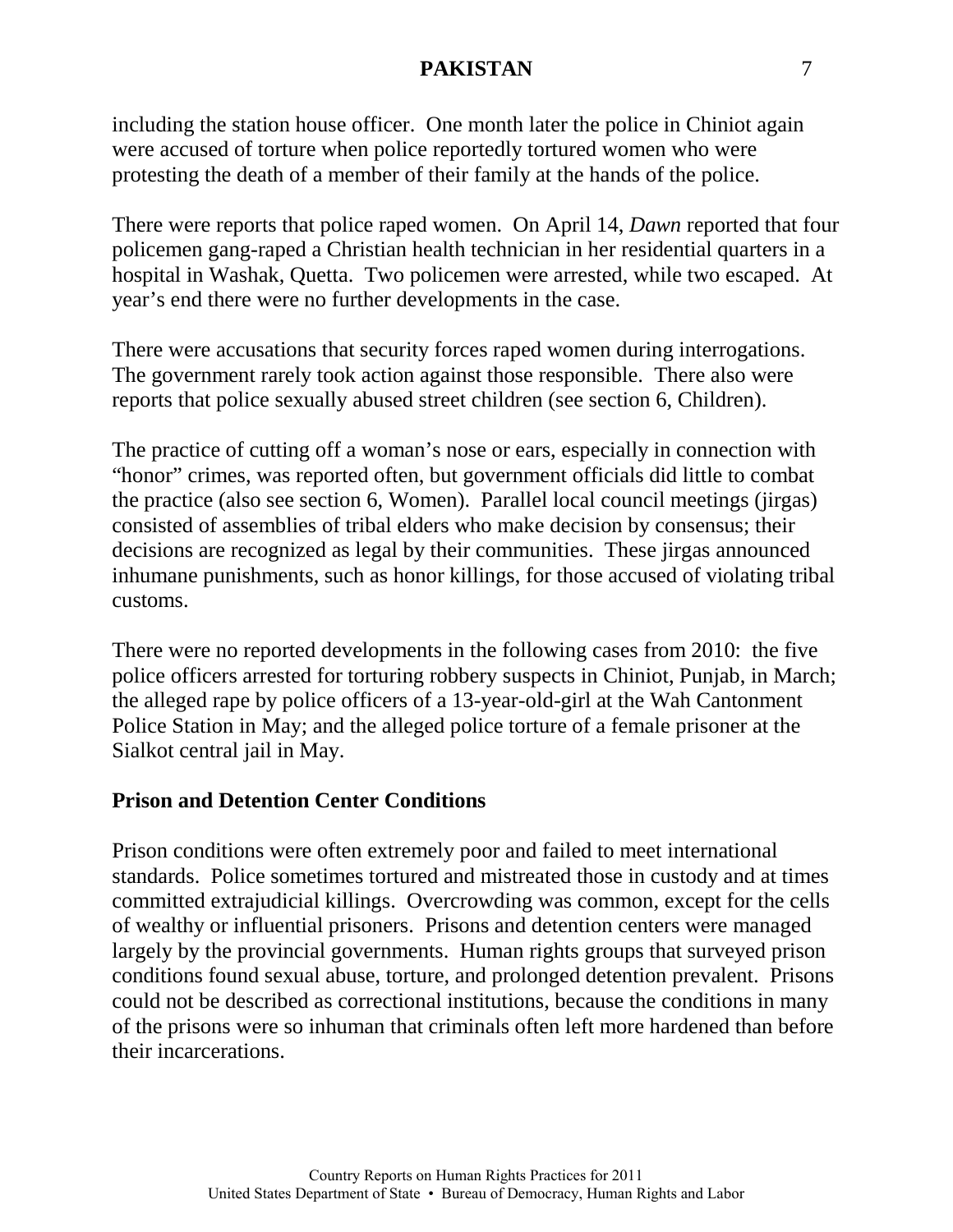Inadequate food and medical care in prisons led to chronic health problems and malnutrition for those unable to supplement their diets with help from family or friends. In many facilities provisions for sanitation, ventilation, lighting, and access to potable water were inadequate.

Most prison facilities were of antiquated construction, without the capacity to control indoor temperatures. A system existed for basic and emergency medical care, but it did not always function effectively. Prisoners sometimes also had to pay bribes, and bureaucratic procedures slowed access to medical care. Foreign prisoners often remained in prison long after completion of their sentences because they were unable to pay for deportation to their home countries.

There were several reports of prison riots during the year. Grievances that provoked the riots included overcrowding, deprivation of legal rights, slow disposition of cases, behavior of the jail administration, and lack of facilities. On March 16, the *Daily Times* reported that at least seven prisoners were killed and 30 persons (including police) were injured when prisoners in Hyderabad Central Jail fought with jail administration officials. Protesting prisoners climbed onto the rooftops of their barracks and complained about the blockage of water, gas, and electricity.

Minority prisoners generally were afforded poorer facilities than Muslims and often suffered violence at the hands of fellow inmates. Christian and Ahmadi communities claimed that their members were more likely to be abused in prison. The Center for Legal Aid and Assistance reported that conditions were often worse for those prisoners accused of violating the blasphemy laws.

According to an August 2010 report in *Dawn*, all 32 jails in Punjab Province faced acute overcrowding. Official figures indicated that these jails operated at 40 percent over capacity during the year. As of April 2, 53,208 prisoners were in Punjab's 32 prisons, which had an authorized capacity of 21,527 inmates. According to Punjabi prisons department officials, overcrowding not only caused security, accommodation, and health problems for inmates but also adversely affected the general administration of jails.

In KP province there were 8,582 prisoners, with an official capacity of approximately 8,340, according to the KP inspector general of prisons. During a Senate committee meeting on May 17, Senator Azam Khan Swati said that there seemed to be no effort by the government to release detainees who had completed their sentences years ago. The National Judicial Policy Making Committee noted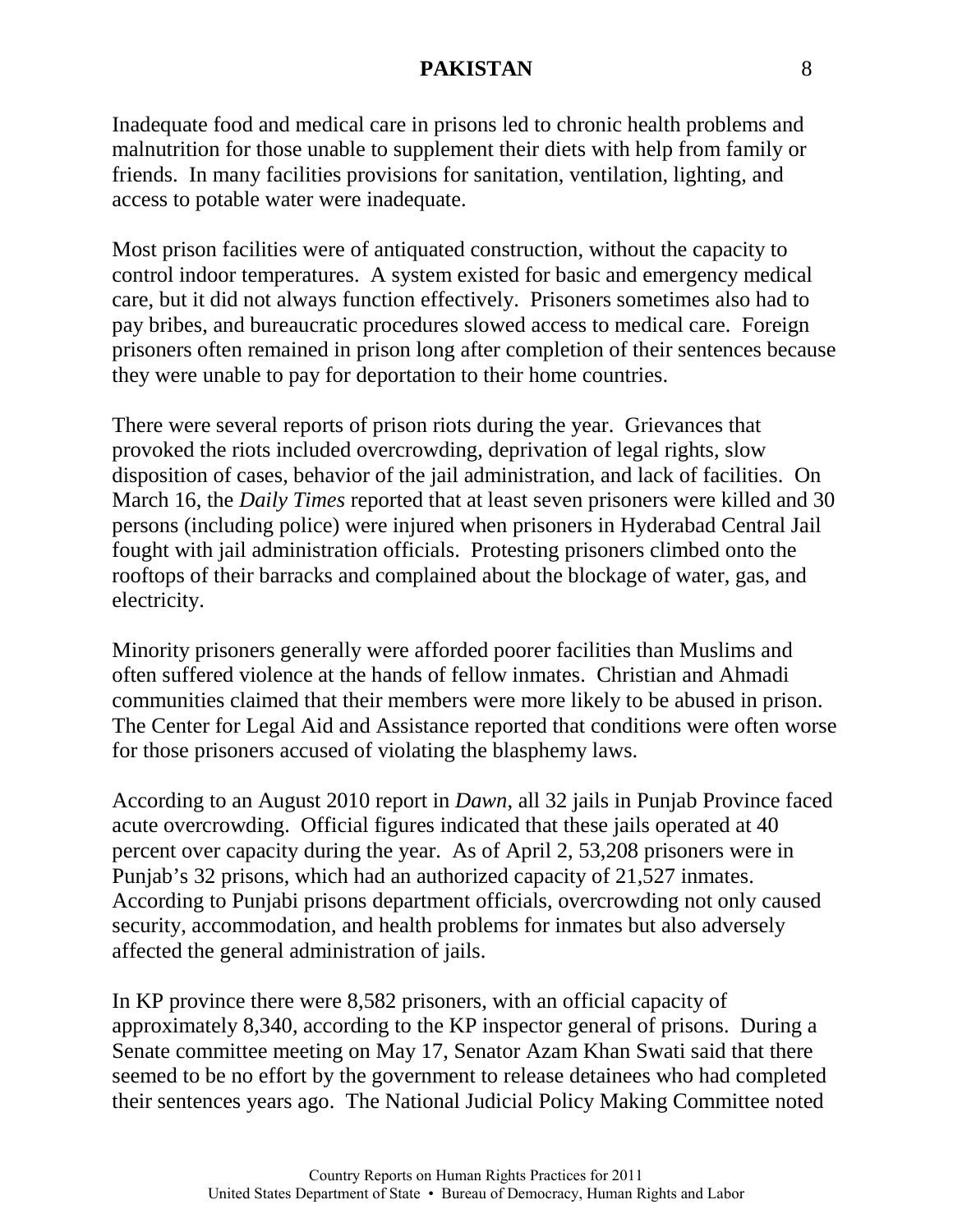that, after the implementation of the 2009 national judicial policy aimed at speeding up the process of court hearings and deciding cases, in Sindh the number of jail inmates was reduced from 20,000 to 13,464.

Police often did not segregate detainees from convicted criminals. Prisoners with mental illness usually lacked adequate care and were not separated from the general prison population.

Prison officials often kept juvenile offenders in the same facilities as adults but in separate barracks. Nevertheless, at some point during their imprisonment, children were mixed with the general prison population. Often children were subject to abuse, rape, and violence from other prisoners and prison staff.

According to the Society for the Protection of the Rights of the Child (SPARC), the bulk of juvenile prisoners were kept in Punjab's 29 prisons. At the end of May there were 725 child prisoners in Punjab; 103 were convicted, and 622 were in the trial process. By July there were 1,056 juvenile prisoners in the trial process and 161 convicted juveniles in the country's four provinces. SPARC stated that juvenile prisoners were among the worst off in the country. The jail conditions in which they were held were extremely poor. Many spent longer periods behind bars because they were unable to pay bail. Rather than being rehabilitated, the majority of child prisoners became hardened criminals by spending long periods in the company of adult prisoners.

Juveniles accused of terrorism or narcotics offenses were not protected under the Juvenile Justice System Ordinance. SPARC reported that children as young as age 12 were arrested under the Antiterrorism Act for terrorism. Children convicted under the act could be sentenced to death, although no case existed of a child being executed under the act.

Women were held in separate spaces from men in some, but not all, prisons. There were many reports of violence against women and rape in the prisons.

The 18th amendment to the constitution mandated that religious-minority prisoners be given places to worship inside jails. It was not clear whether this law was implemented.

There is an ombudsman for detainees, with a central office in Islamabad and one in each province. Although a complaint system existed for prisoners to submit grievances, it did not function effectively. Inspectors general of prisons visited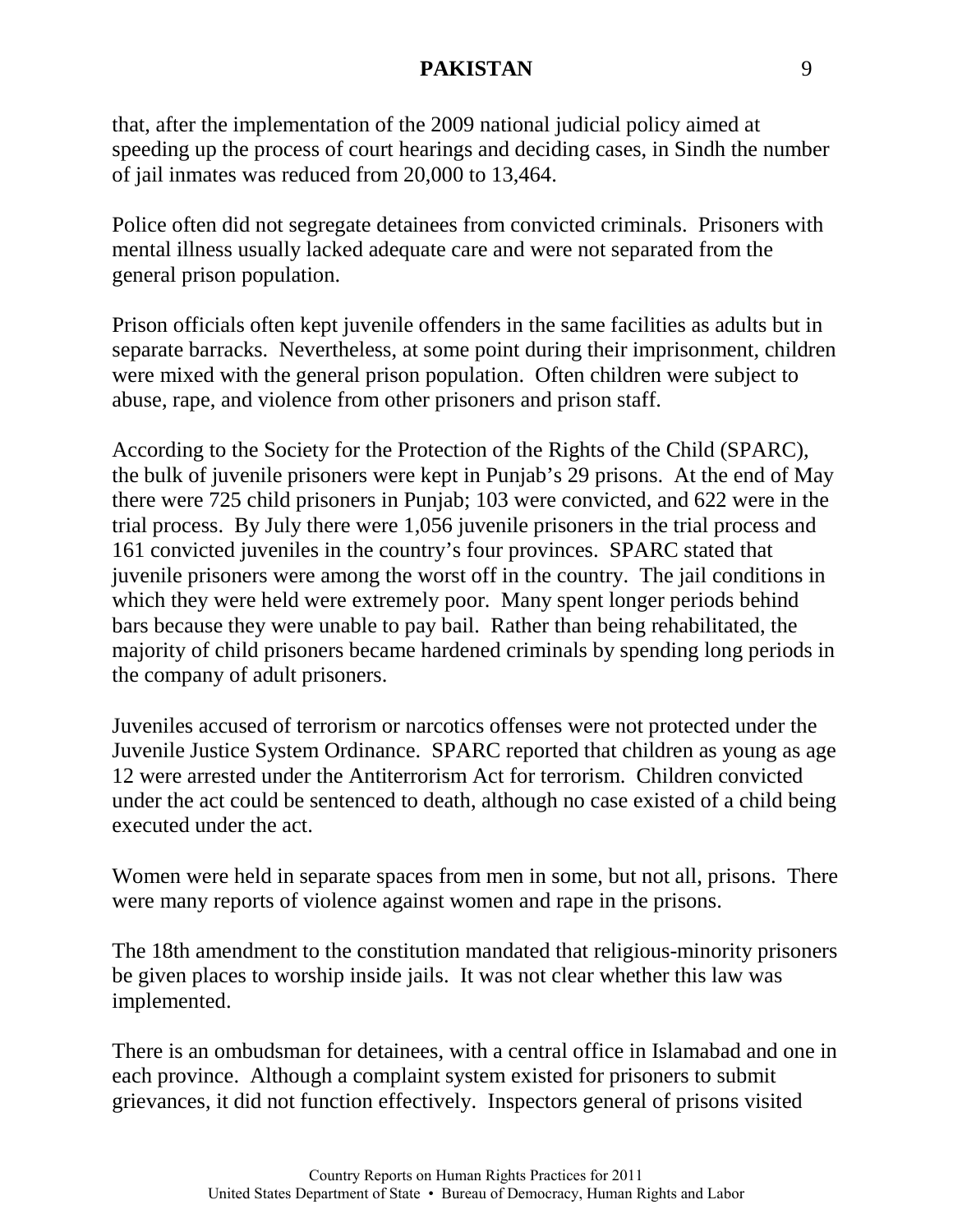prisons and detention facilities to monitor conditions, but visits were not regular. According to government officials, this system was based on complaints filed by individuals reporting misbehavior of civil servants.

According to SHARP, by law prison authorities must permit prisoners and detainees to submit complaints to judicial authorities without censorship and to request investigation of credible allegations of inhuman conditions. After submitting a complaint, an inmate must remain in the same prison with the same prison authorities. Therefore, although there were many problems and an available channel for complaints, prisoners often remained silent to avoid confrontation with the jail authorities.

The International Committee of the Red Cross (ICRC) reported great difficulty in accessing detention sites, in particular those holding security-related detainees. In July 2010 the ICRC suspended prison visits in Punjab because it could no longer have regular access to detainees in that region.

Despite ongoing dialogue with the government, authorities did not authorize ICRC visits to any detention sites in the provinces most affected by violence--KP, FATA, and Balochistan. However, the governments of Sindh, Gilgit-Baltistan, and Pakistan-administered Kashmir permitted the ICRC to conduct independent monitoring in civil prisons. ICRC delegates made confidential reports on their findings, offered recommendations to authorities, and, where relevant, initiated water-sanitation improvement projects.

Authorities at the local, provincial, and national levels permitted some human rights groups and journalists to monitor prison conditions for juveniles and female inmates.

According to SHARP the government did little to improve conditions in detention facilities and failed to monitor existing conditions. As a result the situation appeared to deteriorate.

# **d. Arbitrary Arrest or Detention**

The law prohibited arbitrary arrest and detention, but authorities did not always comply. This problem was compounded by widespread corruption.

# **Role of the Police and Security Apparatus**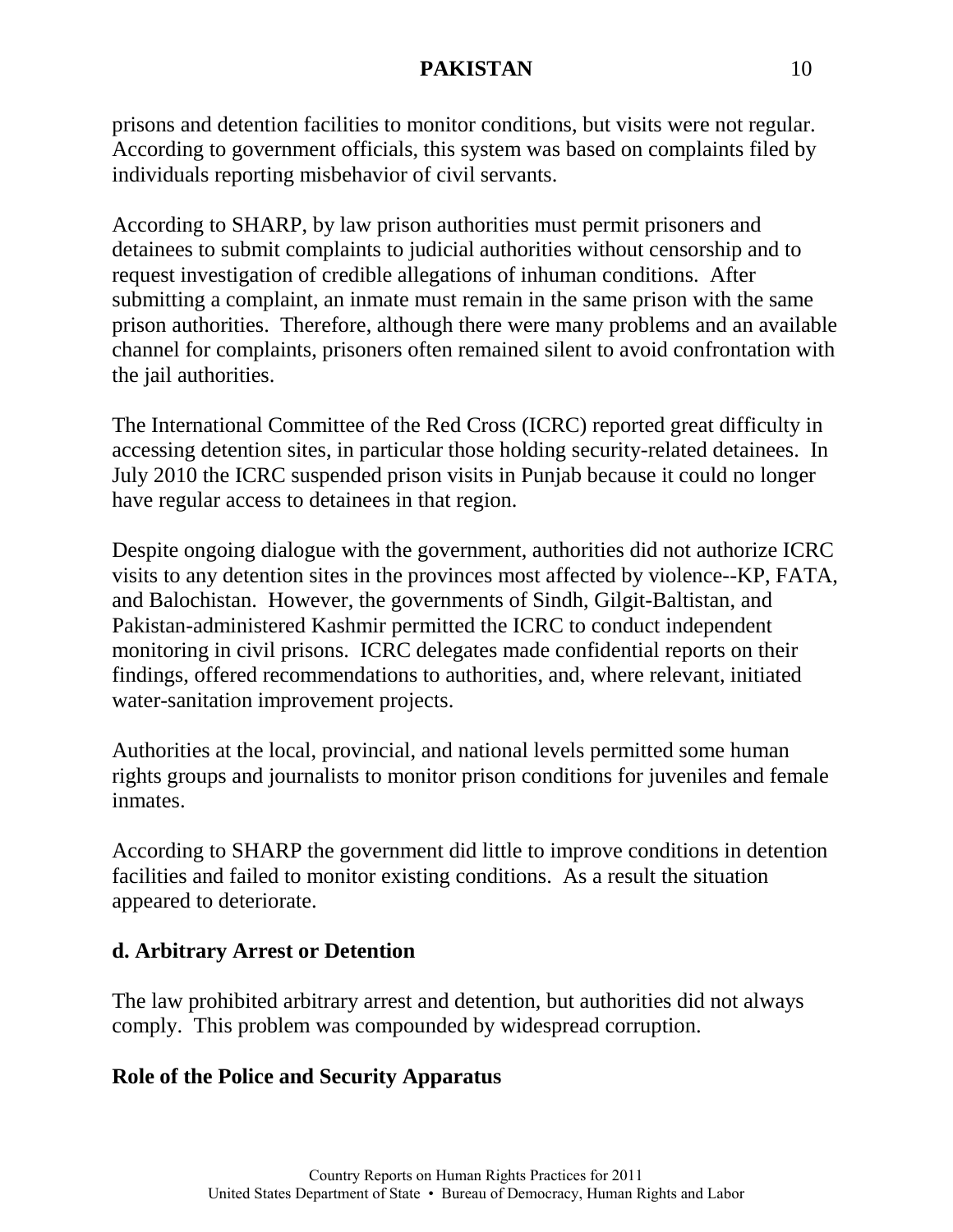Police have primary internal security responsibilities for most of the country. By law control of local police falls under the Ministry of Interior. The Rangers are a paramilitary organization under the authority of the Ministry of Interior, with branches in Sindh and Punjab. The armed forces are responsible for external security. At times during the year they also were assigned domestic security responsibilities.

The Frontier Crimes Regulations (FCR) provide the framework for law and order in FATA. The FCR has long been criticized for several harsh and inhuman provisions, some of which were mitigated when President Zardari amended the FCR on August 12. Major changes in the FCR related to banning the collective responsibility of a tribe, restricting the arbitrary nature of the powers of political agents or district coordination officers, and granting citizens the right to challenge the decisions of political agents in courts.

The FCR is implemented through a political agent who reports to the president through the KP governor. In lieu of police, multiple law enforcement entities operated in FATA. These included the paramilitary Frontier Scouts, which report to the Ministry of Interior in peacetime and the army in times of conflict; the Frontier Constabulary, which patrols the area between FATA and KP; levies, which operate in FATA and report to the political agent; khassadars (hereditary tribal police), which help the political agent maintain order; and lashkars (tribal militias), which are convened by tribal leaders to deal with temporary law and order disturbances.

Police effectiveness varied greatly by district, ranging from reasonably good to ineffective. Some members of the police committed human rights abuses or were responsive to political interests.

Frequent failure to punish abuses contributed to a climate of impunity. Police and prison officials frequently used the threat of abuse to extort money from prisoners and their families. The inspectors general, district police officers, district nazims (chief elected officials of local governments), provincial interior or chief ministers, federal interior minister, prime minister, or courts can order internal investigations into abuses and order administrative sanctions. Executive branch and police officials can recommend, and the courts can order, criminal prosecution. These mechanisms sometimes were used.

The court system remained the only means available to investigate abuses by security forces.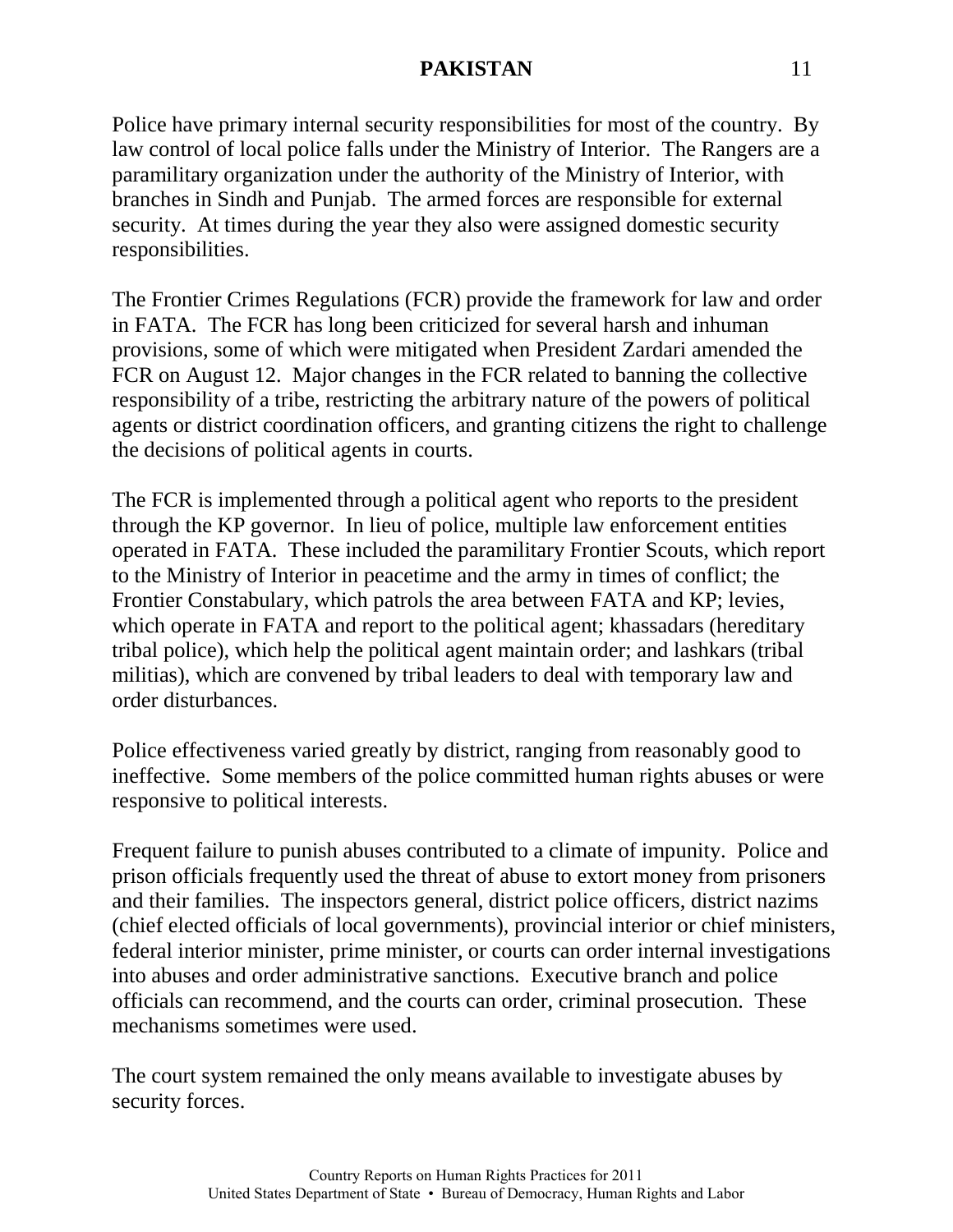Police often failed to protect members of religious minorities, including Christians, Ahmadis, and Shia Muslims, from attacks.

There were improvements in police professionalism during the year. As in previous years, the Punjab provincial government conducted regular training and retraining in technical skills and protection of human rights for police at all levels.

### **Arrest Procedures and Treatment While in Detention**

A First Information Report (FIR) is the legal basis for any arrest. Police ability to initiate an FIR is limited, but for certain crimes the police may initiate an FIR. Often a different party must file the FIR, depending on the type of crime, not whether there is reasonable proof of a crime. An FIR allows police to detain a suspect for 24 hours, after which a magistrate can order detention for an additional 14 days if police show that the detention is material to their investigation. In practice some authorities did not observe these limits on detention. There were reports that authorities filed FIRs without supporting evidence to harass or intimidate detainees or did not file them when adequate evidence was provided unless the complainant paid a bribe.

Individuals frequently had to pay bribes to visit a prisoner. Foreign diplomats could meet with prisoners when they appeared in court and could usually meet with citizens of their countries in prison, although government officials sometimes delayed access.

Arbitrary Arrest: There were reports that some police detained individuals arbitrarily without charge or on false charges to extort bribes for their release. There were reports that some police also detained relatives of wanted individuals to compel suspects to surrender (also see section 1.f.).

Pretrial Detention: Police routinely did not seek a magistrate's approval for investigative detention and often held detainees without charge until a court challenged the detention. When requested, magistrates approved investigative detention without requiring further justification. In cases of insufficient evidence, police and magistrates sometimes colluded to issue new FIRs, thereby extending detention beyond the 14-day period.

The district coordination officer may recommend preventive detention for as long as 90 days to the provincial home department and, with the approval of the Home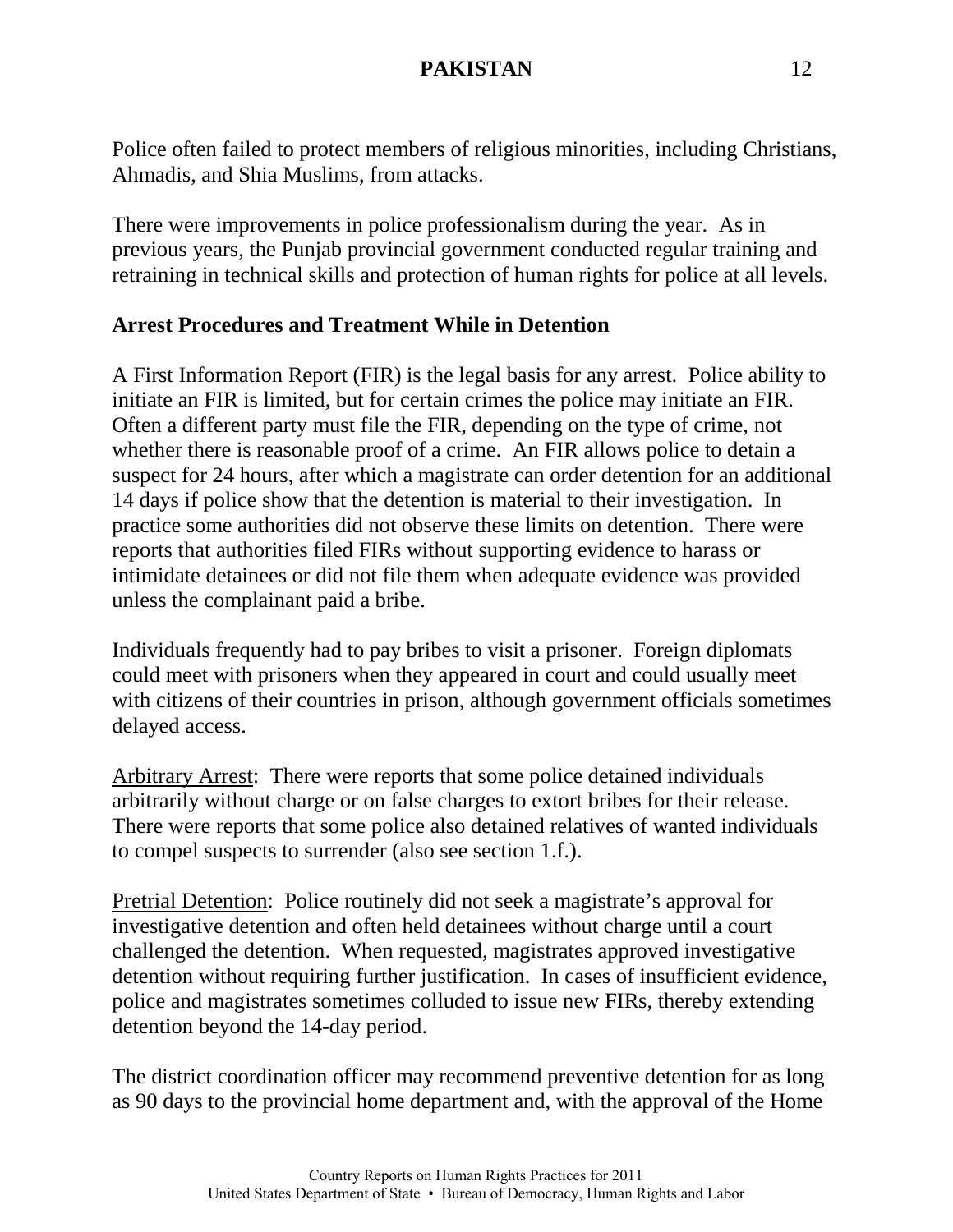Department, can extend it for an additional 90 days. The law stipulates that detainees must be brought to trial within 30 days of their arrest.

The law defines bailable and nonbailable offenses. On April 18, President Zardari signed the Code of Criminal Procedure (Amendment) Bill, 2011, which grants statutory bail to prisoners undergoing trial and to convicts whose trials and appeals are pending over a prescribed time limit. Under the law prisoners undergoing trial are entitled to statutory bail if charged with any offense not punishable by death and if they have been detained for one year. In the case of an offense punishable by death, the accused is eligible for statutory bail if the trial has not been concluded in two years.

Judges sometimes denied bail at the request of police or the community, or upon payment of bribes. In some cases trials did not start until six months after the FIR, and in some cases individuals remained in pretrial detention for periods longer than the maximum sentence for the crime with which they were charged. SHARP estimated that in 2010 approximately 55 percent of the prison population was awaiting trial. This situation remained unchanged due to a lack of change in the judicial system. The high number of inmates awaiting trial remained a large burden on the country's jails. In some cases detainees were informed promptly of charges brought against them.

NGOs reported that bail sometimes was denied in blasphemy cases under the premise that, because defendants faced the death penalty, they were likely to flee.

Special rules apply to cases brought to court by the National Accountability Bureau (NAB), which under the law established courts for corruption cases. Suspects may be detained for 15 days without charge (renewable with judicial concurrence) and, prior to being charged, may be deprived of access to counsel. During the year the NAB rarely exercised this power. All offenses under the NAB are nonbailable, and only the NAB chairman has the power to decide whether to release detainees.'

Antiterrorism courts had the discretion not to grant bail for some charges if the court had reasonable grounds to believe the accused was guilty.

Under the FCR in FATA, political agents had legal authority to detain individuals preventively, and require "bonds" to prevent undesired activity. In August the FCR was amended to exempt women over age 65 and children below age 16 from collective punishment. Collective punishment is applied incrementally, starting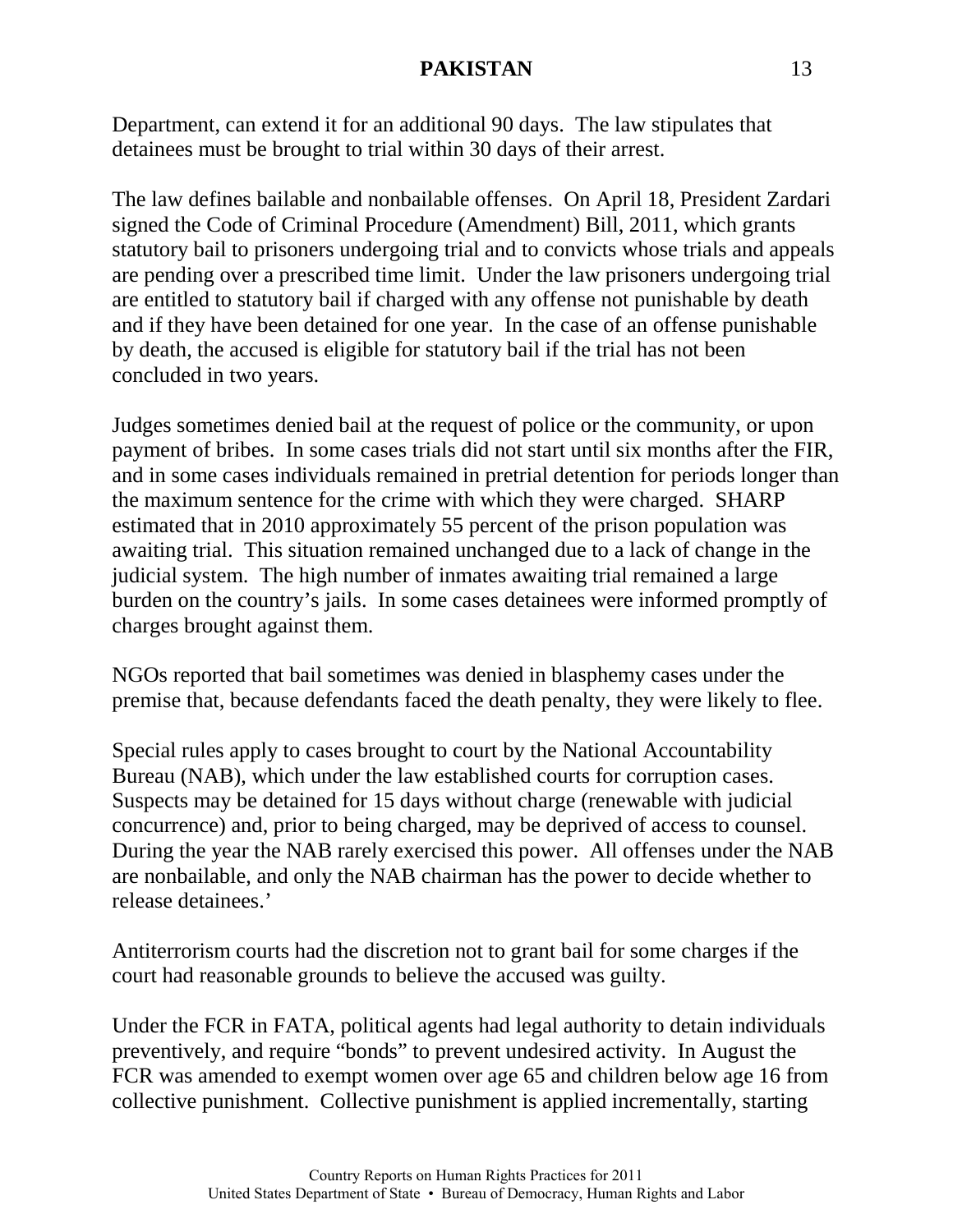with the first immediate male family members, followed by the subtribe, and continuing outward. Although this reduces its scope, the FCR still assigns collective punishment without regard to individual rights. Human rights NGOs expressed concern about the concept of collective responsibility, as authorities used it as a pretext to detain members of fugitives' tribes, demolish their homes, confiscate or destroy their property, or lay siege to a fugitive's village pending his surrender or punishment by his own tribe in accordance with local tradition.

Under the amended FCR, indefinite detention is not allowed, and appeals can be made before the FCR tribunal. If wrongfully punished, prisoners have the right to compensation. Cases must be decided within a specified period of time, and arrested persons can be released on bail. Prisoners must be brought before the FCR authorities within 24 hours of detention, curtailing the arbitrary right of political agents to arrest and hold persons for up to three years. The accused have the right of appeal via a two-tiered system, which starts with an appellate authority composed of a commissioner and an additional judicial commissioner.

Under the FCR in FATA and the Provincially Administered Tribal Areas (PATA), security forces may restrict the activities of terrorism suspects, seize their assets for up to 48 hours, and detain them for as long as one year without charges. Human rights and international organizations reported that an unknown number of individuals allegedly affiliated with terrorist organizations were held indefinitely in preventive detention, tortured, and abused. In many cases these prisoners were held incommunicado and were not allowed prompt access to a lawyer of their choice; family members often were not allowed prompt access to detainees.

The Actions in Aid of Civil Power Regulation 2011, which came into force on June 23, grants wide powers to the military. The regulation allegedly responded to the need for a permanent federal statute to regulate the armed forces when called upon in aid of civil power in order to give them legal authority to handle detainees under civilian supervision. Retroactive to 2008, the regulation empowers the KP governor in the FATA, and the KP government in the PATA, to direct the armed forces to intern suspected terrorists. Critics said that the regulation violated the country's constitution because, among other things, it empowers the armed forces to occupy property, makes statements or depositions by military officers sufficient to convict an accused, and makes all evidence collected, received, or prepared by the interning authority both admissible and dispositive of guilt. Others noted that the regulation establishes a legal framework where none previously existed, prohibits the abuse or misuse of force by the military, and allows for more transparent treatment of detainees by requiring registration upon apprehension and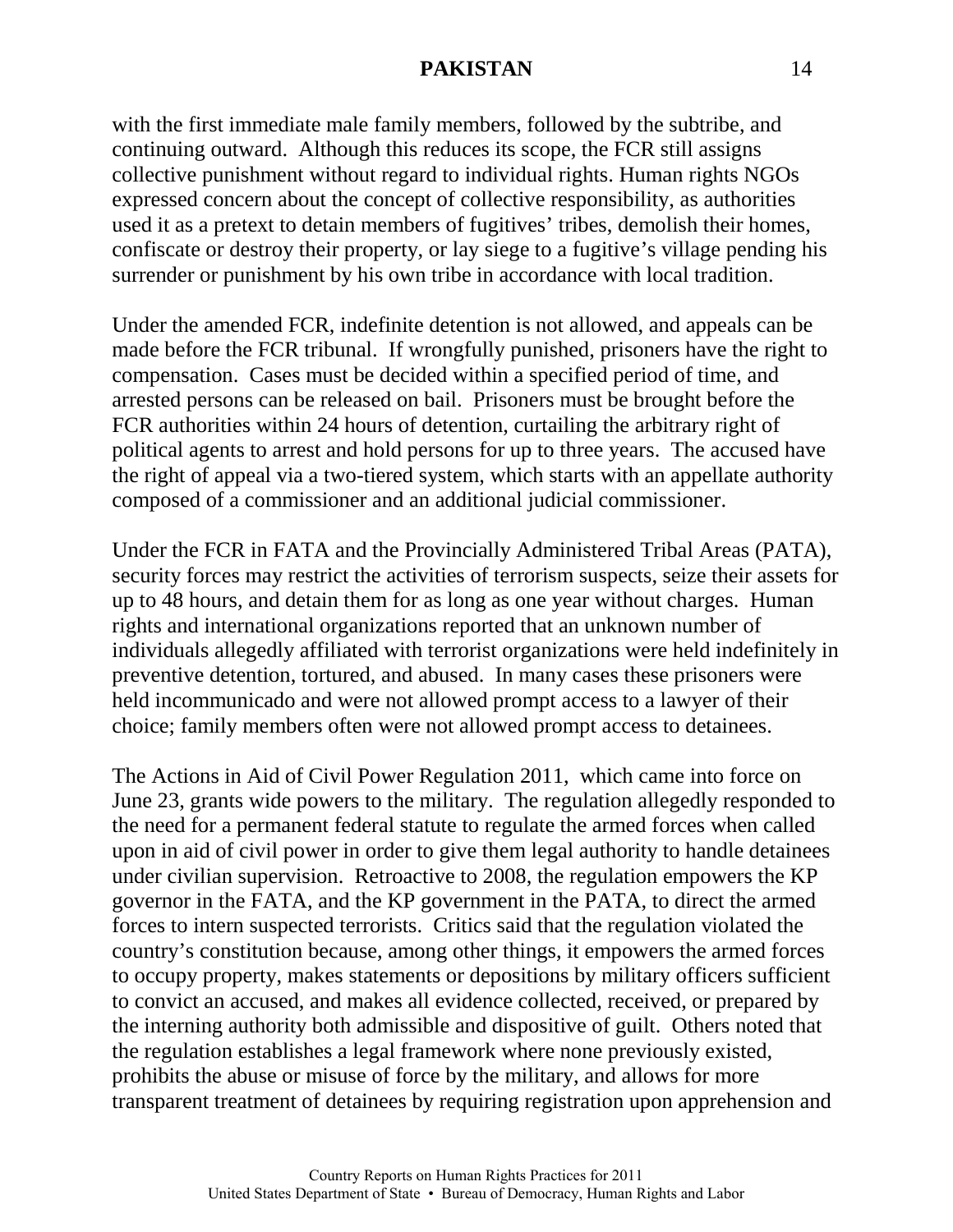providing a legal process for transfer of detainees from military to civilian authorities for prosecution. It also creates an appeals process for detainees and their relatives and, importantly, limits the powers of the armed forces in administering the regulation. Reports in November and December indicated that transfers of detainees had begun.

Amnesty: On November 25, the Supreme Court dismissed the government's review petition against its ruling declaring the National Reconciliation Ordinance (NRO) illegal. The petition was heard by a 17-judge full court headed by Chief Justice Iftikhar Mohammad Chaudhry. In 2007 then president Musharraf promulgated the NRO to provide an amnesty mechanism for public officeholders who were accused but not convicted of corruption, embezzlement, money laundering, murder, and terrorism between January 1, 1986, and October 2, 1999. The Supreme Court struck down the NRO in 2009.

# **e. Denial of Fair Public Trial**

The law provides for an independent judiciary, but in practice the judiciary often was subject to external influences, such as fear of reprisal in terrorism cases. In nonpolitical cases the media and the public generally considered the high courts and the Supreme Court credible.

There were extensive case backlogs in the lower and superior courts, as well as other problems that undermined the right to effective remedy and the right to a fair and public hearing. Delays in justice in civil and criminal cases arose due to antiquated procedural rules, weak case management systems, costly litigation to keep a case moving in the system, and weak legal education. According to Chief Justice Iftikhar Chaudhry, at the start of the new judicial year on September 12, 19,323 cases were pending before the Supreme Court. A total of 1.4 million cases were pending in the entire judicial system.

The jurisdiction of the Supreme Court and the high courts does not extend to several areas that operate under separate judicial systems. For example, Azad Kashmir has its own elected president, prime minister, legislature, and court system independent of the country's judiciary. Gilgit-Baltistan also has a separate judicial system.

Many lower courts remained corrupt, inefficient, and subject to pressure from prominent wealthy, religious, and political figures. The politicized nature of judicial promotions increased the government's control over the court system.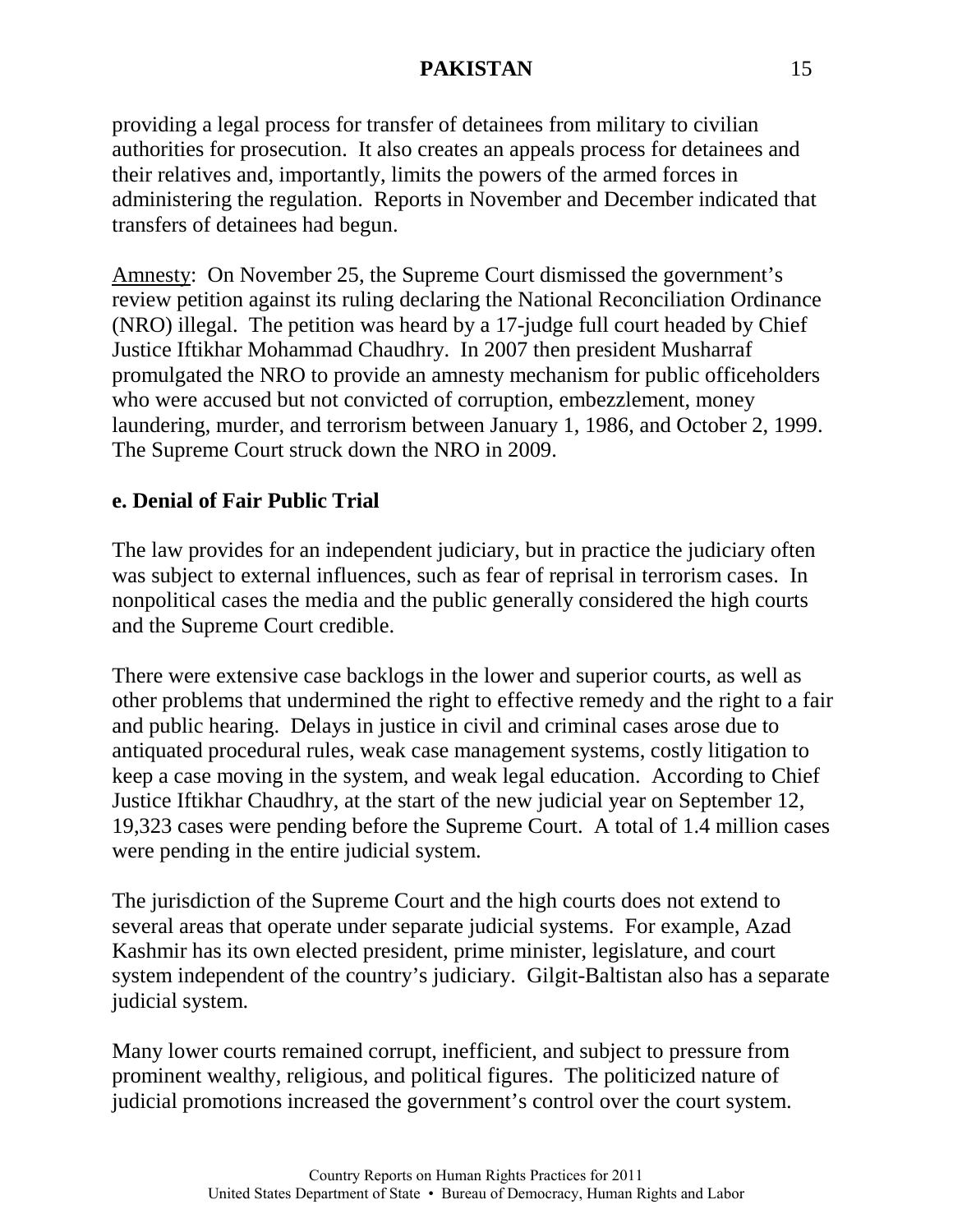Unfilled judgeships and inefficient court procedures continued to result in severe backlogs at both the trial and appellate levels.

Informal justice systems lacking the legal protections of institutionalized justice systems continued, especially in rural areas, and often resulted in human rights violations. Feudal landlords and other community leaders in Sindh and Punjab, and tribal leaders in Pashtun and Baloch areas, continued to hold local council meetings (known as panchayats or jirgas), at times in defiance of the established legal system. Such councils settled feuds and imposed tribal penalties on perceived wrongdoers, including fines, imprisonment, or even the death penalty. Women often were sentenced to violent punishments or death for "honor"-related crimes (see section 6). In Pashtun areas, primarily located in FATA, such councils were held under the outlines of the FCR. Assistant political agents, overseen by political agents and supported by tribal elders of their choosing, are legally responsible for justice in FATA and conduct hearings according to Islamic law and tribal custom. Under the pashtunwali code of conduct, a man, his family, and his tribe are obligated to take revenge for wrongs, real or perceived, to redeem their honor. Frequently disputes arose over women and land. They often resulted in violence.

The traditional settling of family feuds in tribal areas, particularly those involving killing, could result in giving daughters of the accused in marriage to the bereaved. Many tribal councils instituted harsh punishments, such as the death penalty, "honor killings," or watta-satta marriages (exchange of brides between clans or tribes). The Sindh Minister for Human Rights, Nadia Gabol, called for a ban on jirgas in July 2010; however, there was no progress on this matter.

The AHRC reported that since 2002 more than 4,000 individuals, two-thirds of them women, have died by order of jirga courts in the country. Although the superior courts declared these rulings illegal, the AHRC reported that some of those involved in implementing jirgas were members of parliament.

# **Trial Procedures**

The civil, criminal, and family court systems provide for public trial, presumption of innocence, cross-examination by an attorney, and appeal of sentences. There are no trials by jury. Although defendants have the right to be present and consult with an attorney, courts appointed attorneys for indigents only in capital cases. Defendants bear the cost of legal representation in lower courts, but a lawyer can be provided at public expense in appellate courts. Defendants can confront or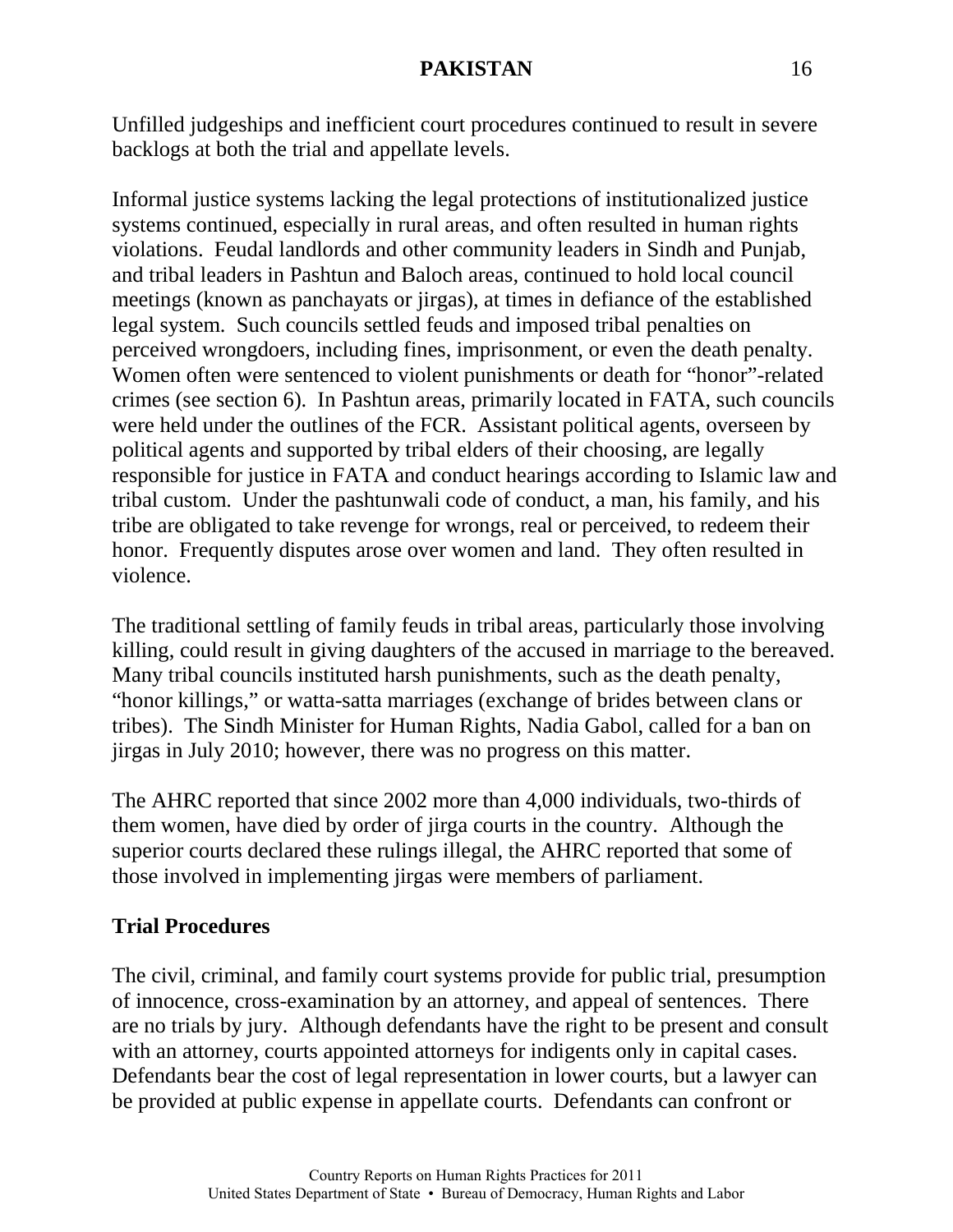question witnesses brought by the prosecution and present witnesses and evidence on their behalf. Defendants and attorneys have legal access to government-held evidence relevant to their cases. Due to the limited number of judges, a heavy backlog of cases, lengthy court procedures, frequent adjournment, and political pressure, cases routinely lasted for years, and defendants had to make frequent court appearances.

SPARC stated that juvenile prisoners were subject to a slow process due to a lack of special juvenile courts or judges, and it concluded that a fair and just juvenile justice system did not exist in the country.

The Anti-Terrorism Act allows the government to use special streamlined courts to try persons charged with violent crimes, terrorist activities, acts or speech designed to foment religious hatred, and crimes against the state. After arrest, suspects must be brought before the antiterrorism courts within seven working days, but the courts are free to extend the period. Human rights activists criticized the expedited parallel system, charging it was more vulnerable to political manipulation.

Cases under the Hudood Ordinance (a law enacted in 1979 by the military ruler Zia-ul-Haq to implement Islamic law by enforcing punishments mentioned in the [Qur'an](http://en.wikipedia.org/wiki/Quran) and Sunnah for extramarital sex, false accusation of extramarital sex, theft, and drinking of alcohol) are appealed first to the Federal Shariat Court. The Supreme Court has ruled that in cases in which a provincial high court decides in error to hear an appeal in a Hudood case, the shariat courts lack authority to review the provincial high court's decision. The Shariat Appellate Bench of the Supreme Court is the final court of appeal for shariat court cases. The Supreme Court may bypass the Shariat Appellate Bench and assume jurisdiction in such appellate cases. The shariat courts may overturn legislation they judge inconsistent with Islamic tenets, but such cases are appealed to the Shariat Appellate Bench of the Supreme Court and ultimately may be heard by the full bench of the Supreme Court.

Courts routinely failed to protect the rights of religious minorities. Judges sometimes were pressured to take action against perceived offenses to Sunni orthodoxy. For example, the judge who upheld a sentence against Governor Taseer's murderer was threatened, had his offices ransacked, and ultimately fled to Saudi Arabia.

Laws prohibiting blasphemy continued to be used discriminatorily against Muslims, Christians, Ahmadis, and members of other religious groups. Lower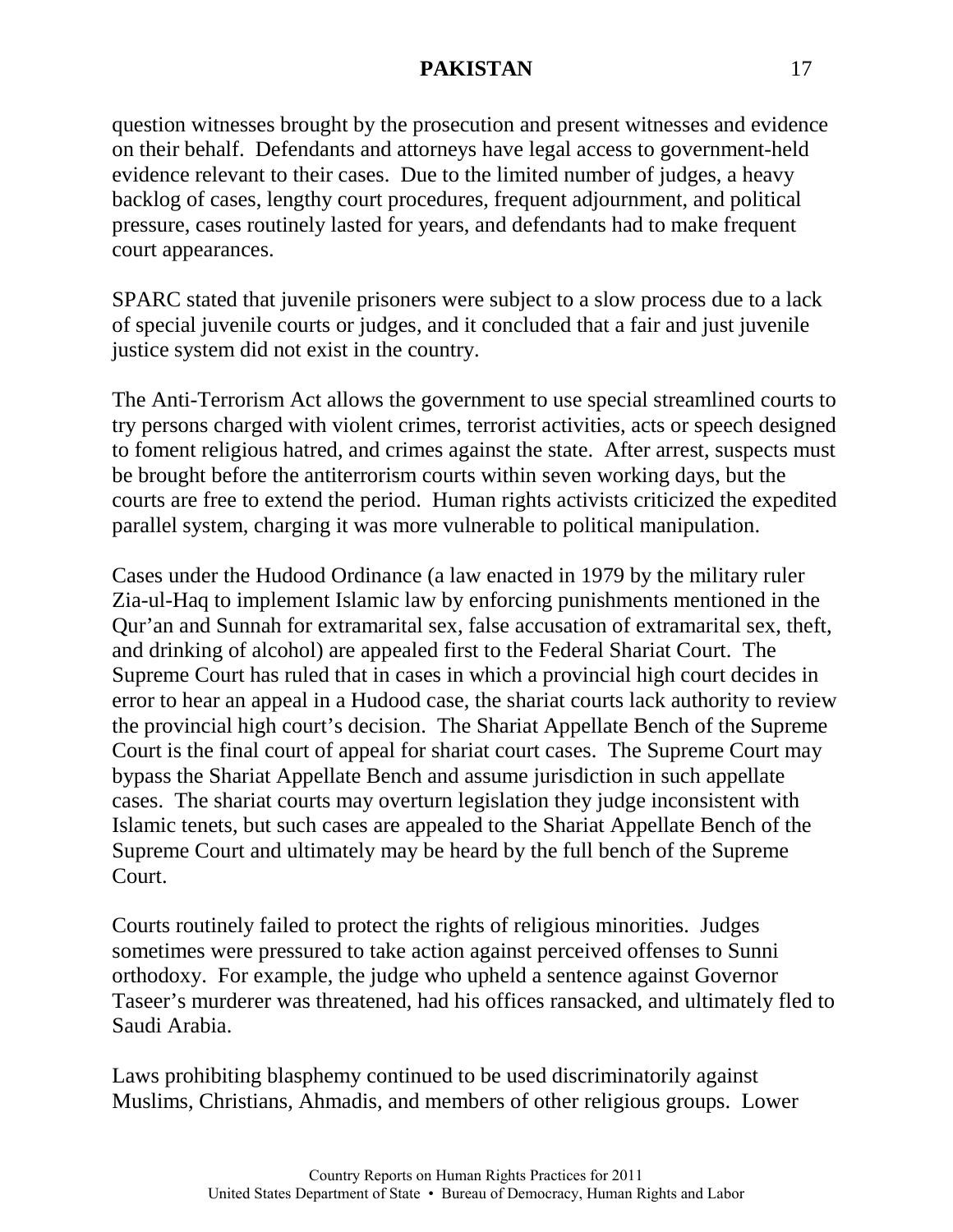courts often did not require adequate evidence in blasphemy cases, and some accused and convicted persons spent years in jail before higher courts eventually overturned their convictions or ordered them freed.

In 2009 Muslim villagers accused a Christian woman, Aasia Bibi, of blasphemy after a dispute at work. Police arrested Bibi, and she was denied bail under the blasphemy laws. In November 2010 a court sentenced Bibi to death for her crime, the first woman sentenced to death for blasphemy. The verdict in the case touched off a massive debate within the country about the blasphemy laws, with religious extremists calling for her execution and more moderate voices calling for her pardon or an appeal of the guilty verdict. At year's end Bibi was waiting for her appeal to be heard at the Lahore High Court (also see the Department of State's *International Religious Freedom Report* at [www.state.gov/j/drl/irf/rpt.](http://www.state.gov/j/drl/irf/rpt))

# **Political Prisoners and Detainees**

Some Sindhi and Baloch nationalist groups claimed their members were marked for arrest and detained based on their political affiliation or beliefs. Under the 2009 Aghaz-e-Huqooqe Balochistan package (which was intended to address the province's political, social, and economic problems), the government announced a general amnesty for all Baloch political prisoners, leaders, and activists in exile, as well as those allegedly involved in "antistate" activities, dropping all cases against Baloch leaders. Despite the amnesty some Baloch groups claimed that the illegal detention of nationalist leaders by state agencies continued.

According to the JSQM, during the year authorities arrested between 30 and 40 Sindhi nationalists from several parties who remained missing at year's end. Some nationalist parties in Sindh, including the JSQM, claimed that their members remained in the custody of government agencies.

# **Civil Judicial Procedures and Remedies**

Persons may petition the courts to seek redress for various human rights violations, and courts often took such actions. Individuals may seek redress in civil courts against government officials, including on grounds of denial of human rights in civil courts. Observers reported that civil courts seldom, if ever, issued official judgments in such cases, and most cases were settled out of court. Although there were no official procedures for administrative redress, informal reparations were common.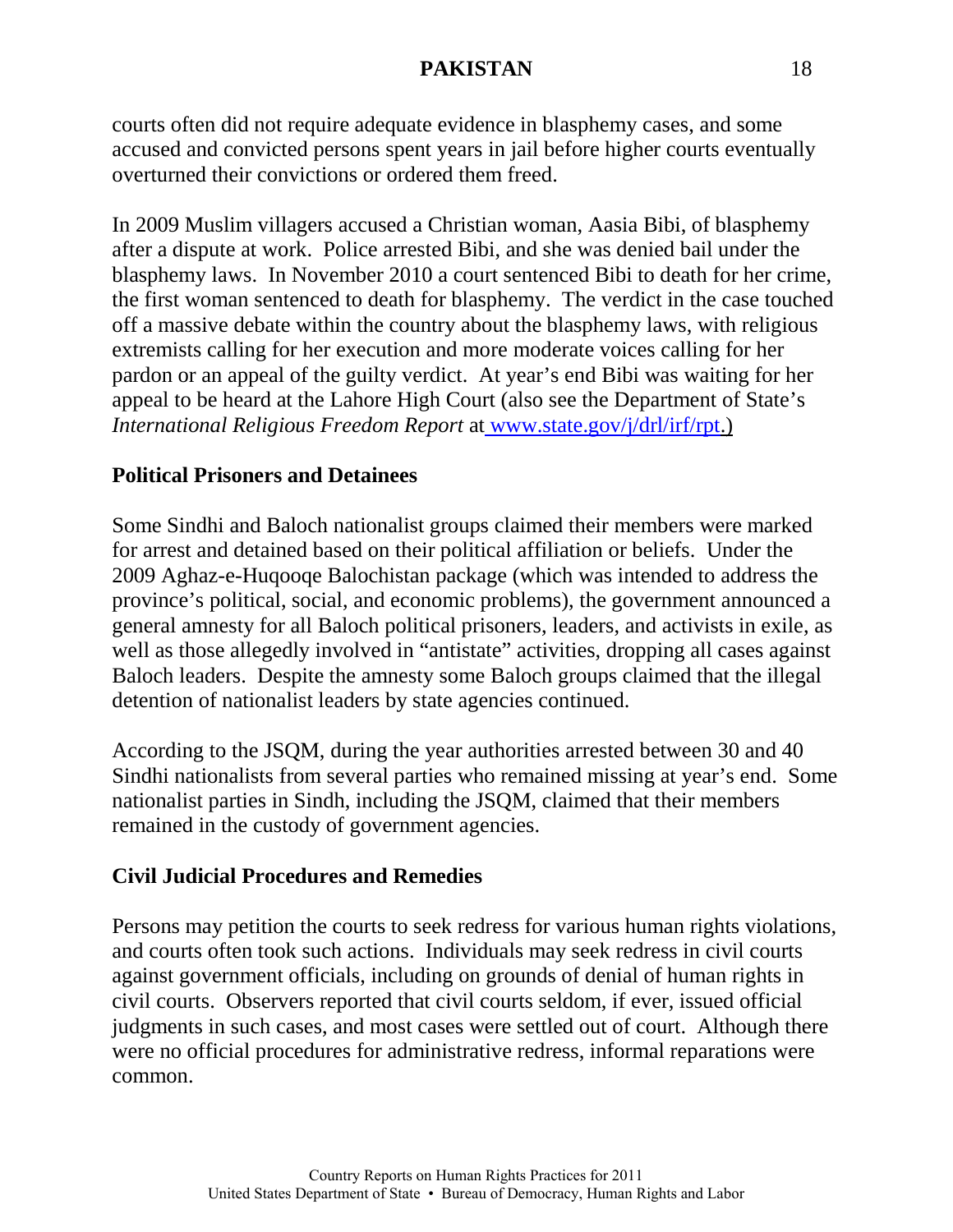# **f. Arbitrary Interference with Privacy, Family, Home, or Correspondence**

The law requires court-issued search warrants for property but not for persons. Police sometimes ignored this requirement and at times stole items during searches. Police seldom were punished for illegal entry. Sometimes police detained family members to induce a suspect to surrender (see section 1.d.). In cases pursued under the Anti-terrorism Act, security forces were allowed to search and seize property related to the case without a warrant.

Several domestic intelligence services monitored politicians, political activists, suspected terrorists, and the media. These services included the Inter-Services Intelligence agency (ISI), the police Special Branch, and Military Intelligence. Credible reports indicated that authorities routinely used wiretaps and intercepted and opened mail without the requisite court approval. NGOs suspected that authorities monitored mobile phones and electronic correspondence.

Although the government generally did not interfere with the right to marry, local officials on occasion assisted influential families in preventing marriages to which the families were opposed. The government also failed to prosecute cases in which families punished members (generally women) for marrying or seeking a divorce against the wishes of other family members.

NGOs alleged that intelligence personnel often harassed family members of Baloch nationalists. Collective punishment, which involved detention of relatives or members of the same tribe, took place in FATA under the FCR (see section 1.d.).

# **g. Use of Excessive Force and Other Abuses in Internal Conflicts**

During the year militant and terrorist activity continued in different areas of KP and FATA, and there were numerous suicide and bomb attacks in all four provinces and FATA. Militants and terrorist groups, including the TTP, a militant umbrella group, targeted civilians, journalists, schools, community leaders, security forces, and law enforcement agents, killing hundreds and injuring thousands with bombs, suicide attacks, and other forms of violence. Militant and terrorist groups often attacked religious minorities. A low-level insurgency continued in Balochistan.

The government implemented some measures to protect the population. The government also took actions to weaken terrorist ties around the country and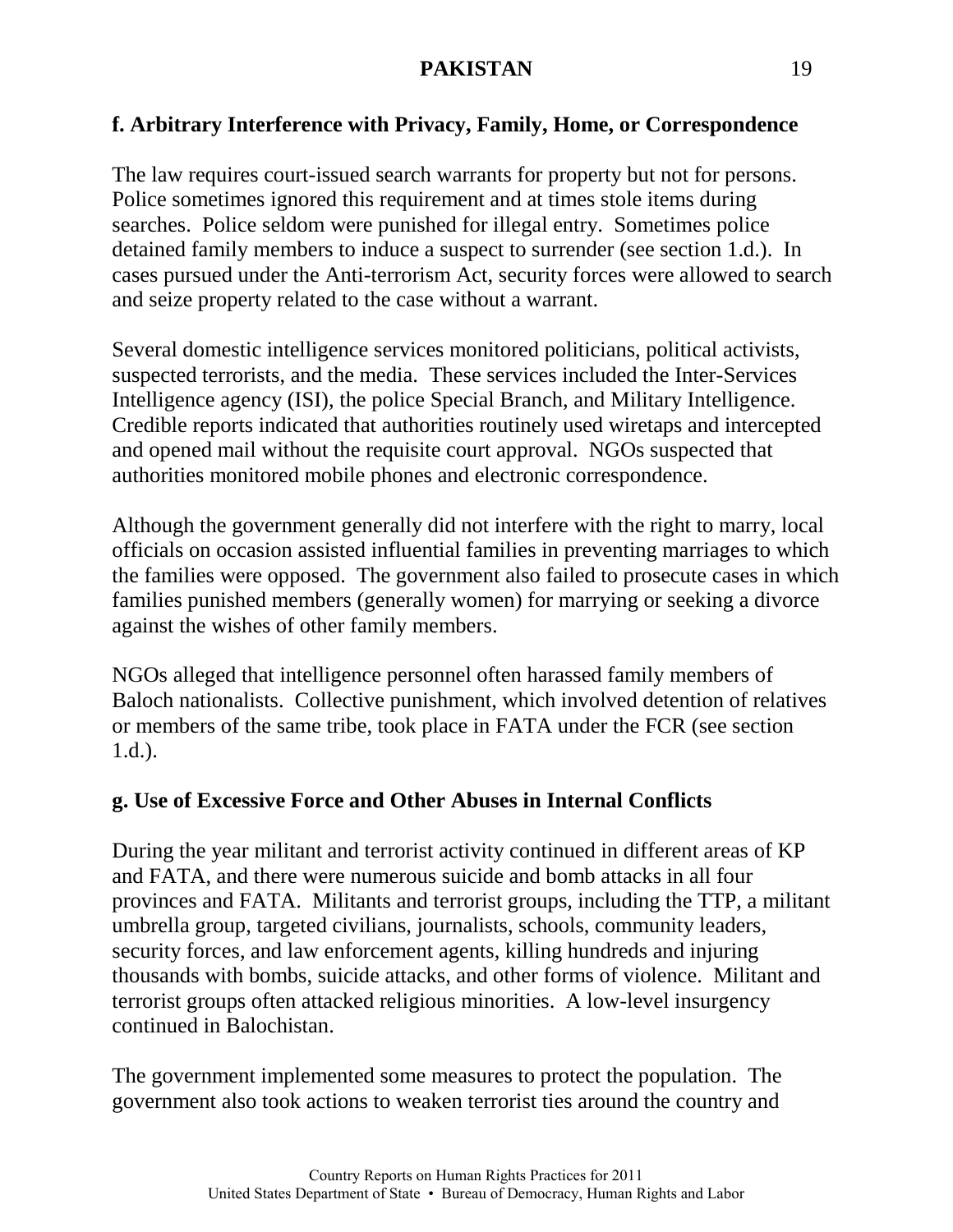prevent recruitment by militant organizations. For example, law enforcement agencies reported the seizure of large caches of weapons in urban areas such as Islamabad and Karachi. Police arrested Karachi gang members and TTP commanders who provided logistical support to militants in the tribal areas. Police arrested would-be suicide bombers in major cities of the country, confiscating weapons, suicide vests, and attack planning materials. The government continued to operate a center in Swat to rehabilitate and educate former child soldiers.

Poor security, intimidation by security forces and militants, and the control the government and security forces exercised over access by nonresidents to FATA continued to make it difficult for human rights organizations and journalists to report on military abuses in the region.

Political, sectarian, and ethnic violence in Karachi worsened during the year. The tenuous balance between political parties and the ethnic and sectarian groups they represent was broken by significantly altered demographics in the city. The 2005 earthquake that devastated the North and the 2010 floods that affected seven million Sindhis resulted in a large influx of citizens from different ethnic groups to Karachi. Although there was no precise total of new city residents, the growth of illegal settlements, both within the city and along its outskirts, suggested a tremendous rise in Sindhi, Baloch, and Pashtun migrants. Political parties and their affiliated gangs vied for political and economic control of these new populations by independently assessing their "allegiances." The parties engaged in a turf war over "bata" (extortion) collection privileges and "ownership" over katchi abadis (illegal/makeshift settlements). The flashpoints of violence in Karachi were Lyari, Orangi, Katti Pahari, Qsba Colony, Pak Colony, and Shah Faisal Colony. HRCP estimated that between 925 and 1,400 persons died in sectarian and political violence between January and August.

### **Killings**

During the year there were reports of civilian casualties and extrajudicial killings committed by government security forces during operations against militants. On April 9, Interior Minister Rehman Malik informed the Senate that in the preceding two years, in 2,488 acts of terrorism, as many as 3,169 persons were killed and 9,479 others injured. Between January and December, 2,489 civilians and 735 security personnel were killed as a result of terrorist attacks across the country.

Militant and terrorist bombings in all four provinces and in FATA resulted in hundreds of deaths and thousands of injuries. According to the South Asia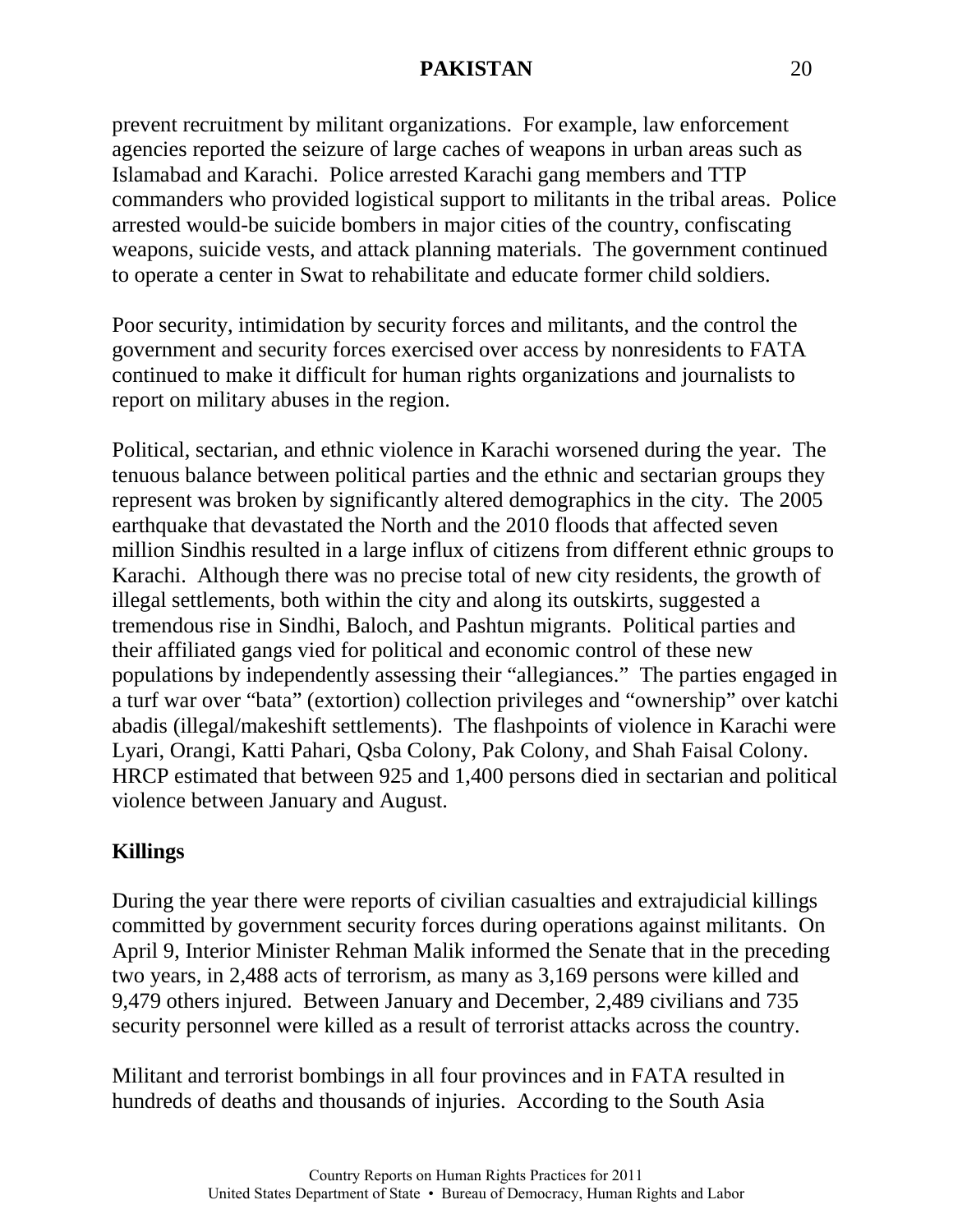Terrorism Portal, during the year terrorist and extremist attacks and operations to combat terrorism and extremism resulted in 6,142 deaths, of which nearly 2,580 were civilians, more than 765 were security forces, and more than 2,797 were terrorists or insurgents. There were also reports of attacks on civilians in Balochistan by groups prohibited by the government.

On September 7, at least 28 persons, including an FC colonel and the wife of the FC deputy inspector general (DIG), were killed in two suicide attacks outside the official residence of the DIG in Quetta, Balochistan. The DIG, Brigadier Farrukh Shahzad, and 16 FC personnel were among 82 persons injured in the attacks.

On March 10, the *Daily Times* reported that a suicide bomber blew himself up at funeral prayers in Peshawar, killing 37 persons and injuring more than 50. The target was a group of more than 200 members of an anti-Taliban militia who had gathered to offer the funeral prayers for the wife of a known anti-Taliban militiaman.

# **Abductions**

During the year there were reports of civilians kidnapped or taken hostage by militant groups in FATA, KP, Punjab, and Balochistan. On September 3, the TTP claimed responsibility for kidnapping 27 young men in Bajaur Agency and keeping them captive in Afghanistan's Kunar Province. The TTP demanded the release of scores of prisoners and an end to tribal elders' support of offensives against them.

On March 30, unidentified armed men kidnapped lawyer Farzand Ali from the Surab area. According to the *Daily Times*, the lawyer, a resident of Usta Muhammad, Jaffarabad, was going to Karachi from Quetta in his car when unidentified armed men stopped his vehicle, pulled him out at gunpoint, and kidnapped him.

In August two high-level kidnappings were reported in Lahore, Punjab. On August 14, American national Warren Weinstein, age 70, was taken from his home in Lahore. On August 26, armed gunmen took Shabhaz Taseer, son of slain Punjab governor Salmaan Taseer, from his car in Lahore. On December 1, al-Qaida claimed responsibility for Weinstein's abduction.

# **Child Soldiers**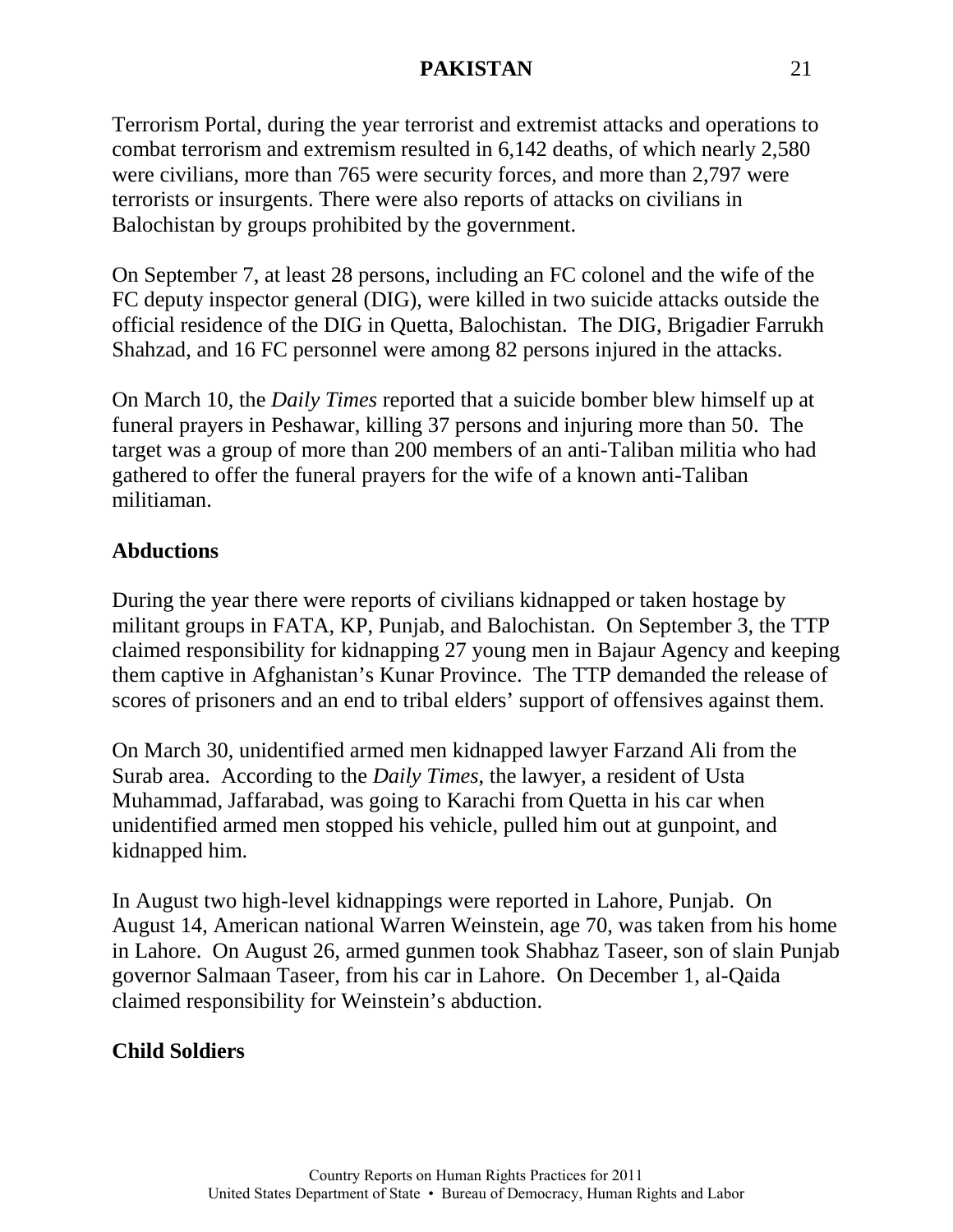Nonstate militant groups kidnapped boys and girls and used fraudulent promises to coerce parents into giving away children as young as age 12 to spy, fight, or die as suicide bombers. The militants sometimes offered parents money, often sexually and physically abused the children, and used psychological coercion to convince the children that the acts they committed were justified. On June 20, security forces took into custody a nine-year-old would-be suicide bomber at Darra Islam check post in Lower Dir and were informed by the girl that militants from Peshawar kidnapped her for the purpose of carrying out a suicide attack.

# **Other Conflict-related Abuses**

A September 26 report by the HRCP Khyber Pakhtunkhwa chapter for the year 2009-10 stated that the second most serious impact of militant attacks in tribal areas was on health facilities for women. The report stated that almost 80 hospitals were attacked by the militants and military operations against them, and it noted that of 13 sanctioned posts for gynecologists in tribal areas, 10 were vacant and female health staff were reluctant to perform duty in the region due to growing militancy.

On September 21, militants attacked an ambulance that was carrying persons injured in an attack on Shias in Quetta, killing three more persons.

On June 14, armed men took over a major private hospital, Liaquat National Hospital, in Karachi. They fired shots inside the health facility, ransacked its offices, and forced the administration to suspend several services, including the emergency unit.

On July 6, security forces started demolishing a private hospital in Miranshah, FATA, used by the TTP and other militants, one day after a nearby bomb attack killed three troops and wounded 15.

Militants bombed government buildings and attacked and killed female teachers. The TTP particularly targeted girls' schools to demonstrate its opposition to girls' education; however, the TTP also destroyed boys' schools. Military operations created hardships for the local civilian population when militants closed key access roads and tunnels and attacked communications and energy networks, disrupting commerce and food and water distribution.

In KP elected civilian government officials and their families, especially those representing the ANP, were major targets of attacks.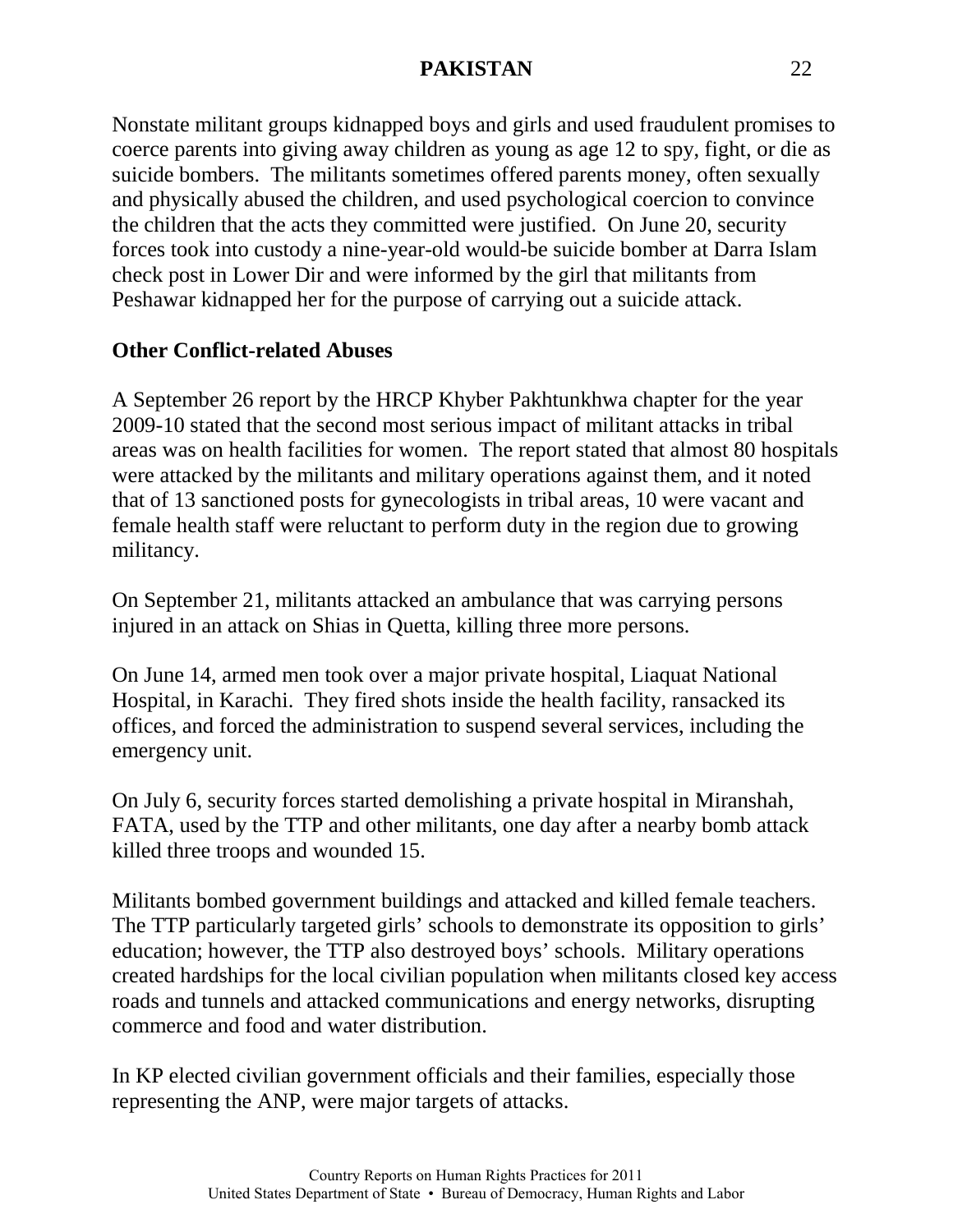As a result of militant activity and military operations in KP and FATA that began in 2008 and continued throughout the year, large population displacements occurred. Although an estimated 1.9 million conflict-affected persons returned home during the past two years, there were still more than one million internally displaced persons (IDPs) living with host communities, in rented accommodations, or in camps at the beginning of the year. The government and UN agencies such as the Office of the UN High Commissioner for Refugees (UNHCR) and UNICEF collaborated to provide assistance and protection to those affected by the conflict and to assist in their return home (see section 2.d.).

# **Section 2. Respect for Civil Liberties, Including:**

#### **a. Freedom of Speech and Press**

#### **Status of Freedom of Speech and Press**

The law provides for freedom of speech and press. However, threats, harassment, violence, and killings led journalists and editors to practice self-censorship.

Freedom of Speech: The government impeded criticism by monitoring political activity. Citizens could criticize the government publicly or privately; however, they were restricted when criticizing the military. Blasphemy laws restricted individuals' right to free speech concerning matters of religion and religious doctrine. According to the constitution, every citizen has the right to free speech, subject to "any reasonable restriction imposed by law in the interest of the glory of Islam" or the integrity, security, or defense of the country.

Freedom of Press: The independent media was active and expressed a wide variety of views; journalists often criticized the government. Previously unreported events, such as persecution of minorities, were covered; however, journalists were restricted when criticizing or questioning the role of the military. Section 99 of the penal code allows the government to restrict information that might be prejudicial to the national interest. An increase in threats and violence against journalists who reported on sensitive issues such as security force abuses was observed during the year. The government also impeded criticism by monitoring political activity and controlling the media.

There were numerous independent English, Urdu, and regional language daily and weekly newspapers and magazines. To publish within Azad Kashmir, owners of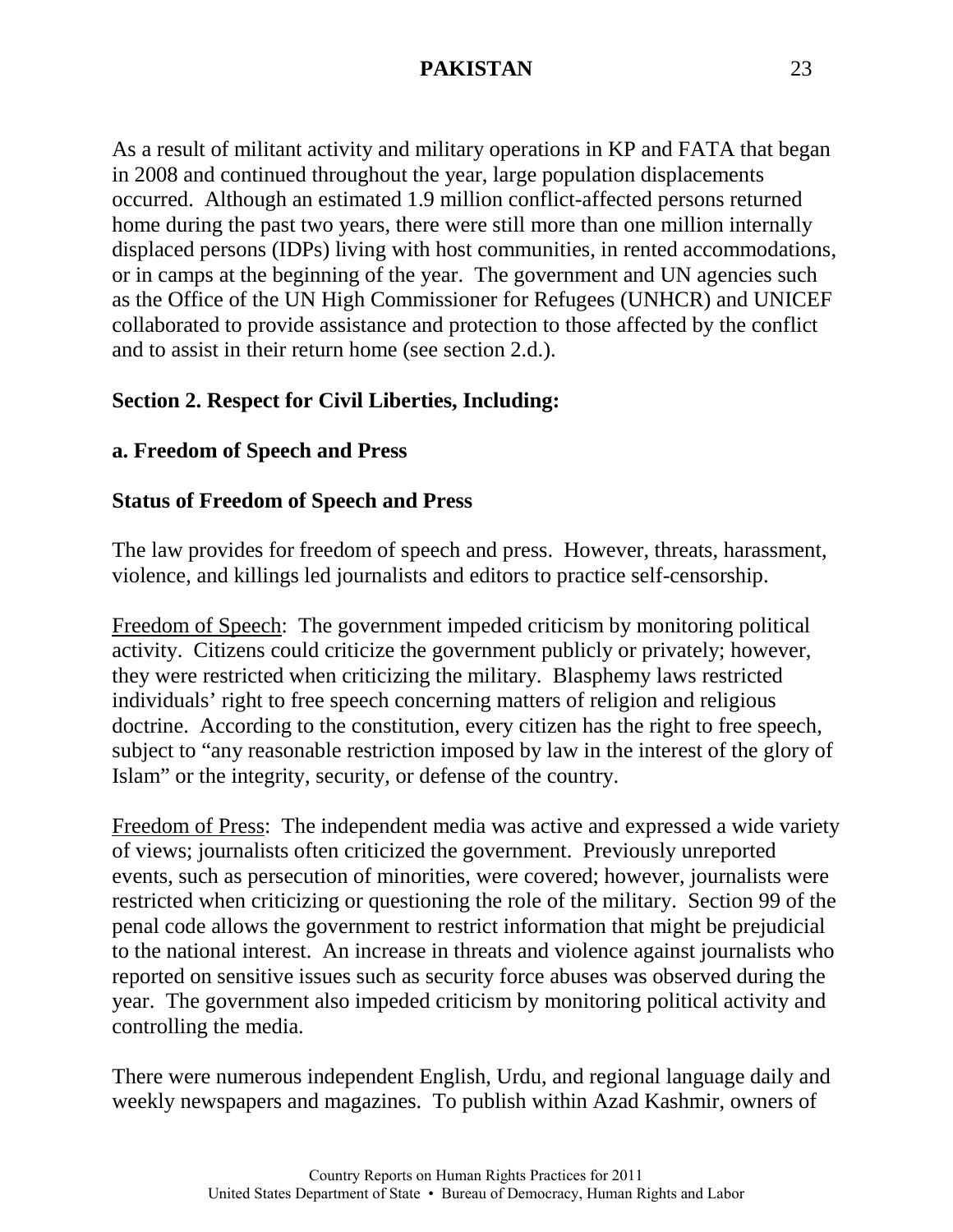newspapers and periodicals had to obtain permission from the Kashmir Council and the Ministry of Kashmir Affairs. The Ministry of Information and Broadcasting controlled and managed the country's primary wire service, the Associated Press of Pakistan, the official carrier of government and international news to the local media. The military had its own media-monitoring wing within Inter Services Public Relations, the military's public relations department. The government-owned and -controlled Pakistan Television (PTV) and Pakistan Broadcasting Corporation operated radio stations throughout the country. The law does not extend to FATA or PATA, and independent radio stations were allowed to broadcast in FATA with the permission of the FATA Secretariat.

There were instances in which the government shut down private television channels and blocked certain media outlets from broadcasting. The broadcasters asserted that the language of broadcast laws was vague, leading to instances of abuse and arbitrary broadcast restrictions by the Pakistan Electronic Media Regulatory Authority (PEMRA). The NGO Intermedia reported that PTV did not operate under the purview of the law and benefitted from a monopoly on broadcast license fees. According to Freedom House, authorities used the PEMRA rules to silence the broadcast media either by suspending licenses or threatening to do so.

Private cable and satellite channels broadcast domestic news and were critical of the government, despite some self-censorship. Private radio stations existed in major cities, but their licenses prohibited news programming. Some channels evaded this restriction by discussing news in talk shows. International radio broadcasts, including the BBC and the Voice of America, were normally available, but sometimes PEMRA shut them down for periods of time, and starting November 29, BBC broadcasts were blocked.

Violence and Harassment: During the year security forces, political parties, militants, and other groups subjected media outlets and journalists and their families to violence and harassment. Journalists were abducted. Media outlets that did not practice self-censorship were often the targets of retribution.

According to the Committee to Protect Journalists, seven journalists were killed between January and December for reporting on sensitive topics. Reporters Without Borders reported nine journalists were killed and two imprisoned. During the year a number of journalists were also reportedly subjected to physical attack, harassment, intimidation, kidnapping, or other forms of pressure.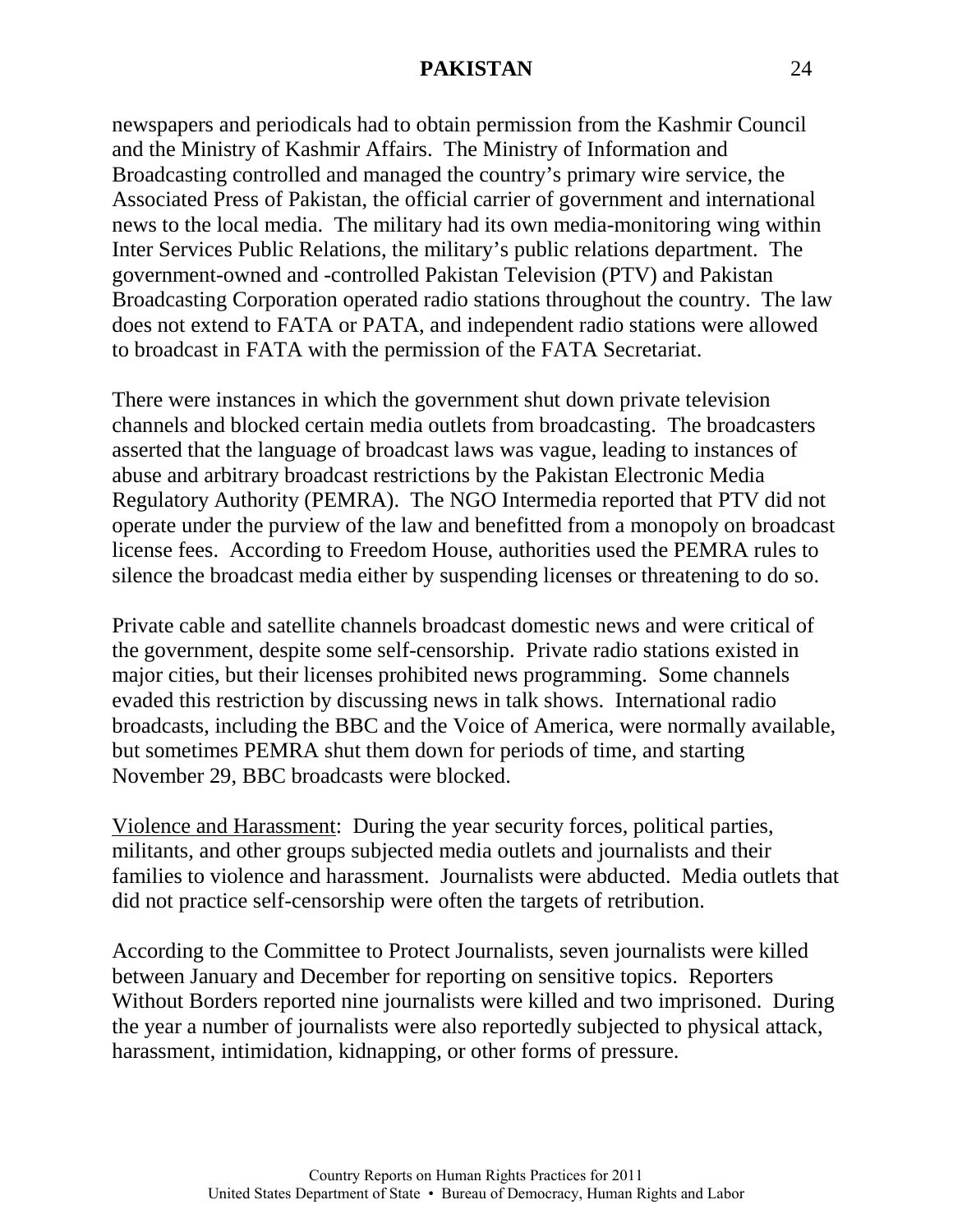On May 29, journalist Saleem Shahzad was abducted in Islamabad. His tortured body was discovered on May 31. He reportedly received threats from the ISI about his article in Asia Times Online linking the navy with al-Qaida. A judicial inquiry into his death continued at year's end; nonprofit organizations and other observers suspected government involvement in his killing.

On June 19, the *Guardian* reported that Waqar Kinai, its correspondent in Islamabad, was beaten badly by uniformed men who said that they wished to "make an example" of him after he published an account of abduction and torture by suspected government intelligence agents.

Censorship or Content Restriction: The few small, privately owned wire services and media organizations generally practiced self-censorship, especially in news reports involving the military. Private cable and satellite channels also practiced self-censorship at times. The government continued to restrict and censor some published material, while blasphemy and anti-Ahmadi laws restricted publication on certain topics. Foreign books needed to pass government censors before being reprinted, but there were no reports of book bans during the year. Books and magazines could be imported freely but were subject to censorship for objectionable sexual or religious content. Obscene literature, a category the government defined broadly, was subject to seizure.

On November 14, the government ordered all cell phone operators to filter and block text messages passing through their systems that contained certain vulgar English and transliterated Urdu words. Cell phone operators were given seven days to comply with this ruling, but on the eve of the deadline, the largest telecoms operators in the country announced that the government agreed to delay implementation until all parties involved could reach a mutual agreement regarding the enforcement of the ruling. The order was not implemented by year's end.

In September a jirga of the Basikhel tribe, which forms half of the total population of Torghar District, KP, imposed a ban on the use of cell phones with cameras in its territory. In so doing it followed the example of the Madakhel tribe, which imposed a similar ban after a man was killed in June for taking a picture of a local woman.

Publishing Restrictions: Foreign magazines and newspapers were available. There were few restrictions on international media, with the important exception of a complete blockade of Indian television news channels.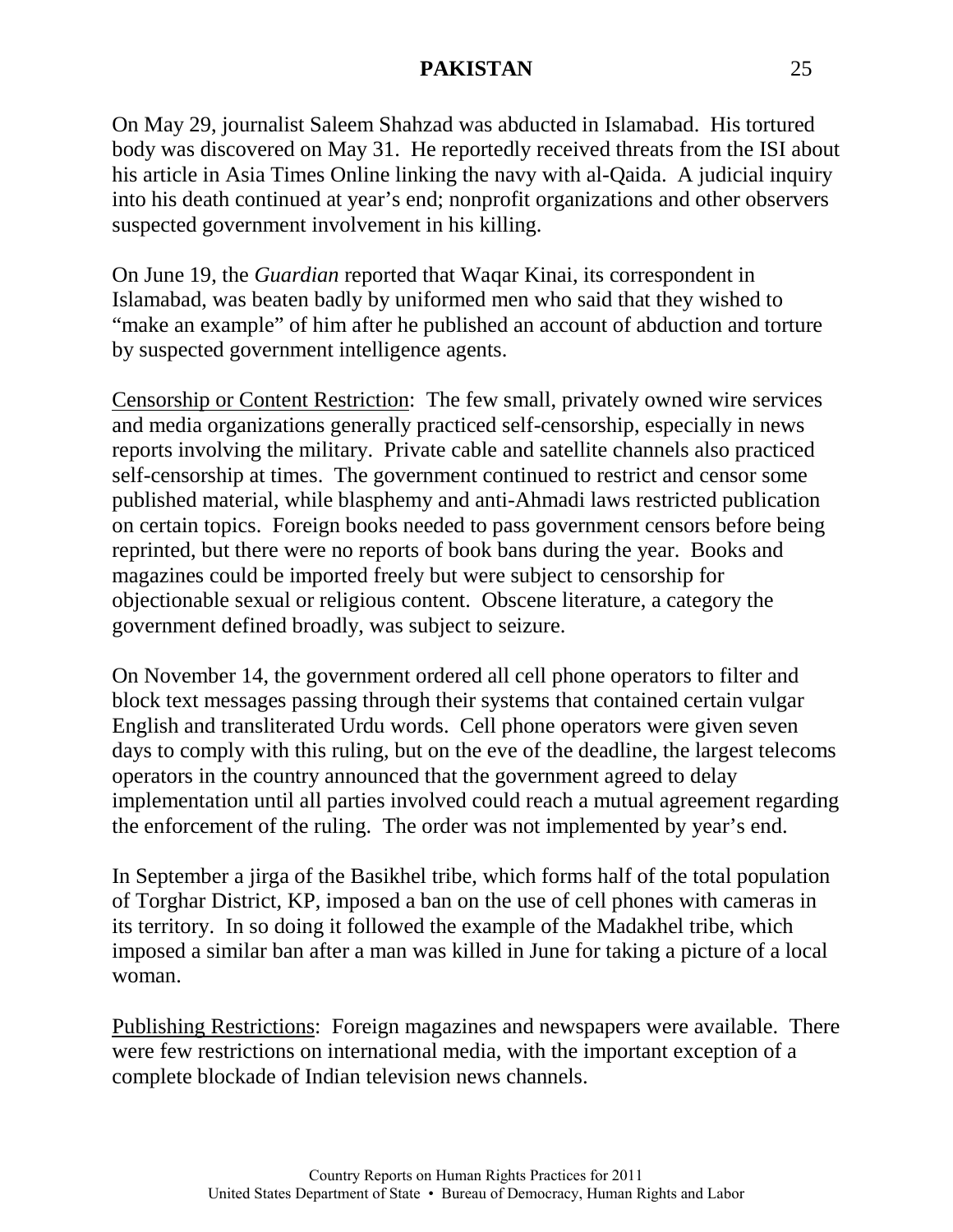Nongovernmental Impact: Militants and criminal elements killed, kidnapped, beat, and intimidated journalists and their families, leading many to practice selfcensorship. Conditions for reporters covering the conflict in FATA, KP, and Balochistan remained difficult, with a number of correspondents detained, threatened, expelled, or otherwise prevented from covering events there by militant or local tribal groups. In a number of instances, militants attacked journalists' homes in retaliation for their reporting.

### **Internet Freedom**

Individuals and groups could express their views freely via the Internet and by email. However, there were reports of some restrictions on Internet access and reports that the government monitored Internet use, some e-mail, and Internet chat rooms. According to a Freedom House report, the government justified politically motivated restrictions on Internet freedom as necessary for security purposes. There were also reports that the government attempted to control some Web sites, including extremist and proindependence Baloch Web sites. The provincial government in Balochistan blocked access to a Baloch human rights blog run by journalists.

The law creates a number of offenses involving the misuse of electronic media and systems and the use of such data in other crimes. It also stipulates that cyberterrorism resulting in a death is punishable by the death penalty or life imprisonment.

On September 19, the Lahore High Court ordered the Ministry of Information Technology to block access to all Web sites "spreading religious hatred." The ruling came out of a case seeking a permanent ban on Facebook for hosting a competition of what were considered blasphemous caricatures of the prophet Mohammed. Facebook remained accessible at year's end.

While Google, YouTube, and Skype were accessible at year's end, on September 18, the local and international press reported that the interior minister announced that the government reserved the right to ban such Web sites and programs if they refused to assist the Federal Investigative Agency (FIA) in investigating crimes and terrorism.

The Pakistan Telecommunications Authority (PTA) is responsible for the establishment, operation, and maintenance of telecommunications and possesses complete control over all content broadcast over telecommunications channels. In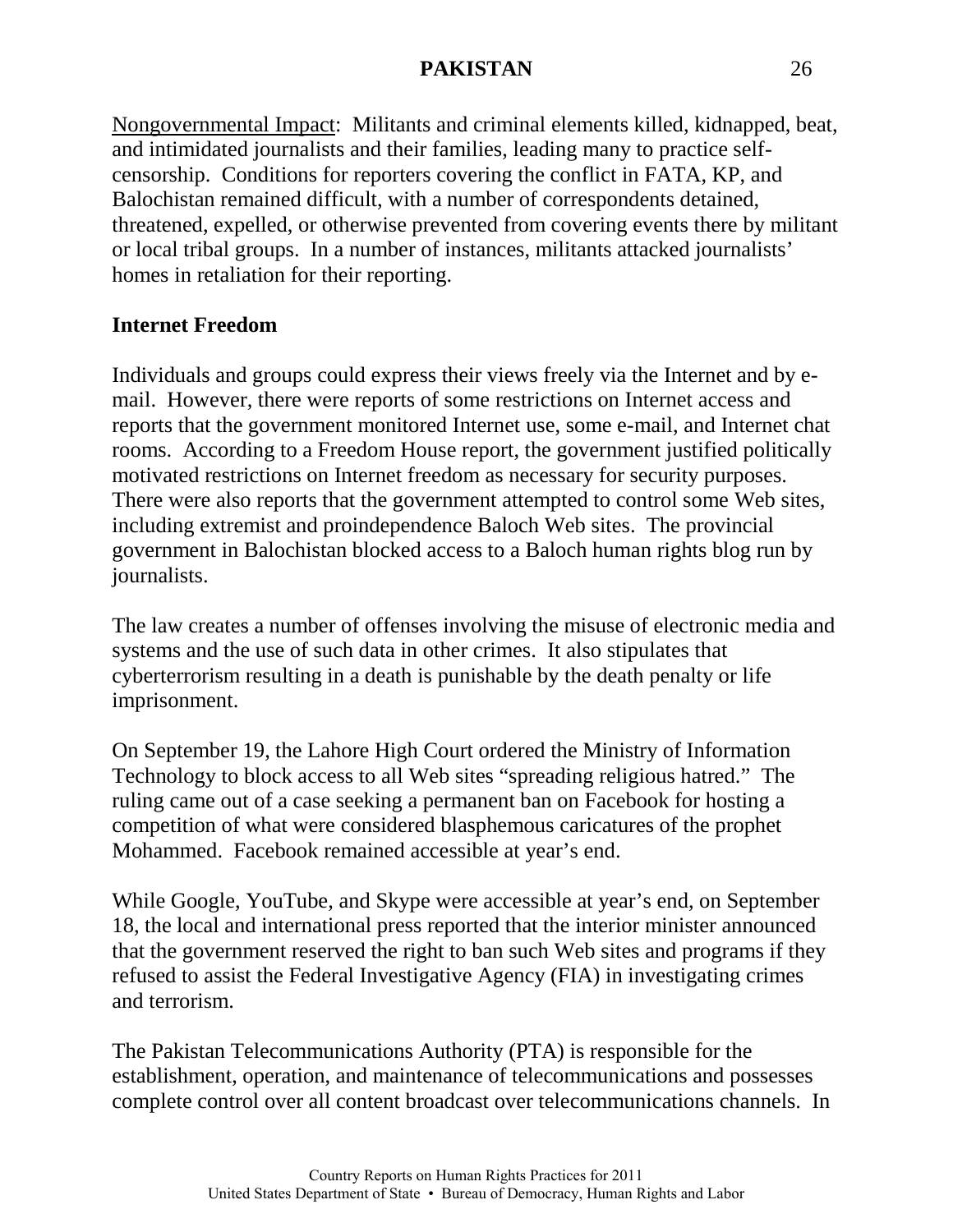July the PTA ordered Internet service providers (ISPs) to report if customers were using virtual private networks (VPNs) and voice-over-Internet protocol (VOIP) to browse the Web or communicate. The PTA insisted that the ban on VPN access was intended to shut down illegal call centers and enable authorities to monitor potentially criminal behavior. At year's end VPNs and VOIP were both accessible.

Restrictions on Internet traffic were enforced during the year. Citing blasphemy laws, the PTA banned Internet users from accessing popular social networks, such as Facebook, after a user launched a contest to draw a cartoon of the Prophet Muhammad. The ban was enforced only sporadically. The restrictions also made it impossible for persons to access the Web site for *Rolling Stone* magazine after it published an article on the high proportion of the country's national budget apportioned to its military. The story quoted a column written in the *New York Times* that questioned military spending when more resources needed to be directed to fight militants and insurgent groups. Since it was not possible to block specific URLs on Web sites, the whole domain was offline to readers beginning in July. In November the press reported that the PTA also asked ISPs to block access to more than 1,000 pornographic Web sites; the PTA was compiling a list of an additional 170,000 sites to ban.

### **Academic Freedom and Cultural Events**

The government generally did not restrict academic freedom. However, members of student organizations, typically with ties to political parties, fostered an atmosphere of violence and intolerance that limited the academic freedom of fellow students. On some university campuses in Karachi, armed groups of students, most commonly associated with the All Pakistan Mutahidda Students Organization (affiliated with the Muttahida Qaumi Movement) and the Islami Jamiat Talaba (affiliated with Jamaat-e-Islam), clashed with and intimidated other students, instructors, and administrators over issues such as language, syllabus content, examination policies, grades, doctrines, and dress. These groups frequently influenced the hiring of staff, admissions to universities, and sometimes the use of institutional funds. They generally achieved such influence through a combination of protest rallies, control of campus media, and threats of mass violence. In response university authorities prohibited political activity on many campuses, but the ban had limited effect.

There was minor government interference with art exhibitions or other musical or cultural activities. The Ministry of Culture operated the Central Board of Film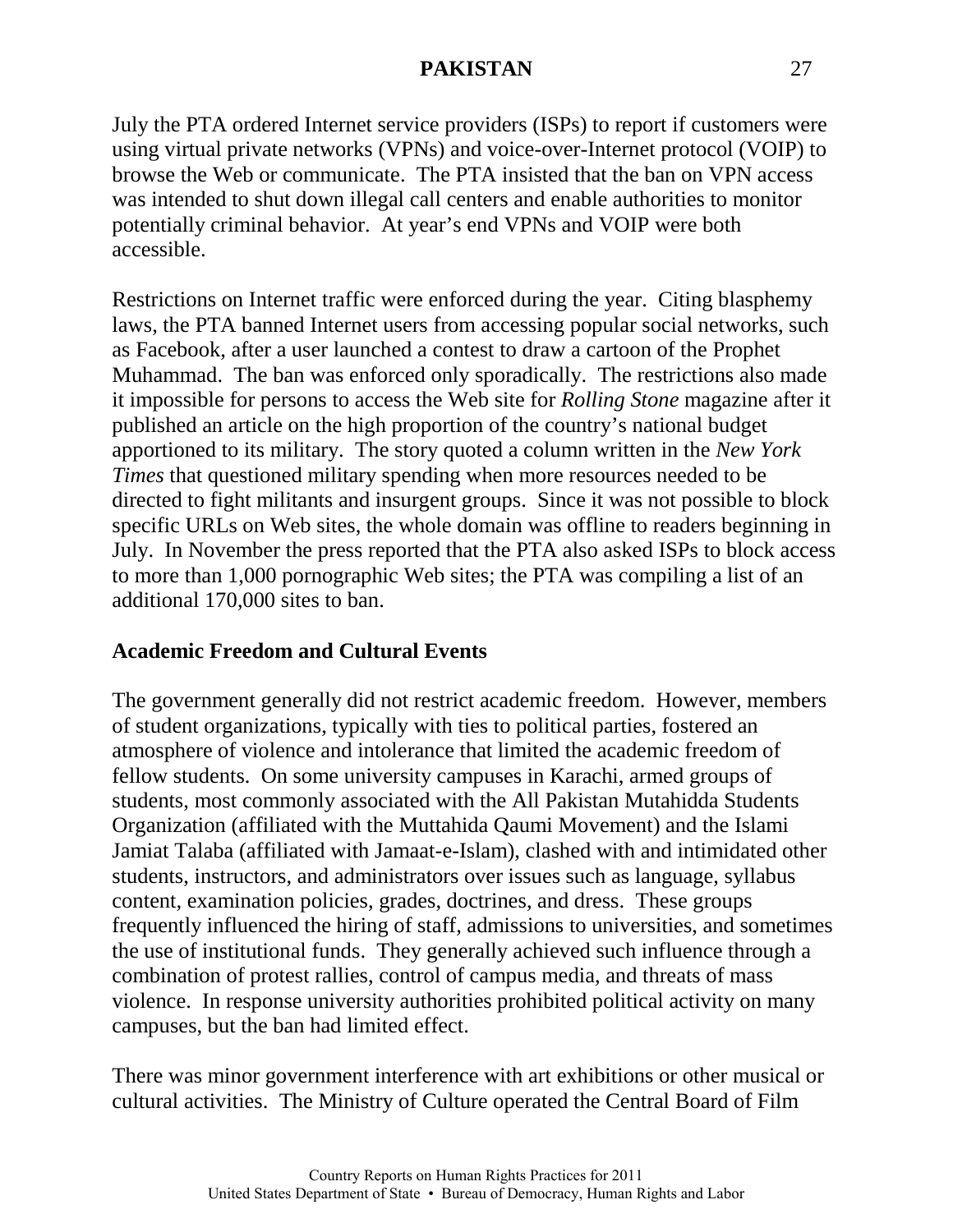Censors, which previewed and censored sexual content in foreign and domestic films before exhibition in the country. In August a police station house officer reportedly beat a gallery owner and abused patrons because of their preferences in dress and art.

# **b. Freedom of Peaceful Assembly and Association**

The law provides for freedom of assembly and freedom of association, subject to restrictions.

# **Freedom of Assembly**

Although the constitution provides for the freedom of assembly, in practice the government placed selective restrictions on it. By law district authorities can prevent gatherings of more than four persons without police authorization. The law permits the government to ban all kinds of rallies and processions, except funeral processions, for reasons of security.

Authorities generally prohibited Ahmadis from holding conferences or gatherings.

There were several successful protests, strikes, and demonstrations throughout Sindh, both peaceful and violent. Law enforcement agencies did not have the capacity to intervene and prevent these gatherings. Karachi Electric Supply Company employees protested for nearly three months between May and July for the reinstatement of 4,500 employees the company dismissed in one day.

# **Freedom of Association**

The constitution provides for freedom of association subject to restrictions imposed by law. According to the now-dissolved Ministry of Social Welfare and Special Education, there were more than 100,000 NGOs working in the country; however, due to the fragmented legal and regulatory framework, the exact number of NGOs was not known.

During the year threats to civil society continued, with "softer targets" such as schools more frequently becoming a focus of attacks. On September 13, militants attacked a school bus in the suburbs of Peshawar, killing four children and the bus driver. On January 25, two workers of the NGO Balochistan Rural Support Program were shot and killed in the Ghanja Dori area of Mastung District in Balochistan.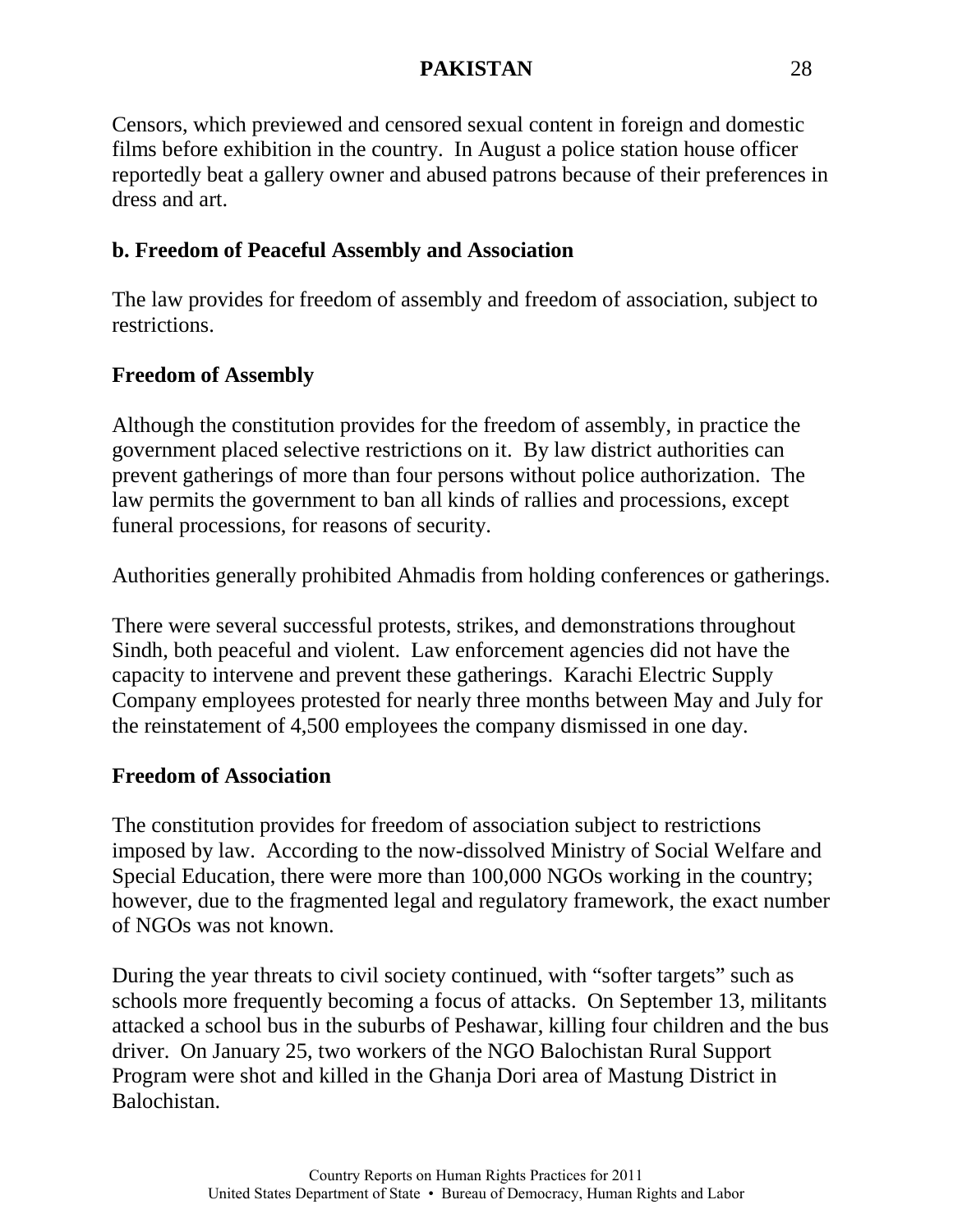#### **c. Freedom of Religion**

See the Department of State's *International Religious Freedom Report* at [www.state.gov/j/drl/irf/rpt.](http://www.state.gov/j/drl/irf/rpt)

### **d. Freedom of Movement, Internally Displaced Persons, Protection of Refugees, and Stateless Persons**

The law provides for freedom of movement within the country and for uninhibited foreign travel, emigration, and repatriation, but the government limited these rights in practice.

The government cooperated with the UNHCR and other humanitarian organizations in providing protection and assistance to internally displaced persons, refugees, returning refugees, asylum seekers, and other persons of concern.

In-Country Movement: The government's restrictions on access to certain areas of FATA, KP, and Balochistan, often for security concerns, hindered the ability of humanitarian assistance providers to deliver aid to vulnerable populations.

Foreign Travel: The law prohibits travel to Israel, and the country's passports include a statement that they are "valid for all countries except Israel." Government employees and students must obtain "no objection certificates" from the government before traveling abroad. This requirement rarely was enforced for students.

Persons on the Exit Control List (ECL) were prohibited from foreign travel. Although the ECL was intended to prevent those with pending criminal cases from traveling abroad, no judicial action was required for the Ministry of Interior to add a name to the ECL. The ECL sometimes was used to harass human rights activists or leaders of nationalist parties. Those on the list had the right to appeal to the courts for removal of their names.

### **Internally Displaced Persons (IDPs)**

The government does not have laws to protect IDPs but implemented policies to assist them, meeting the UN *Guiding Principles on Internal Displacement*. Registration of women continued to be a problem. In more conservative regions of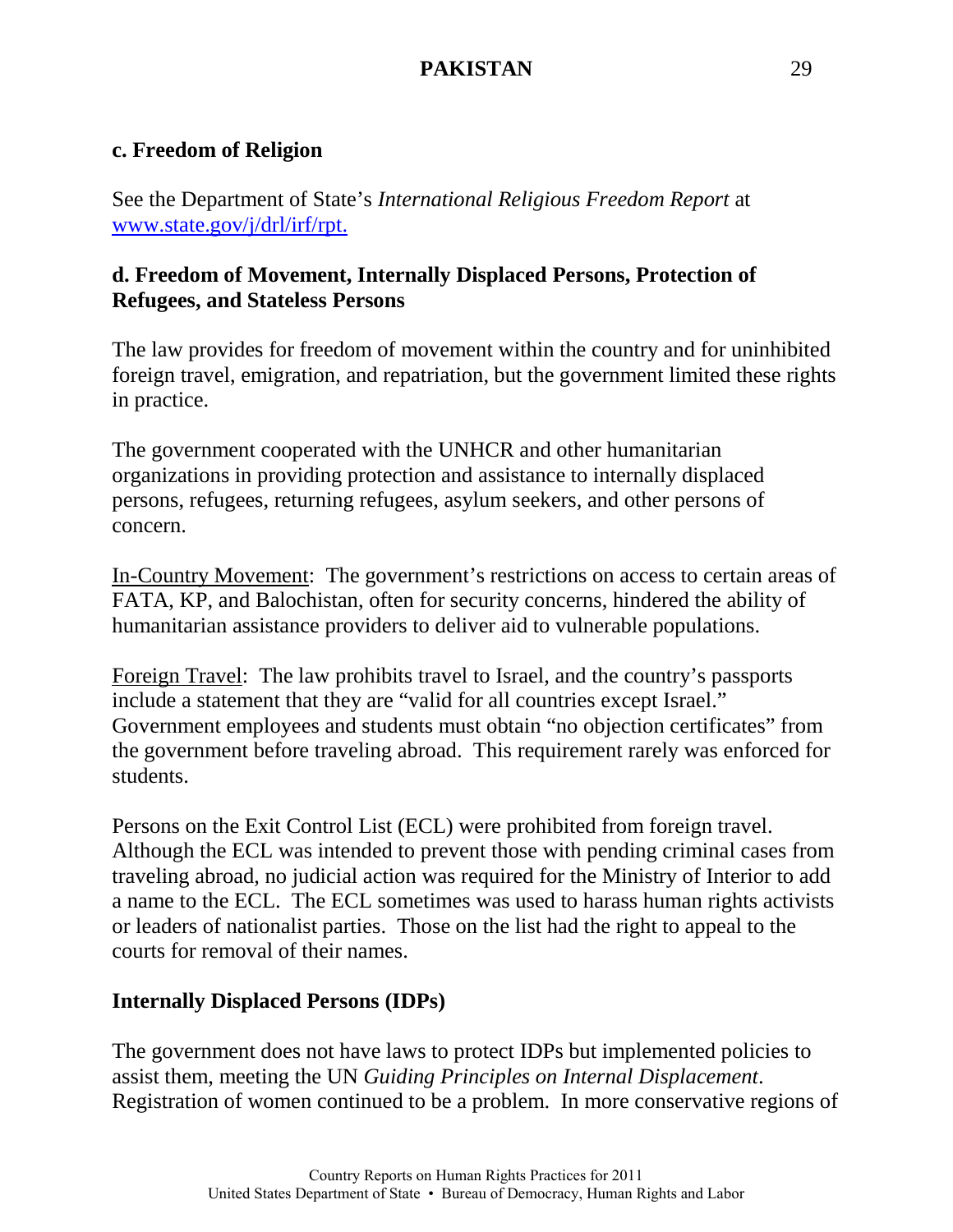the country, particularly rural areas, authorities did not uphold or enforce a woman's right to be registered.

At the end of 2010 approximately 1.2 million persons, mostly originating from FATA, remained displaced in KP. During the year the number of IDPs fluctuated due to militant activity, military operations, and ongoing IDP returns to KP and FATA. As of November more than 853,000 persons remained displaced in the northwest.

The majority of conflict-affected IDPs resided with host families, in rented accommodations, or, to a lesser extent, in camps. The government continued to consolidate and close IDP camps during the year. Of the three remaining, Jalozai camp in Nowshera District of KP hosted the largest in-camp conflict-affected IDP population, with 32,499 residents as of December, mostly from Bajaur Agency.

Military operations in Mohmand Agency early in the year and in Kurram Agency in the summer contributed to the total number of conflict IDPs in the country. In Mohmand the combined number of IDPs registered in the two camps (Danish Kohl and Nahqi) established to host families displaced by the conflict exceeded 35,000 at its peak. As of December both camps were closed with the remaining displaced (624 families with 3,758 individuals) moved to Jalozai camp in Nowshera District. More than 13,000 displaced families were registered as displaced in Kurram, with 3,000 families housed in the New Durrani camp and the remainder with host families or in government buildings.

The government continued to facilitate voluntary returns to multiple agencies with support from the international humanitarian community. As of December the government reported that nearly 23,000 families returned to Orakzai, 68,000 families returned to Bajaur, 41,600 families returned to Mohmand, and 6,500families returned to South Waziristan.

The government required humanitarian organizations assisting civilians displaced by military operations to request nonobjection certificates (NOCs) to access Mohmand and Kurram agencies in FATA. The requirement to obtain NOCs delayed by approximately one to two weeks the delivery of UN assistance to Mohmand and Kurram beneficiaries. The government established IDP camps inside the agencies where the military operations took place, despite the access and security concerns raised by humanitarian agencies. Humanitarian agencies providing assistance in the camps were exposed to the danger of travelling to and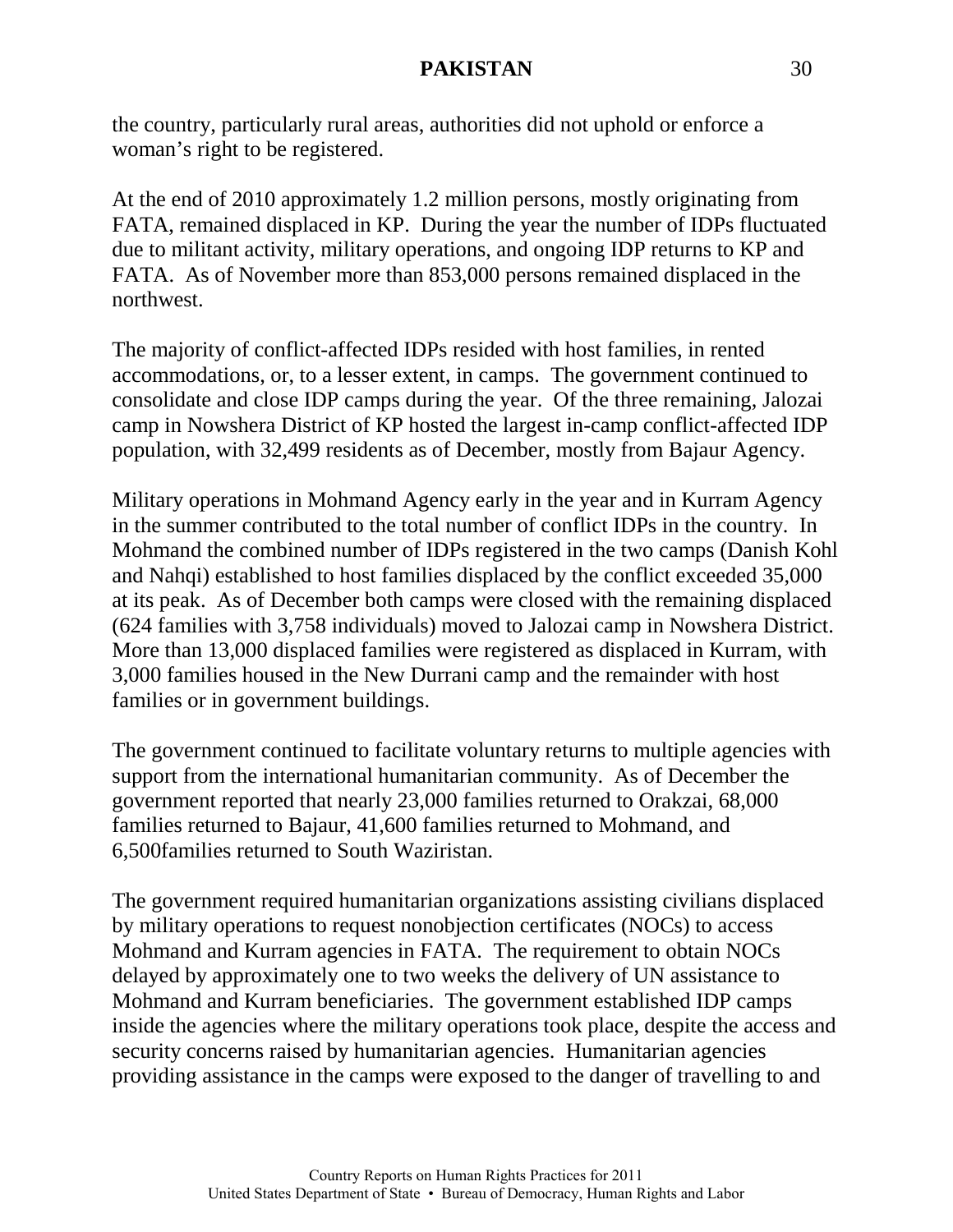within FATA. There were no security incidents in the camps by year's end. UN agencies had access to the camps, and there were no reports of involuntary returns.

The government coordinated with the UNHCR the voluntary and safe return of IDPs. For IDPs who were not ready to return, the government coordinated support with the UNHCR and other international organizations. The World Food Program distributed food rations to IDPs displaced by conflict.

Heavy rainfall during the monsoon season affected more than five million persons, destroyed crops, and severely damaged thousands of homes in Sindh Province. An estimated 1.8 million persons were displaced to some 6,000 informal settlements during the height of the disaster. The Provincial Disaster Management Authority-Sindh led the relief efforts, with assistance from the National Disaster Management Authority, the Pakistani Red Crescent, and the armed forces. In contrast to the 2010 floods, the government initially believed that the Sindh monsoon floods, which started in early August, were within its capabilities. However, by September the government acknowledged that the disaster exceeded its capabilities and requested international assistance. On September 17, the UN and the government jointly released a Rapid Response Plan, requesting \$357 million to address flood-related relief needs until March 2012. The government and the international humanitarian community, including the UN, continued to discuss the development of a 12-month Early Recovery Framework. According to the Sindh Provincial Disaster Management Authority, as of December, 91 percent of displaced persons had returned to their areas of origin.

### **Protection of Refugees**

The country is a party to neither the 1951 UN Convention relating to the Status of Refugees nor its 1967 Protocol.

Access to Asylum: No legislation provides for asylum or refugee status. The country lacks a legal and regulatory framework for the management of refugees and migration. Although there is no legislation excluding asylum seekers and refugees from the provisions of the law regarding illegal entry and stay or conferring legal status, the government in most cases provided protection against the expulsion or involuntary return of registered refugees to countries where their lives or freedom would be threatened. The country cooperated with the UNHCR in protecting, assisting, and voluntarily repatriating Afghan refugees.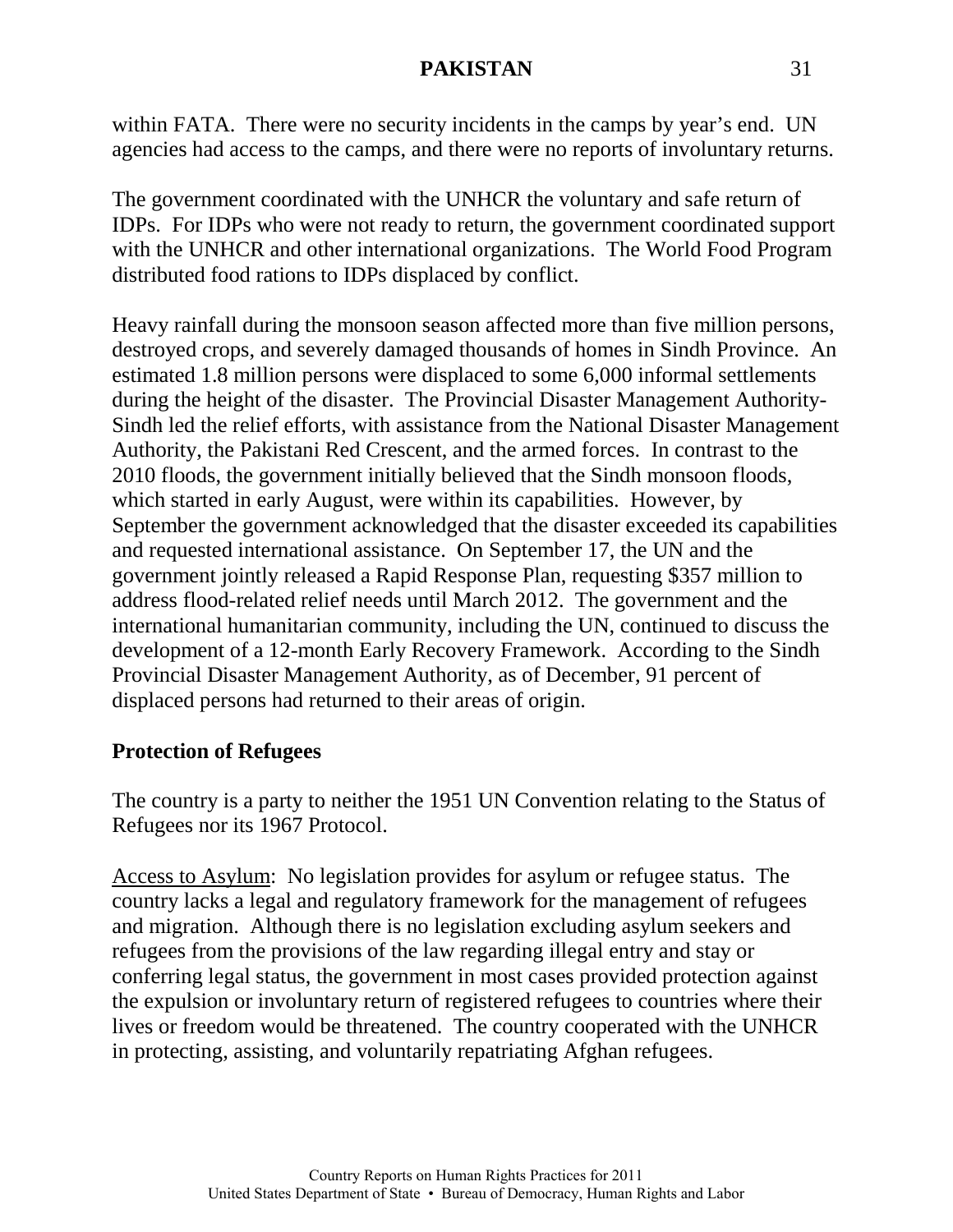Since 1979 the government provided temporary protection to millions of refugees from Afghanistan. According to the UNHCR, at year's end an estimated 1.7 million registered Afghan refugees remained in the country, while another 52,096 voluntarily repatriated to Afghanistan between March 1 and December 31. The government and the UNHCR agreed to continue voluntary repatriation throughout the year (voluntary repatriation season usually ends in November and restarts in March) and remained in discussions about opening two additional Voluntary Repatriation Centers in KP, for a total of four in the country. There were no credible estimates of how many Afghans were undocumented or unregistered, but estimates put the number at more than one million. The law states that anyone born in the country is a citizen. However, the courts' interpretation of this law was that the principle of birth in the country could not be read in isolation and independently of the other sections of the act concerning citizenship by descent in the case of the children of Afghan refugees. The courts decided that given the "temporary" nature of Afghans' presence in the country, the law would not be applied to the Afghan population, and Afghan children therefore were not granted Pakistani citizenship. Under the Secure Card for Afghan Citizens project, the National Database and Registration Authority (NADRA) issued birth certificates to 776, 683 Afghan children below the age of 18, identifying them as Afghan citizens.

The government cooperated with the UNHCR to conduct a Population Profiling Verification and Response (PPVR) exercise and an Afghan Citizens' Contribution to Economy study for Afghans in the country. The PPVR, completed in December, was intended to provide the government and the UNHCR detailed information about the socioeconomic conditions and needs of Afghans in the country. In March 2010 the cabinet approved the Management and Repatriation Strategy for Afghans in Pakistan 2010-12, which along with voluntary repatriation contemplated the possibility of legal alternative stay solutions for refugees, including such measures as the following: issuing 150,000 work permits to registered Afghans for students, businessmen or investors, and skilled laborers; granting permanent residency to Afghan refugees' female-headed households; issuing business permits to refugees who have invested more than 5 million rupees (\$55,500); and encouraging Afghan students to continue or complete their studies in Pakistan. In March 2010 Prime Minister Gilani extended Proof of Registration (PoR, the official documents held by registered refugees that allow them to legally remain in Pakistan) status through December 2012. The government implemented some of the measures that the 2010-12 strategy contemplated, such as conducting a population profile, but had not implemented residency measures or issued work permits for Afghan refugees. The Ministry of States and Frontier Regions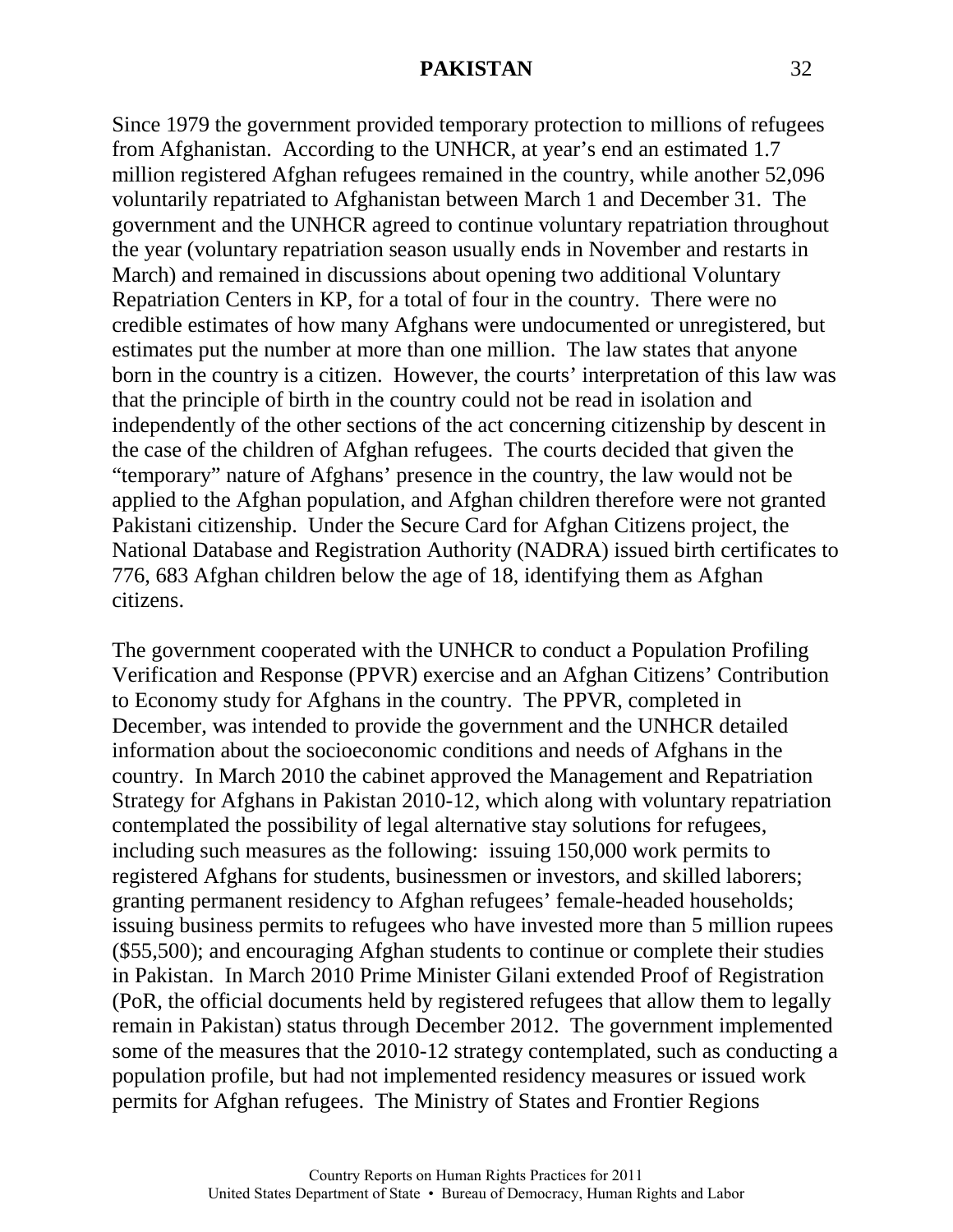approved a pilot project for issuance of 1,000 visas to Afghan refugees during the year under four categories, (students, businessmen, skilled/unskilled workers, and female-headed households). However, at year's end the rights attached to these visas were under negotiation.

The government generally abstained from forcibly returning Afghans with PoR cards, although from January to early September it deported 17 PoR cardholders. Refugees' PoR was due to expire in December 2012. There also were credible allegations that the government deported between 50 and 60 unregistered Afghans per week.

According to the UNHCR, fewer than half of registered Afghan refugees lived in 83 refugee villages in KP (71), Balochistan (11), and Punjab (one). Nearly 60 percent of registered Afghans lived in urban areas. More than half of this population came from five provinces in Afghanistan: Nangarhar, Kabul, Kunduz, Logar, and Paktya.

Refugee Abuse: Refugees faced societal discrimination and abuse from local communities, who resented economic competition and blamed refugees for high crime rates and terrorism. Single women, female-led households, and children working on the streets were particularly vulnerable to abuse and trafficking.

Police in many cases demanded bribes from refugees. There were credible reports that members of the intelligence services also harassed refugees. There were also many reports of extortion of refugees who participated in the UNHCR's voluntary repatriation process, since such refugees were known to receive repatriation grants (\$150 in cash assistance per family member upon return to Afghanistan).

Employment: Refugees were not allowed to work legally, but many worked as day laborers or in informal markets. Refugees often were exploited in the informal labor market. Refugee women and children were particularly vulnerable, accepting underpaid and undesirable positions in workplaces.

The government did not authorize the former residents of Azakhel, an Afghan refugee village in KP destroyed by the 2010 floods, to return to their destroyed village to rebuild it. The village stands on valuable land that land speculators sought to seize for development following the floods. By mid-July nearly 23,000 Afghans still were displaced from Azakhel, living in tents near the village or staying with relatives or in rented rooms. The UNHCR was assisting these families until the government authorized them to return to the village. The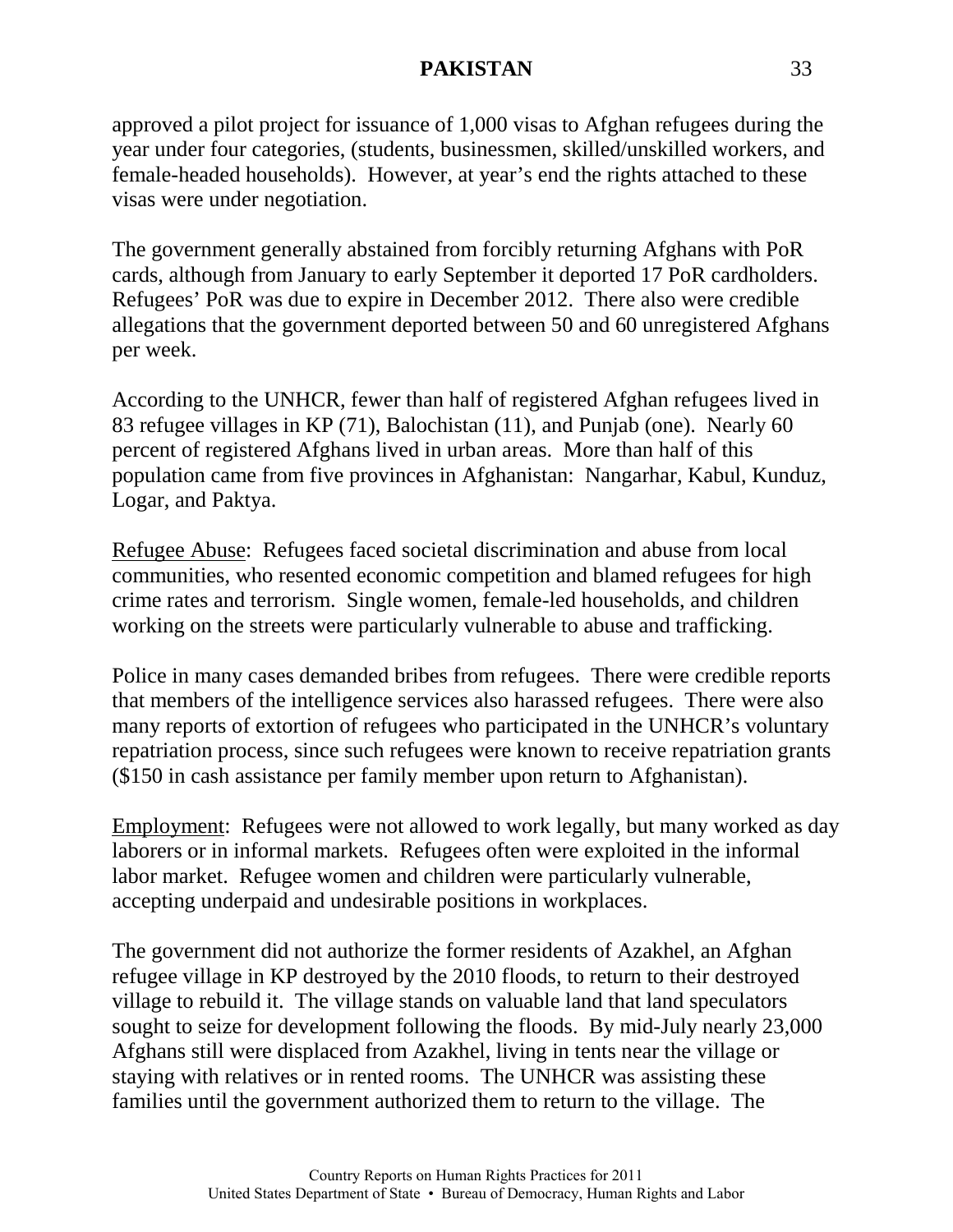refugees did not regard alternative camp sites offered to them as viable for earning livelihoods.

Access to Basic Services: Afghan refugees could avail themselves of the services of the police and courts, but some, particularly the poor, were afraid to do so. Any refugee registered with both the UNHCR and the government-run Commissionerate of Afghan Refugees is, in theory, able to obtain admission to public education facilities after filing the proper paperwork. In practice most registered Afghans attended private Afghan schools or schools sponsored by the international community. There were no reports of refugees being denied access to health facilities on the basis on nationality.

In many instances local governments or even individuals determined which rights and services Afghan refugees could use. For example, the governor of the State Bank decided that Afghans could not have bank accounts, but NADRA regularly verified for banks the identity of refugees who wished to open accounts.

Although there is no legislation specifically permitting Afghans to obtain a driver's license, Afghans drove a large percentage of the trucks in KP. Although there were a number of Afghan schools funded by foreign assistance, Afghan children usually had no problem attending the country's primary schools. For older students, particularly in cities, access was harder. Even Afghans who grew up in the country needed a student visa to attend the country's universities, but they qualified for student visas on the basis of their PoR cards.

Durable Solutions: For the mainstreaming of refugee programs in the development and annual programs of UN agencies, the UNHCR signed memoranda of understanding with UNESCO, the World Health Organization, UNICEF, and the UN Entity for Gender Equality and the Empowerment of Women to strengthen partnerships in finding durable solutions for Afghan refugees. Under the Refugee Affected and Hosting Areas (RAHA) initiative, a joint initiative among the government, UN, and implementing partners under the framework of UN reforms in Pakistan, more than 575 projects had been completed since the RAHA initiative's launch in 2009, mainly in the provinces of Balochistan and KP, which were both home to high concentrations of Afghan refugees.

The government did not accept refugees for resettlement from other countries or facilitate local integration. While the government did not have a system to confer refugee status or asylum, it generally abstained from forcibly returning other foreigners with asylum certificates or refugee cards granted by the UNHCR, which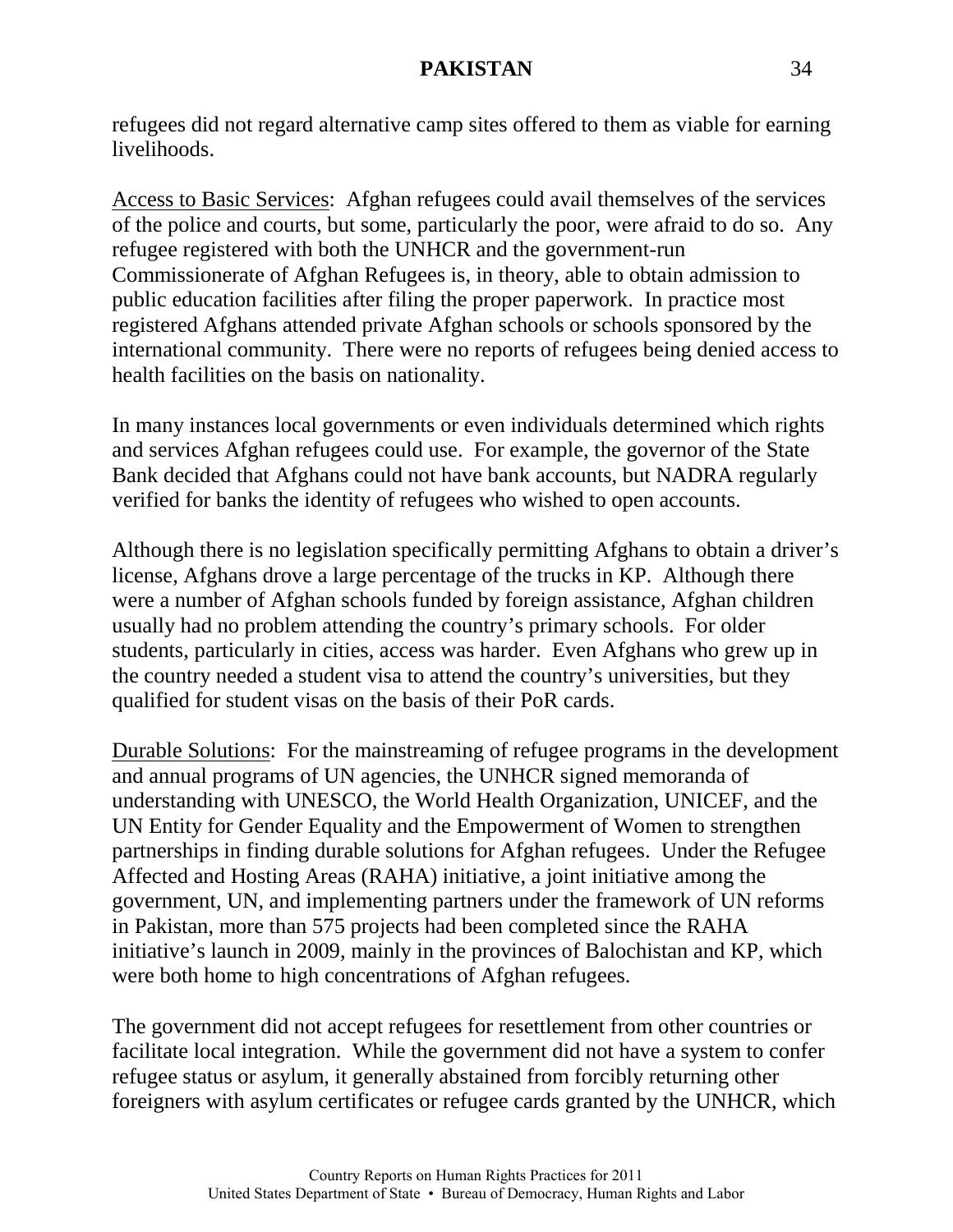had the responsibility of determining refugee status in the absence of government procedures.

#### **Stateless Persons**

Statelessness continued to be an issue during the year. There is no national legislation on statelessness. International and national agencies estimated there were possibly thousands of stateless persons deriving from the breakup of India and Pakistan, and of Pakistan and Bangladesh.

# **Section 3. Respect for Political Rights: The Right of Citizens to Change Their Government**

The law provides the majority of citizens with the right to change their government peacefully, and the country held national and provincial elections in 2008 that brought opposition parties to power. Gilgit-Baltistan, Azad Kashmir, and FATA have different political systems, and of these only FATA had representation in the national parliament.

Residents of FATA are represented in the national parliament but do not have a voice in federal decision making over the tribal areas, an authority that belongs to the president. Tribal residents do not have the right to change their local government, because unelected civilian bureaucrats nominally ran the tribal agencies. The elected councils in FATA, set up in 2007 to provide local representation within the tribal areas, have not been given an active role in governing the tribal areas. In August President Zardari signed the Extension of the Political Parties Order 2002 to the Tribal Areas. Through this decree the government allows political parties to operate freely in FATA.

Azad Kashmir has an interim constitution, an elected unicameral assembly, a prime minister, and a president who is elected by the assembly. Both the president and legislators serve five-year terms. Of the 49 assembly seats, 41 are filled through direct elections, and eight are reserved seats (five for women and one each for representatives of overseas Kashmiris, technocrats, and religious leaders). However, the federal government exercised considerable control over the structures of government and electoral politics. Its approval is required to pass legislation, and the federal minister for Kashmir affairs exercised significant influence over daily administration and the budget. The Kashmir Council, composed of federal officials and Kashmiri assembly members and chaired by the federal prime minister, also holds some executive, legislative, and judicial powers.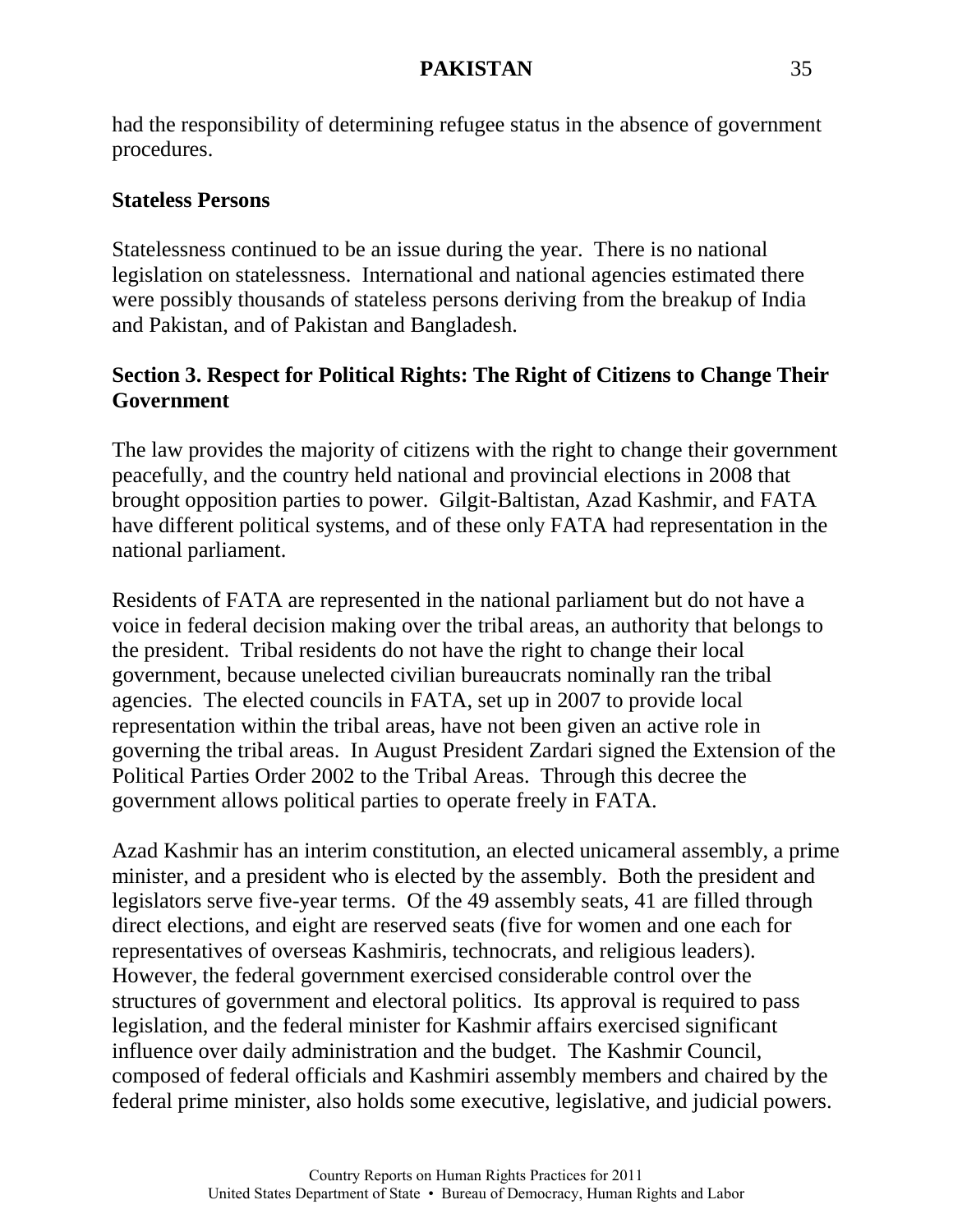The military retains a guiding role on issues of politics and governance. Those who do not support Azad Kashmir's accession to Pakistan were barred from the political process, government employment, and educational institutions. They also were subject to surveillance, harassment, and sometimes imprisonment by security services.

### **Elections and Political Participation**

Recent Elections: In 2008 the country held national parliamentary elections that brought former opposition parties into a coalition government led by the PPP under the leadership of Prime Minister Gilani. The elections were postponed multiple times, the last time due to the assassination of PPP leader Benazir Bhutto in 2007. In the 2008 indirect presidential election, Asif Ali Zardari, Bhutto's widower, became president, succeeding Pervez Musharraf, who had resigned. The broad coalition government was dissolved in 2009, leaving the PPP to govern with a smaller majority in league with several partners.

For the 2008 elections, the Election Commission of Pakistan (ECP) reportedly accredited approximately 25,000 domestic observers, the majority of whom were from the Free and Fair Election Network (FAFEN). The EU and Democracy International also observed. In 2008, for the first time in the country's history, the ECP released the certified results of the elections broken down by polling station, a step toward greater transparency. The government permitted all existing political parties to contest the elections; although several boycotted, the largest parties participated. International and domestic observers found the 2008 parliamentary election competitive and noted that the results appeared to reflect the will of the voters, despite significant flaws in the process.

Security services and feudal landlords intimidated voters and political parties throughout the country, according to FAFEN. In particular, observers noted that some police pressured candidates and political party workers by threatening to register cases against them. Police often reportedly did not allow rallies for opposition parties and pressured individuals to vote for certain parties. FAFEN documented cases in which intelligence services pressured candidates to withdraw.

The International Foundation for Electoral Systems noted that formal adjudication of challenges of disputed election results was weak and that the high courts did not meet statutorily prescribed deadlines for adjudication in the majority of cases.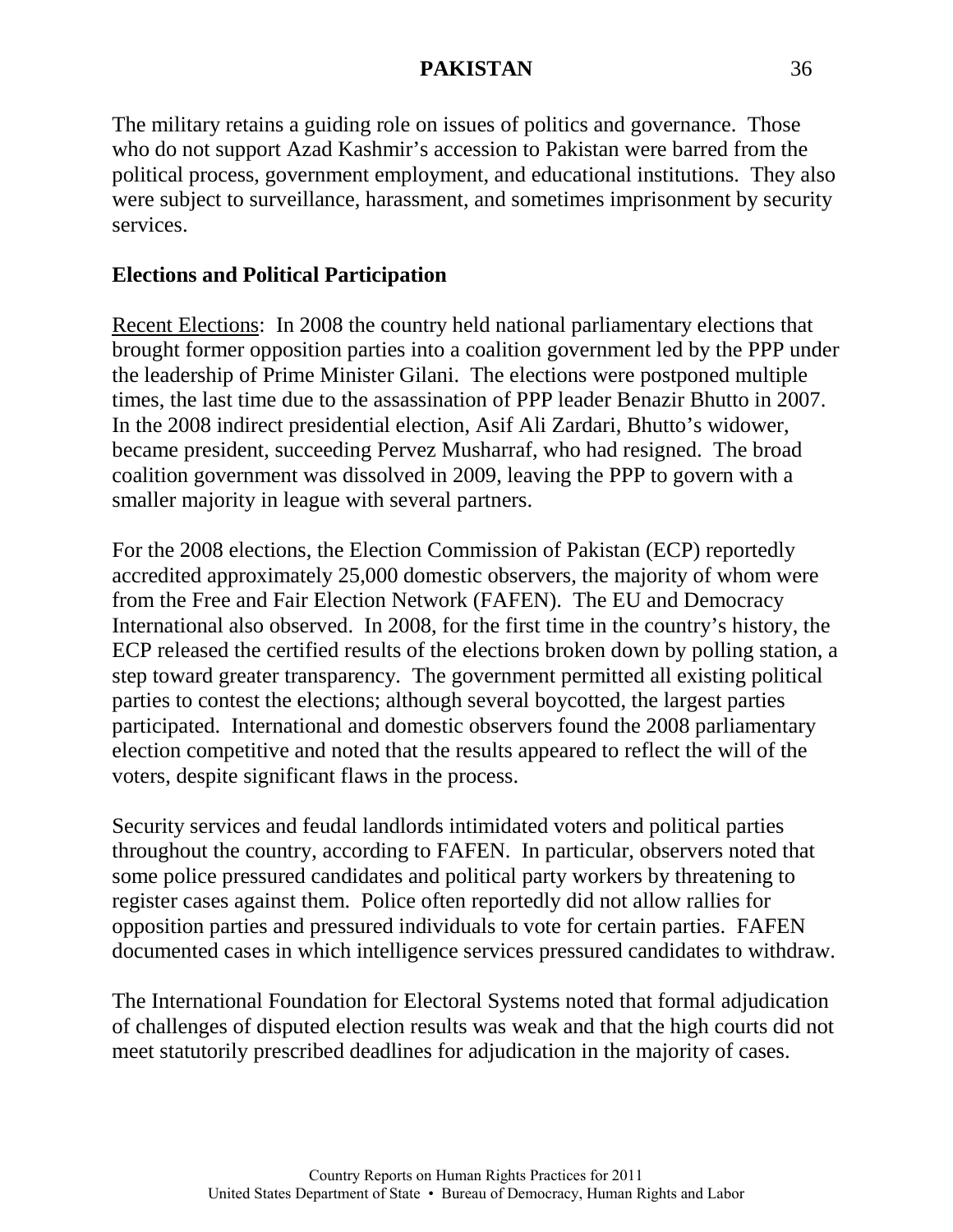Political Parties: There were no undue restrictions on political parties. In most areas there was no interference with the rights to organize, run for election, seek votes, or publicize views. In Balochistan there were reports that both security agencies and separatist groups harassed local political parties such as the Balochistan National Party and the Balochistan Student Organization.

Participation of Women and Minorities: No laws prevent women from voting; however, cultural and traditional barriers in tribal and rural areas impeded some women. There are 60 seats in the National Assembly reserved for women. The reserved seats were apportioned on the basis of total votes secured by the candidates of each political party contesting elections to the general seats. Of the 758 seats in provincial assemblies, 128 were reserved for women. One-third of the seats in local councils were reserved for women. In some districts social and religious conservatives prevented women from becoming candidates. Women also participated actively as political party members but were not always successful in securing leadership positions within parties, with the exception of in the women's wing.

In the December by-election in Kohistan, Khyber-Pakhtunkhwha, a jirga was held in which tribal leaders decided to bar women from voting, calling female political participation "against Islam" and "against tribal tradition." According to FAFEN, only three of 18,000 female registered voters cast a ballot in the by-election. Based on these results, FAFEN asked the ECP to void the results "due to significant electoral irregularities," but no decision on the matter was made by year's end.

The government required voters to indicate their religion when registering to vote. In order to register to vote, the government required Ahmadis to declare themselves as non-Muslims. Ahmadis consider themselves Muslims, and as a result, the community was unable to vote.

The constitution reserves four seats in the Senate for religious minorities--one for each of the four provinces. These seats are filled through indirect elections held in the provincial assemblies. Ten National Assembly seats are reserved for members of religious minorities. The seats are apportioned to parties based on the percentage of seats each won in the assembly. Under the law minorities held 23 reserved seats in the provincial assemblies: eight in Punjab, nine in Sindh, three in KP, and three in Balochistan.

Women and minorities are also allowed to contest for unreserved seats.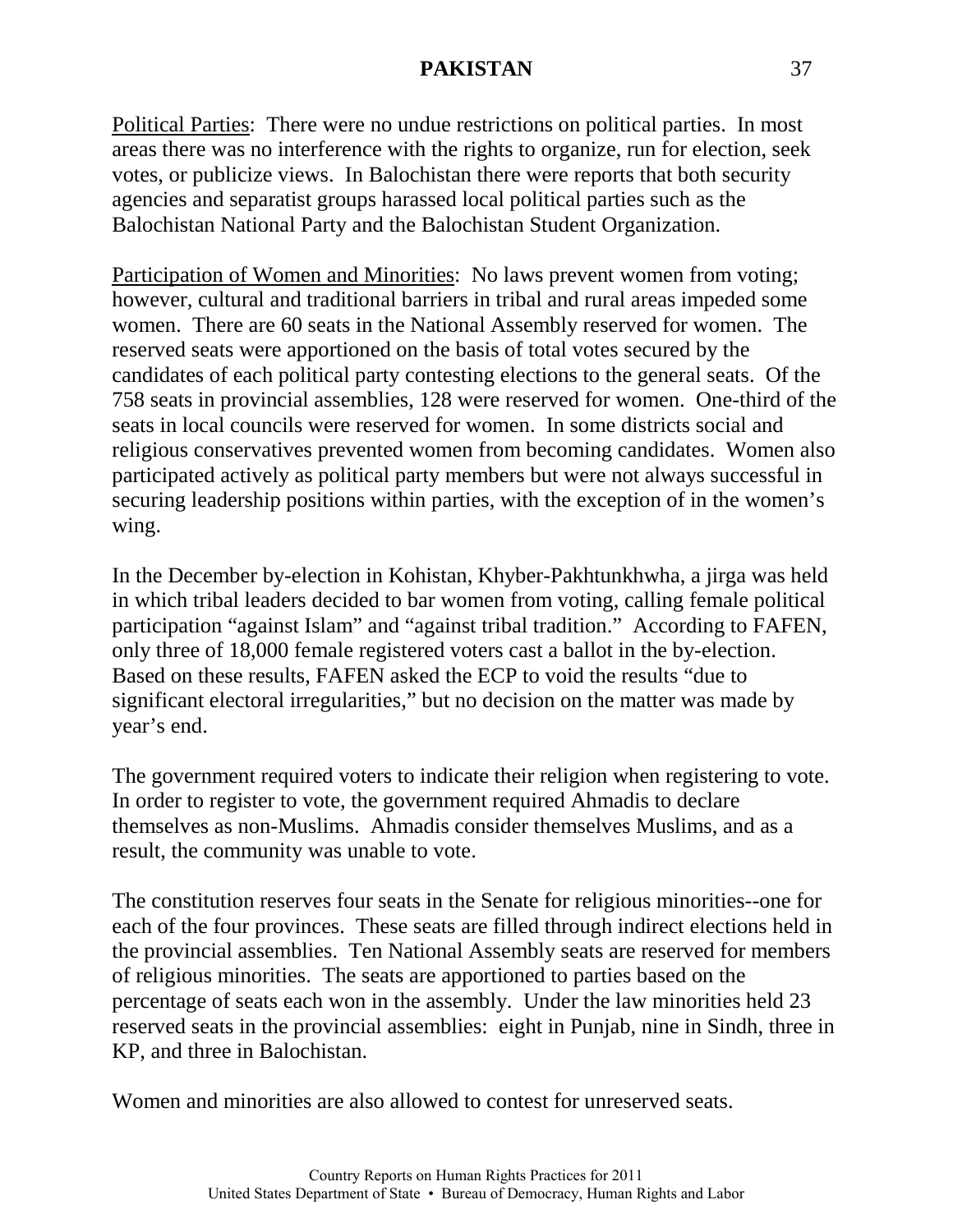### **Section 4. Official Corruption and Government Transparency**

The law provides for criminal penalties for official corruption; however, the government did not implement the law effectively, and officials frequently engaged in corrupt practices with impunity. Corruption was pervasive in politics and government, and various politicians and public office holders faced allegations of corruption, including bribery, extortion, cronyism, nepotism, patronage, graft, and embezzlement.

On March 15, the FIA arrested former religious affairs minister Hamid Saeed Kazmi in a case relating to his alleged corruption in arranging residential accommodations for Pakistani hajj pilgrims in Saudi Arabia in 2010. The case was pending in the Supreme Court at year's end.

The National Accountability Bureau (NAB) serves as the highest-level anticorruption organization, with a mandate to eliminate corruption through awareness, prevention, and enforcement. During the year the NAB was ineffective, largely because it did not have a chairman or prosecutor general and was poorly funded. Government officials forced the former NAB chairman to resign in June 2010 but did not appoint a new NAB chairman until October. The new anticorruption leader spent the remaining part of the year working to fill vacant positions and seeking appropriate funding levels needed to carry out adequately the NAB's mandate.

The Competition Commission of Pakistan is an independent, quasi-regulatory, quasi-judicial body that worked to ensure competition between companies to enhance economic efficiency and protect consumers from anticompetitive behavior. The organization sought to prohibit corrupt activities, such as collusive practices, abuse of market dominance, deceptive marketing, and illegitimate mergers and acquisitions. Despite dynamic leadership, active community engagement, and lower-level court decisions against businesses engaged in anticompetitive activities, the commission was hindered by insufficient government funding and the slow progress of its cases in the judicial court of appeals.

The 2007 National Reconciliation Ordinance (NRO), promulgated under former president Pervez Musharraf, provided an amnesty mechanism for public officials who were accused of corruption, embezzlement, money laundering, murder, and terrorism between January 1, 1986, and October 12, 1999. In December 2009 the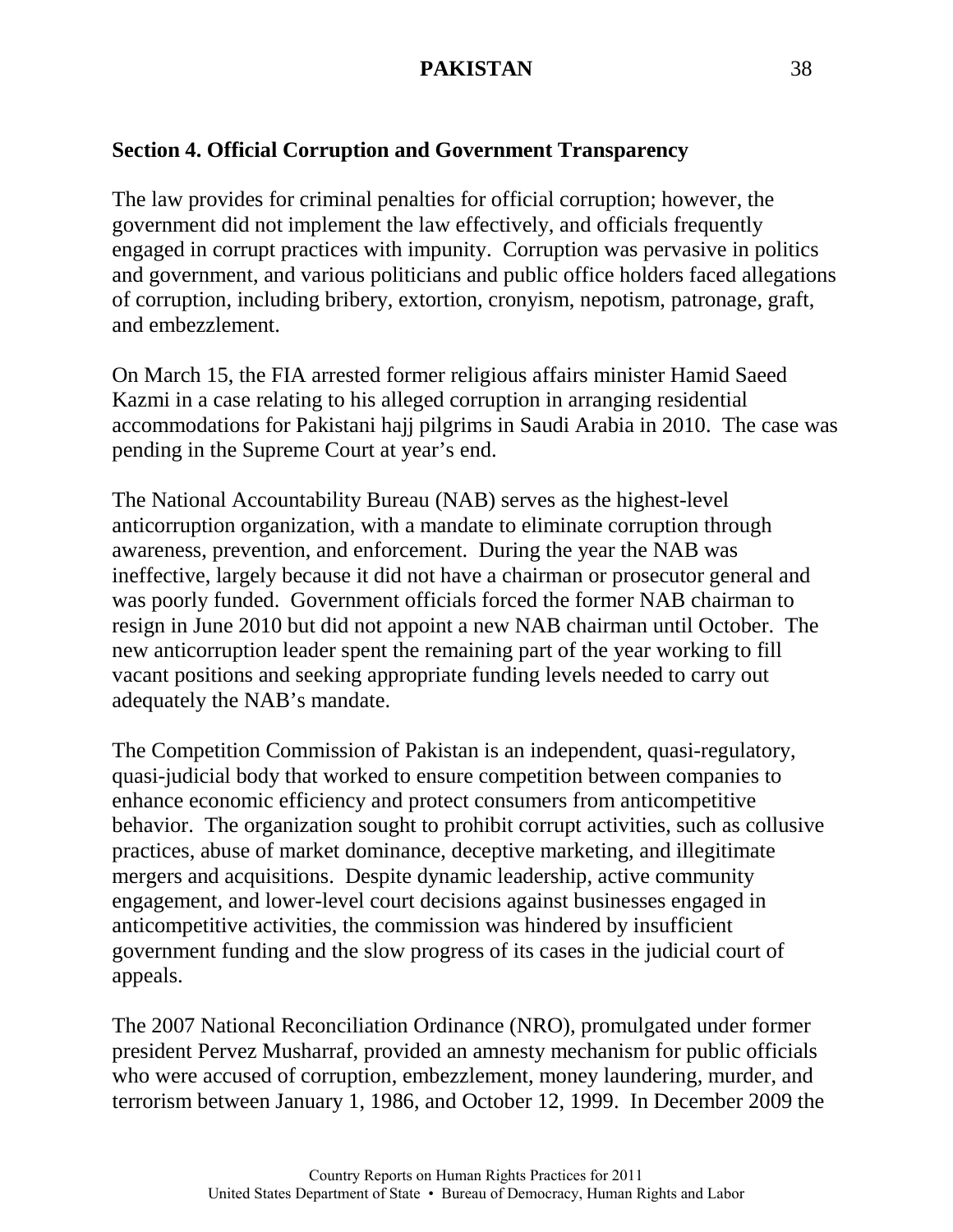Supreme Court declared the NRO null and void and reopened all 8,000 cases against those who had received amnesty, including the president, ministers, and parliamentarians. In January 2010 the Zardari government filed a review petition challenging the Supreme Court's 2009 decision and requesting its review. On November 25, the Supreme Court dismissed the government's review petition, upholding its earlier decision finding the NRO null and void.

Corruption within the lower levels of the police was common. A July 2010 survey by Transparency International noted that the major cause of corruption was lack of accountability, followed by low salaries. Some police charged fees to register genuine complaints and accepted money for registering false complaints. Bribes to avoid charges were commonplace. Critics charged that appointments of station house officers were politicized.

Widespread allegations of corruption plagued the government's rental power plant projects (RPP), which were a priority in 2008-09 to address the country's acute energy shortage. Citizens and parliamentarians accused government officials of providing financial kickbacks and awarding extravagantly priced rental power plants to their close acquaintances. In December 2010 and January 2011, the Supreme Court found two power companies guilty of receiving more than 970 million rupees (\$10.8 million) in advance payments to provide electricity but failing to commence commercial operations by the agreed date. The court ordered both companies to return the funds advanced, and the government abandoned the RPP power project as a policy priority.

Anecdotal reports persisted about corruption in the district and sessions courts, including reports of small-scale facilitation payments requested by court staff. Lower-court judges lacked the requisite independence and sometimes were pressured by superior court judges as to how to decide a case. Lower courts remained corrupt, inefficient, and subject to pressure from prominent wealthy, religious, and political figures. Government involvement in judicial appointments increased the government's control over the court system.

The law allows any citizen access to public records held by a public body of the federal government, including ministries, departments, boards, councils, courts, and tribunals. It does not apply to government-owned corporations or provincial governments. The bodies must respond to requests for access within 21 days. Certain records are restricted from public access, including classified documents, those that would be harmful to a law enforcement case or an individual, or those that would cause grave and significant damage to the economy or the interests of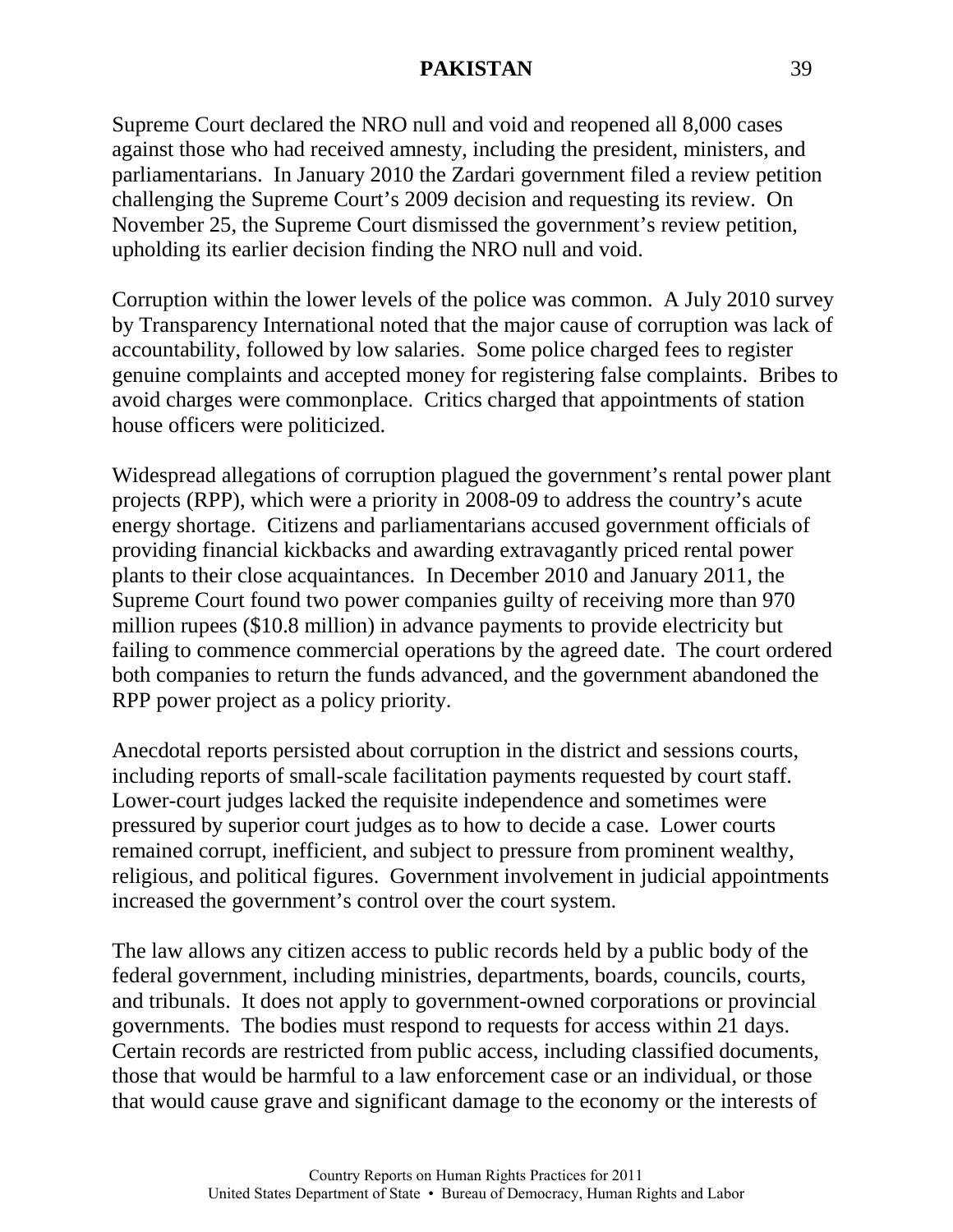the nation. NGOs criticized the ordinance for having too many exempt categories and for not encouraging proactive disclosure.

## **Section 5. Governmental Attitude Regarding International and Nongovernmental Investigation of Alleged Violations of Human Rights**

Domestic and international human rights groups operated without government restriction, investigating and publishing their findings on human rights cases. Other groups that reported on issues implicating the government, military, or intelligence services faced restrictions on their operations. Very few NGOs had access to KP, FATA, and some areas in Balochistan. While government officials were sometimes cooperative, they were only somewhat responsive to these groups' views. The PPP-led government delayed or blocked issuance of visas to international staff members of organizations whose work challenged the image of the government. There were also reports that security agencies blocked the issuance of visas for international staff members due to concerns about their activities and links to foreign governments.

Security threats were a problem for NGO workers due to the instability in FATA and KP, and organizations that promoted women's rights faced particular challenges.

The government sometimes sought international organization and NGO technical cooperation, especially from international NGOs, in the fields of humanitarian relief, development, environment, election operations, and human trafficking. Human rights groups reported that they generally had access to police stations and prisons. The government permitted international nongovernmental human rights observers to visit the country.

Government Human Rights Bodies: The Senate and National Assembly Standing Committees on Law, Justice, Minorities, and Human Rights held hearings on a range of problems, including honor crimes, police abuse of the blasphemy law, and the Hudood Ordinance. The committees served as useful fora in which to raise public awareness of such problems, but their final decisions generally adhered to government policy. The committees did not do more than conduct broad oversight. The Parliamentarians' Commission for Human Rights, an interparty caucus of parliamentarians, lobbied for reform in several areas.

# **Section 6. Discrimination, Societal Abuses, and Trafficking in Persons**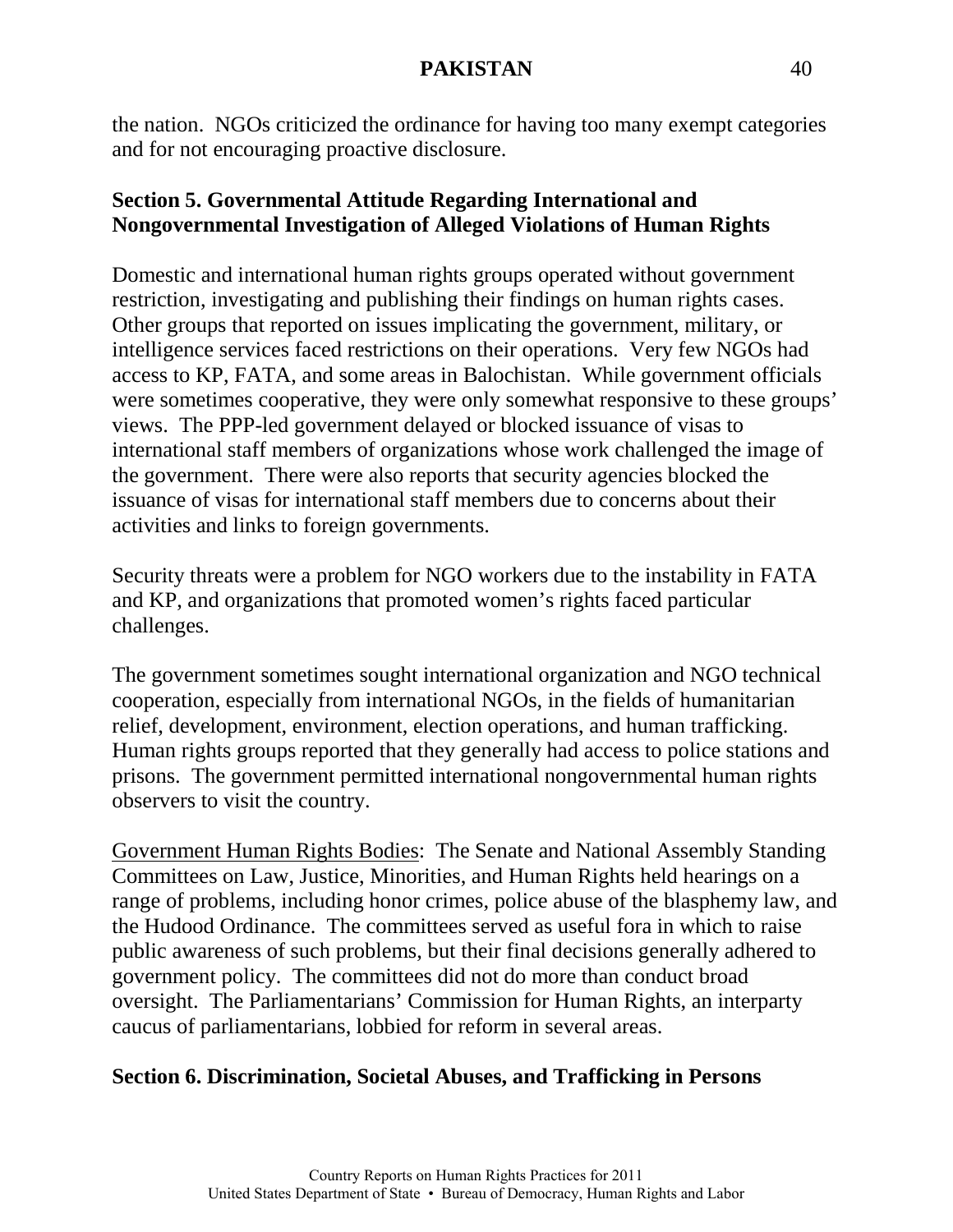The constitution provides for equality for all citizens and broadly prohibits discrimination based on race, religion, caste, residence, or place of birth; however, in practice there was significant discrimination based on each of these factors. Two new laws were passed to protect women: one to enhance the penalties for acid attacks, the other to criminalize practices intended to prevent women from marrying, being given to settle disputes, or inheriting property.

#### **Women**

Rape and Domestic Violence: Rape is a criminal offense, with punishment that ranges from a minimum of 10 to 25 years in prison and a fine to the death penalty. The penalty for gang rape is either death or life imprisonment, but in practice sentences were often less severe. Although rape was frequent, prosecutions were rare. Spousal rape is not a crime under the current penal code.

Under the law the crime of rape falls under the jurisdiction of criminal rather than Islamic courts. The NGO Aurat Foundation estimated that 88 percent of women in prison were convicted of adultery, many of them after reporting rape. Under the law in cases of rape police are not allowed to arrest or hold a woman overnight at a police station without a civil court judge's consent. The law requires a complaint to be made directly to a sessions court. After recording the victim's statement, the sessions court judge officially lodges a complaint, after which police can then make any arrests. While this procedure was meant to eliminate problems relating to social norms that make it difficult for women to go to the police, NGOs reported that it created other barriers for rape victims who did not have money to travel to the courts or access to the courts. Rape continued to be a severely underreported crime.

In December 2010 the Federal Shariat Court (FSC) declared several clauses of the law un-Islamic and unconstitutional. The verdict sought to reinstate certain provisions of the 1979 Hudood Ordinance and expand the FSC's jurisdiction in cases of adultery and false accusations of adultery. The FSC directed its judgment to the federal government, as well as the provincial and Islamabad high courts for implementation. The federal government appealed the FSC's decision to the Supreme Court in May. The Supreme Court had not set a hearing date by year's end.

There were no reliable national, provincial, or local statistics on rape due to underreporting and the lack of any centralized law enforcement data collection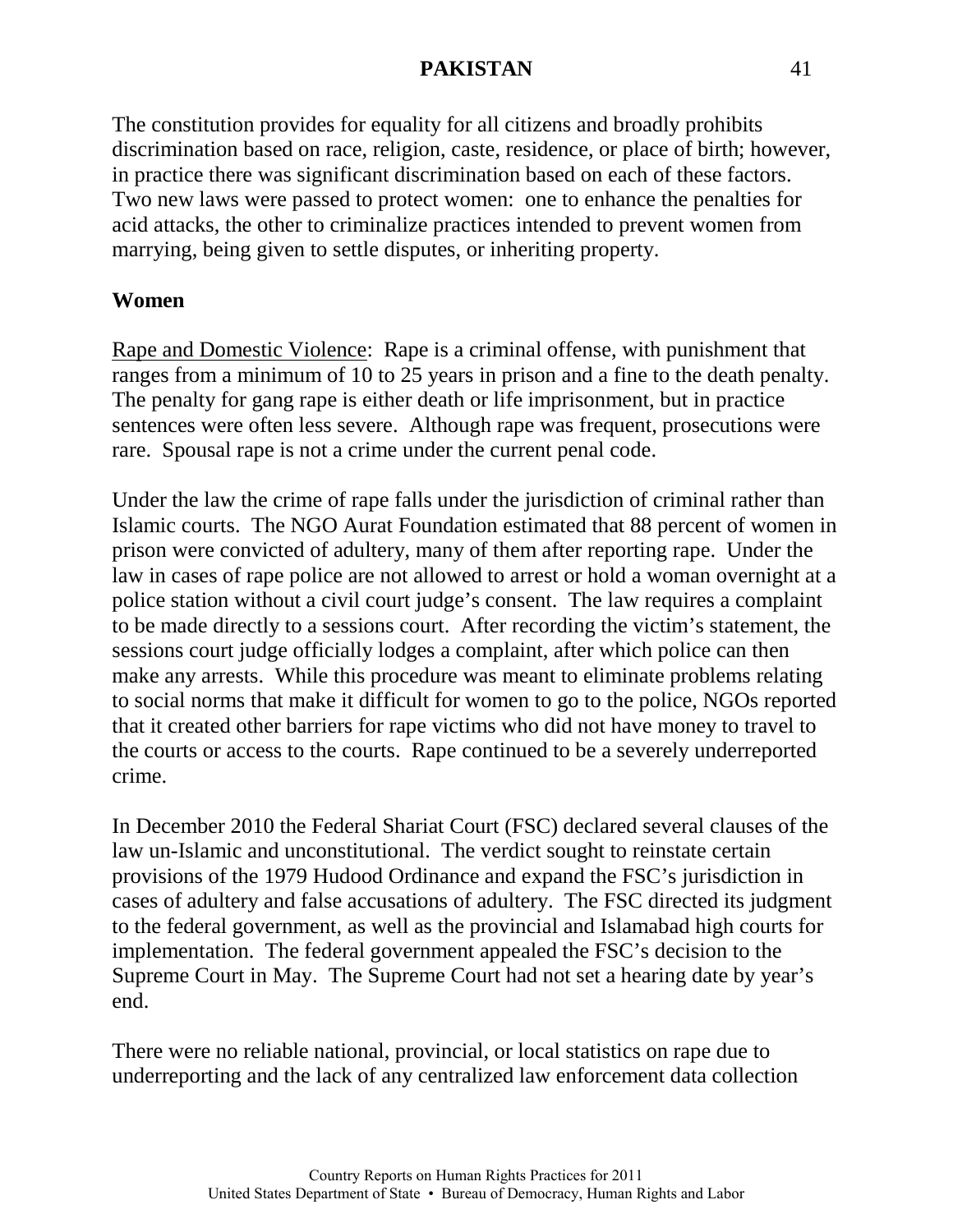system. However, based on media reports, the Aurat Foundation estimated that nationally 396 women were raped between January and June.

Prosecutions of reported rapes were rare. Police and NGOs reported that false rape charges sometimes were filed in different types of disputes, reducing the ability of police to assess real cases and proceed with prosecution. NGOs reported that police at times were implicated in rape cases. NGOs also alleged that police sometimes abused or threatened victims, demanding that they drop charges, especially when police received bribes from suspected perpetrators. Some police demanded bribes from some victims before registering rape charges, and investigations were sometimes superficial. While the use of postrape medical testing increased during the year, medical personnel in many areas did not have sufficient training or equipment, which further complicated prosecutions. Extra judicial resolutions to rape accusations were common, with a victim often forced to marry her attacker.

In September the family members of Kainat Soomro, a 2007 gang rape victim, were attacked in Karachi. In June 2010 Sabir Soomro, the brother of Kainat Soomro was found dead near Khuzdar, Balochistan. The family alleged that the perpetrators had been pressuring the family to withdraw the case. All four accused men previously had been acquitted and released. At the end of June 2010, President Zardari ordered a new inquiry; there was no new information on the inquiry at year's end.

On April 21, a three-member bench of the Supreme Court, headed by Justice Shakirullah Jan, upheld the original verdict of the Lahore High Court in the Mukhtar Mai gang-rape case. Initially 14 defendants were charged with either rape or collusion to commit rape; eight of the defendants were acquitted in the original trial. Of the six convicted of rape by the trial court, five were acquitted on appeal, and the sixth had his death sentence commuted to life imprisonment. In May Barrister Aitzaz Ahsan filed a review petition. The petition sought a review of the three-member bench decision by a large bench. This petition remained pending at year's end.

Rape by police officials also was a problem (see section 1.c.).

No specific law prohibits domestic violence, which was a widespread and serious problem. Husbands reportedly beat and occasionally killed their wives. Other forms of domestic violence included torture, physical disfigurement, and shaving the eyebrows and hair off women's heads. In-laws abused and harassed the wives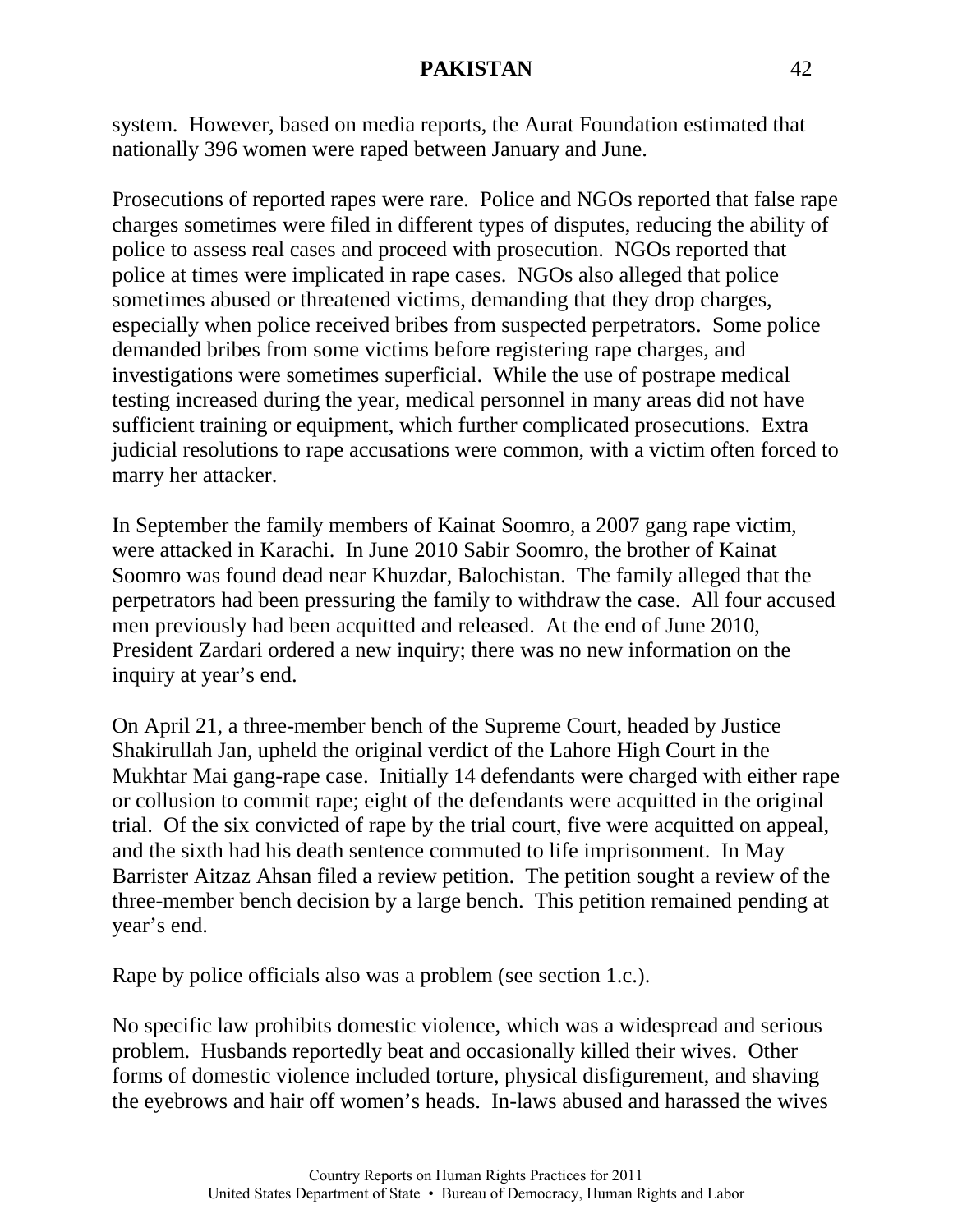of their sons. Dowry and family-related disputes often resulted in death or disfigurement by burning or acid.

According to the Aurat Foundation, the media reported 8,539 cases of violence against women, a decrease from 2010. The foundation's data showed there were reports of 1,575 women killed, 2,089 abducted, 610 victims of domestic violence, 110 sexually assaulted, 44 victims of acid attacks, 29 victims of burning, 827 raped, and 758 as having committed suicide. The foundation noted that their analysis attributed the reduction in reporting to a declining law and order situation in Sindh and Balochistan as well as flooding in July.

According to a 2008 HRCP report, 80 percent of wives in rural Punjab feared violence from their husbands, and nearly 50 percent of wives in developed urban areas admitted that their husbands beat them.

Women who tried to report abuse faced serious challenges. Police and judges were sometimes reluctant to take action in domestic violence cases, viewing them as family problems. Instead of filing charges, police typically responded by encouraging the parties to reconcile. Abused women usually were returned to their abusive family members. Women were reluctant to pursue charges because of the stigma attached to divorce and their economic and psychological dependence on relatives. Relatives were hesitant to report abuse due to fear of dishonoring the family.

To address societal norms that frowned on victims who reported gender-based violence and abuse, the government established women's police stations, staffed by female officers, to offer women a safe haven where they could safely report complaints and file charges. Men are also able to utilize these police stations. The 12 women's police stations in the country were located in Karachi (3), Larkana (1), Hyderabad (1), Sukkur (1), Lahore (1), Faisalabad (1), Rawalpindi (1), Peshawar (1), Abbottabad (1), Quetta (1), and the Islamabad Capital Territory (ICT) in Islamabad City. Women's police stations continued to struggle with understaffing and limited equipment. Training for female police officers and changing cultural assumptions of male police officers also remained challenges. Due to restrictions on women's mobility and social pressures related to women's public presence, utilization of women's police centers was limited, but NGOs and officials reported that use was growing and that more centers were needed.

The government operated the Crisis Center for Women in Distress, which referred abused women to NGOs for assistance. A total of 26 government-funded Shaheed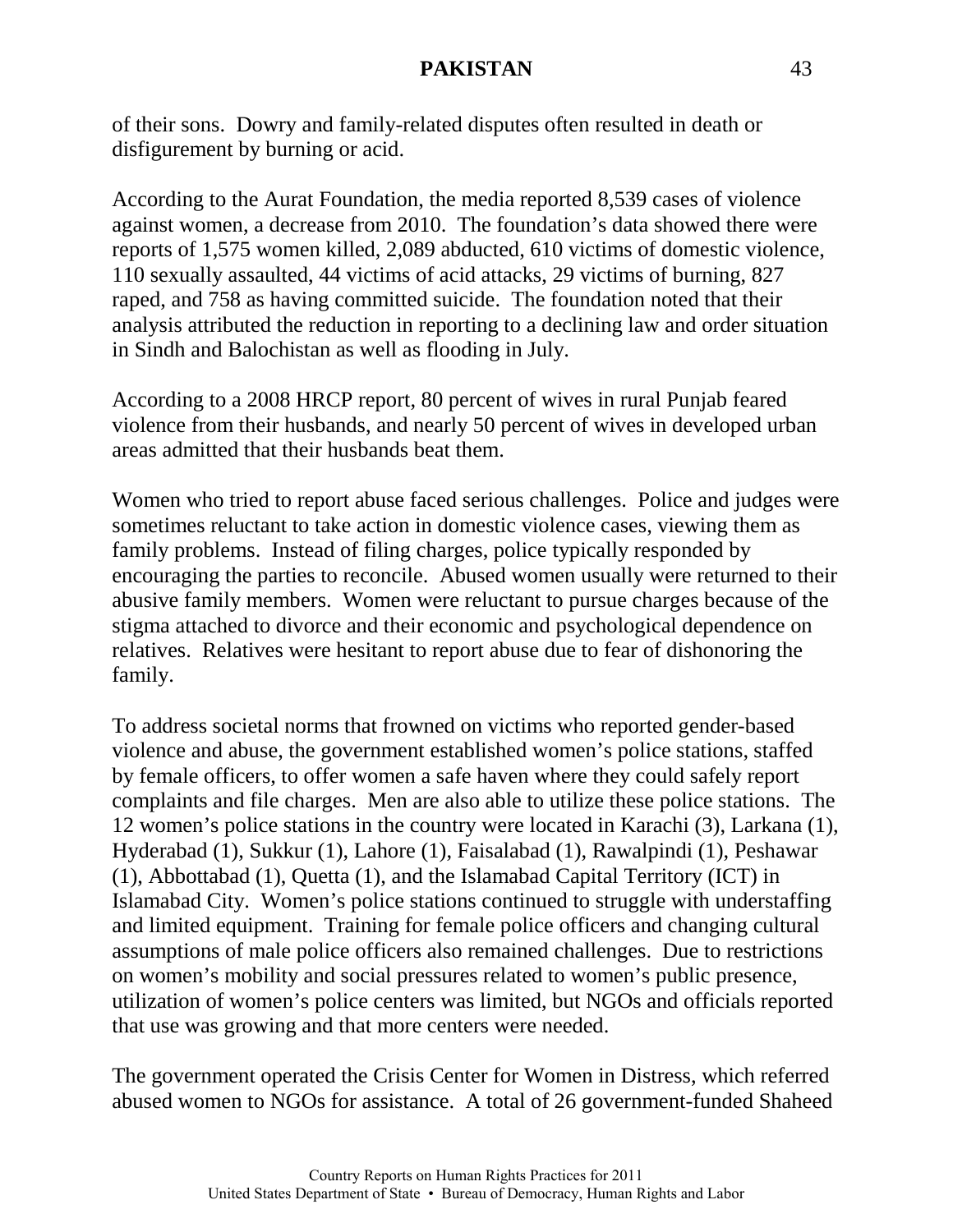Benazir Bhutto centers for women across the country provided women with temporary shelter, legal aid, medical treatment, and psychosocial counseling. These centers served women who were victims of exploitation and violence. Victims later were referred to "darul aman" (approximately 200 centers for women and child victims established with funds from the Provincial Women Development Department). These centers provided shelter, access to medical treatment, limited legal representation, and some vocational training. Many government centers were full beyond capacity and lacked sufficient staff and resources. In some cases women were abused at the government-run shelters, found their movements severely restricted, or were pressured to return to their abusers.

Harmful Traditional Practices: Women were victims of various types of societal violence and abuse, including honor killings; facial, bodily, and genital mutilation; forced marriages; imposed isolation; and being used to settle disputes. Women often were treated as chattel, and perpetrators were often husbands and other male family members.

Hundreds of women reportedly were victims of honor killings. Many cases went unreported and unpunished. The Aurat Foundation reported 382 honor killings between January and June and estimated that less than 2 percent of all honor killings were reported. The practice of "karo-kari" continued across the country. (Karo-kari is a form of premeditated honor killing that occurs if a tribal court or jirga determines that adultery or some other "crime of honor" occurred. Karo-kari means "black male" (karo) and "black female" (kari), metaphoric terms for someone who has dishonored the family or is an adulterer or adulteress.) Once a woman is labeled as a kari, male family members have the self-authorized justification to kill her and any co-accused karo to restore family honor. In many cases the karo is not killed or is able to flee.

Human rights groups criticized the law banning karo-kari because it allows the victim or the victim's heirs to negotiate physical or monetary restitution with the perpetrator in exchange for dropping charges.

Police in Sindh established karo-kari cells with a toll-free telephone number in the districts of Sukkur, Ghotki, Khairpur, and Nausharo Feroze for persons to report karo-kari incidents. Because honor crimes generally occurred within families, many went unreported. However, police and NGOs reported that increased media coverage enabled law enforcement to take some action against a limited number of perpetrators.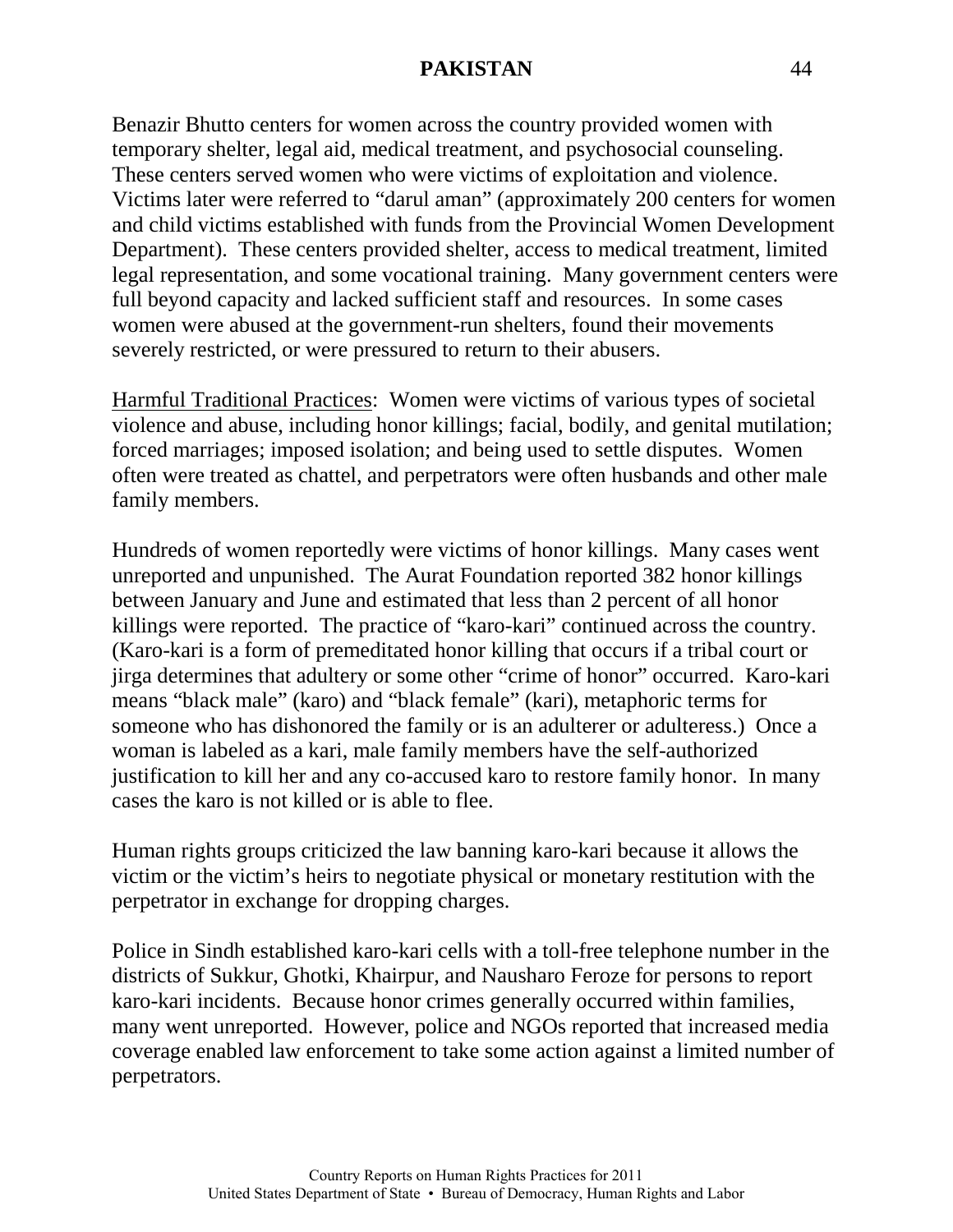The practice of cutting off a woman's nose or ears, especially in relation to honor crimes, was reported (also see section 1.c.). For example, on June 20, Muhammad Riaz cut off his 22-year-old wife's nose before turning himself over to police in Haripur, KP. He accused his wife of having an affair.

Many young girls and women were victims of forced marriages arranged by their families. Although forced marriage is a criminal offense and many cases were filed, prosecution remained a problem. There were reports of citizens abroad bringing their daughters back to the country, taking away their legal documents, and forcing them into marriage against their will.

The practice of buying and selling brides also continued in rural areas, although prohibited by law. Many tribes, communities, or families continued the practice of sequestering women from all contact with men other than their relatives. Despite prohibitions on handing over women as compensation for crimes or as a resolution of a dispute (also known as "vani" or "swara"), the practice continued in Punjab and KP. In rural Sindh landowning families continued the practice of "marriage to the Qur'an," forcing a female family member to stay unmarried to avoid division of property. Property of women married to the Qur'an remained under the legal control of their fathers or eldest brothers, and such women were prohibited from contact with any man older than age 14. These women were expected to stay in the home and not to contact anyone outside their families.

In response to these issues, on December 12, the Senate unanimously passed the Prevention of Anti-Women Practice Amendment 2008. The law criminalizes and punishes giving a female in marriage as consideration to settle a civil or criminal dispute; depriving a woman of her rights to properly inherit movable or immovable property by deceitful or illegal means; coercing or in any manner compelling a woman to enter into marriage; and compelling, arranging, or facilitating the marriage of a woman with the Qur'an, including forcing her oath on the Qur'an to remain unmarried or not to claim her share of an inheritance. During the same session the Senate also unanimously passed the Acid Control and Acid Crime Practice Bill 2010, which makes maiming or killing via corrosive substance a crime and imposes stiff penalties against perpetrators. These laws are not applicable to FATA and PATA unless the president issues a notification in this regard.

A third bill, passed on December 13, promises economic and other support to women in prison who are unable to defend themselves legally or post bail for lack of familial support and funds.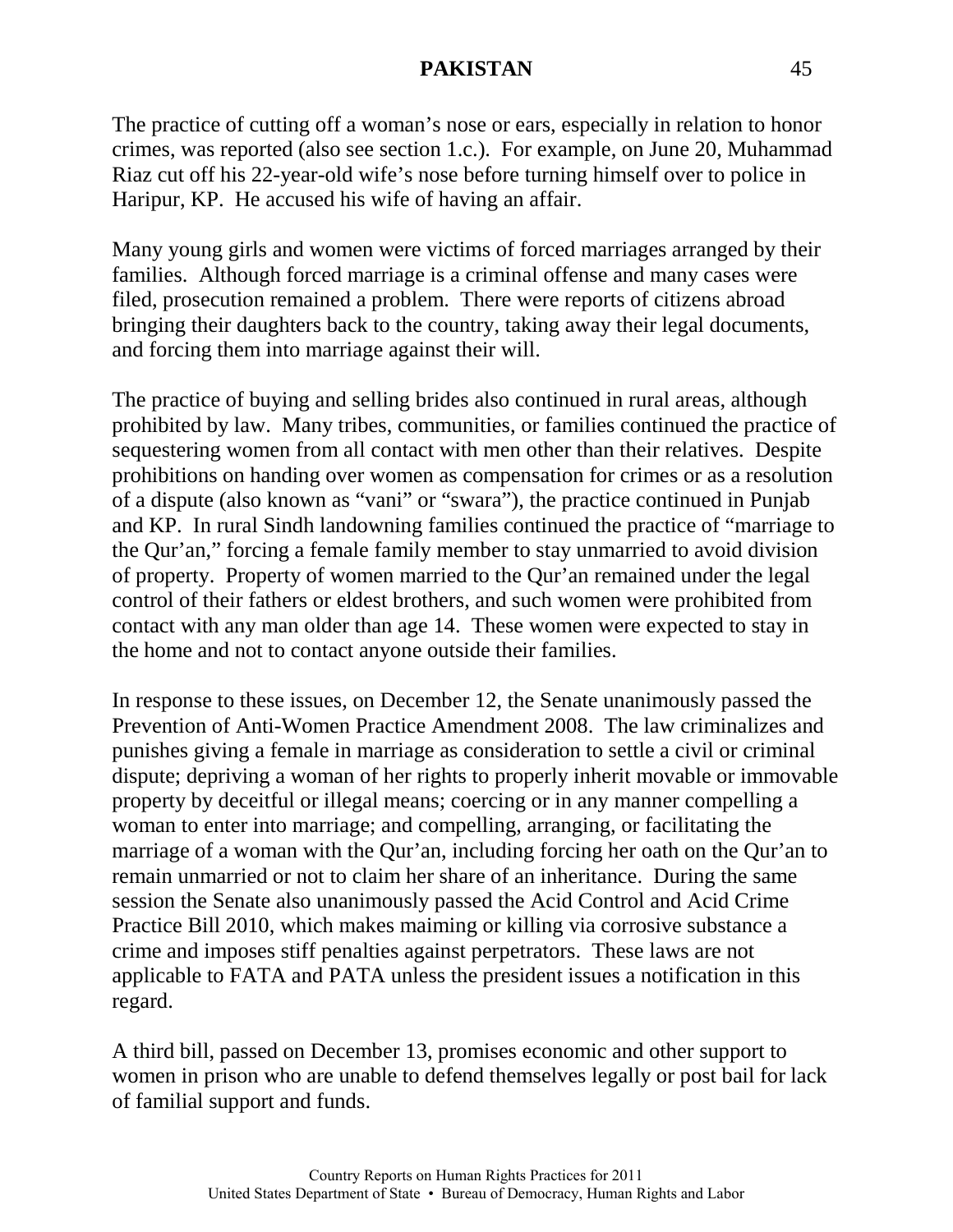NGOs and women's activists stressed that while these laws were positive steps, implementation remained a serious challenge.

Sexual Harassment: Sexual harassment was a widespread problem. Press reports indicated that harassment was especially high among domestic workers and nurses. In a survey conducted by the *Daily Times* in August 2010, female government and private sector employees complained about the abusive behavior of their male colleagues and senior officials. They said some officers sought "undue favors" by blocking salaries, benefits, promotions, transfers, and postings.

Reproductive Rights: Couples and individuals have the right to decide the number, spacing, and timing of children but often lacked the information and means to do so. Young girls and women were especially vulnerable to problems related to sexual and reproductive health and reproductive rights. They often lacked information and means to access care. Spousal opposition also contributed to the challenges women faced in obtaining contraception or delaying pregnancy. Access by women, particularly in rural areas, to health and reproductive rights education remained difficult due to social constraints. For these same reasons data collection was also difficult.

Only 39 percent of births took place in the presence of a skilled birth attendant; within the poorest 20 percent of the population, this figure dropped to 16 percent. According to the *2006-2007 Demographic and Health Surve*y, 35 percent of women received no prenatal care. According to UNICEF's data, 61 percent of woman received antenatal care at least once during their pregnancy or delivery, with only 28 percent receiving it four times or more.

According to UNICEF's *2009 State of the World's Children Report*, the country had a maternal mortality rate of 276 deaths per 100,000 live births; the high rate was attributed to lack of information and services. Women in rural areas were at twice the risk of dying of birth-related causes than women in urban areas (maternal mortality rates of 319 and 175 deaths per 100,000 live births, respectively). The rate increased to 785 deaths per 100,000 live births in Balochistan Province. Few women in rural areas had access to skilled attendants during childbirth, including essential obstetrics and postpartum care. According to UNICEF the situation for mothers and children in the country was complicated by deteriorating security, which caused displacement and affected access to medical services, especially in KP and FATA.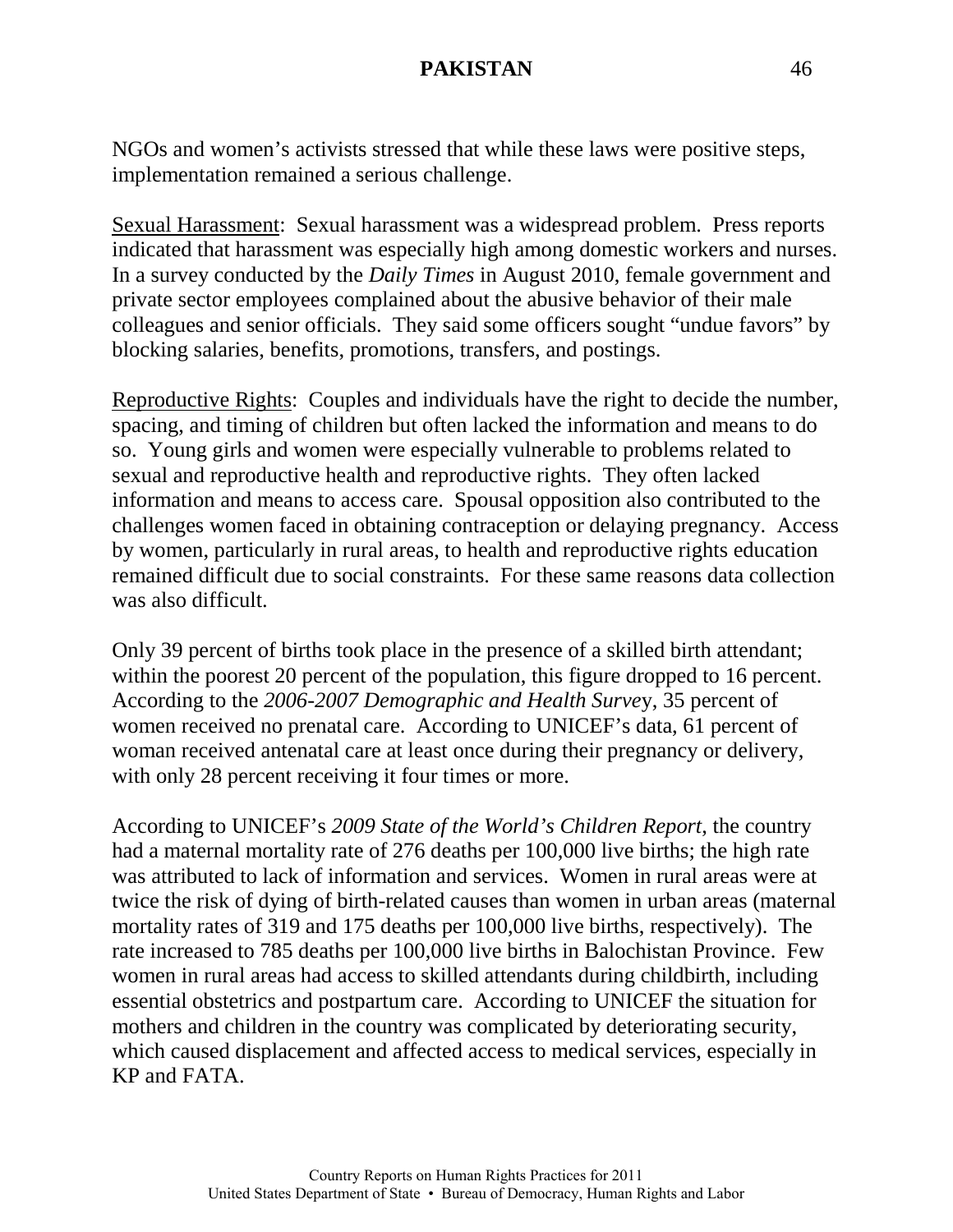According to a 2007 UN Population Fund estimate, only 17 percent of the country's women between the ages of 15 and 24 knew that a person could reduce HIV risk through condom use. Women were less likely than men to be diagnosed and treated for sexually transmitted infections, due to the social stigma attached to visiting a doctor, among other factors. According to the UNAIDS 2009 report, the country had an estimated 98,000 HIV cases, of which approximately 28,000 were women age 15 or older; the National Aids Control Program (NACP) estimated that only 5 percent of cases were actually recorded. Although HIV prevalence among women was less than 1 percent, some groups of women, including professional prostitutes, women, and girls forced into prostitution, and wives of migrant workers were highly vulnerable.

Discrimination: Women also faced legal and economic discrimination. The law prohibits discrimination on the basis of sex, but in practice authorities did not enforce this provision. Women faced discrimination in family law, property law, and the judicial system. Family law provides protection for women in cases of divorce, including requirements for maintenance, and lays out clear guidelines for custody of minor children and their maintenance. However, many women were unaware of these legal protections or unable to obtain legal counsel to enforce them. Divorced women were often left with no means of support, as their families ostracized them. Women are legally free to marry without family consent, but women who did so often were ostracized or faced becoming the victims of honor crimes.

The inheritance law also clearly discriminates against women; however, the 2008 Anti-Women Practices Act, passed in December, made it illegal to deny women's inheritance of property by deceitful means. Female children are entitled to onehalf the inheritance of male children. Wives inherit one-eighth of their husband's estate. In practice women often received far less than their legal entitlement.

Women also faced significant discrimination in employment and frequently were paid less than men for similar work. In many rural areas of the country, strong societal pressure prevented women from working outside the home. Some tribes continued the traditional practice of sequestering women from all contact with men other than relatives.

### **Children**

Birth Registration: Citizenship is derived by birth in the country; however, for children born abroad after 2000, citizenship can be derived by descent, if either the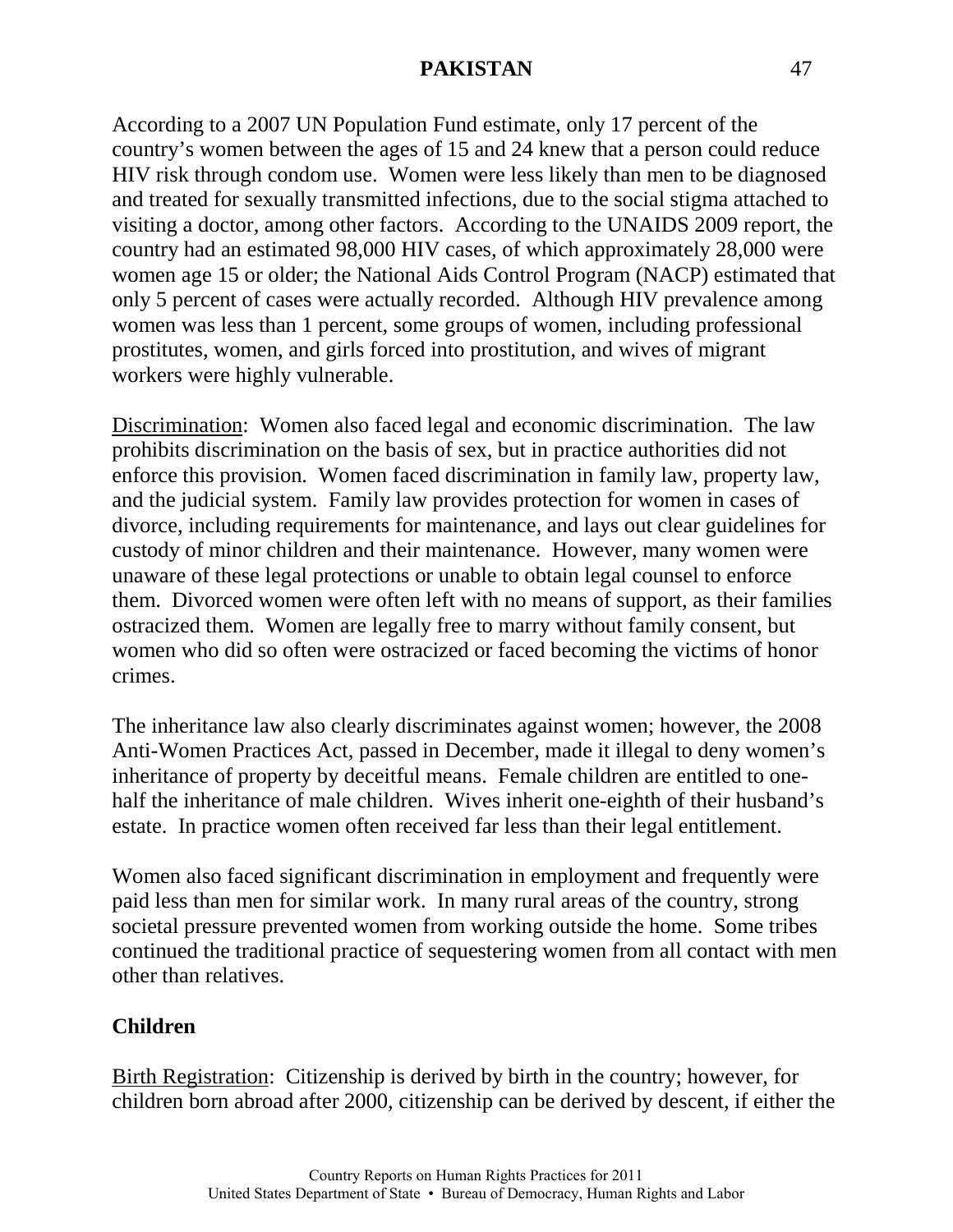mother or the father is a citizen and the child is registered with the proper authorities (see section 2.d., Protection of Refugees, for an exception regarding Afghan refugees).

Reporting of births is voluntary, and records are not kept uniformly, particularly in rural areas where children are born at home. In lieu of a birth certificate, individuals often used school records attested to by the headmaster or principal of the school, or matriculation certificates, both of which identify the father and the date of birth. NADRA issues identity documents, including birth certificates, and uses mobile teams to register children in rural areas. The number of unregistered births was not available. While the government reported that more than 75 percent of the population was registered, actual figures may be lower. Public services, such as education and health care, were available to children without a birth certificate.

Education: The constitution mandates that the government provide free and compulsory education to all children between the ages of five and 16. In practice government schools often charged parents for the cost of books, uniforms, and other materials. Parents of lower economic means sometimes chose to send children to madrassahs, where they received free room and board, or to NGOoperated schools.

According to government estimates (2009-10), 57.7 percent of the population over age 10 was literate and 45.3 percent of women were literate, reflecting more limited educational access for girls. Many NGOs believed that the actual percentages were much lower, particularly in rural and tribal areas. More than 40 percent of girls never enroll in school.

The biggest barrier to girls' education was the lack of access. Public schools, particularly beyond the primary grades, were not available in many rural areas, and those that existed were often too far away for a girl to travel unaccompanied. In addition, despite cultural beliefs that boys and girls should be educated separately after primary school, the government often failed to take measures to provide separate restroom facilities or separate classrooms, and there were more government schools for boys than for girls. The attendance rates for girls in primary, secondary, and postsecondary schools were lower than for boys across the board.

Medical Care: Although boys and girls had equal access to government facilities, families were more likely to seek medical assistance for boys.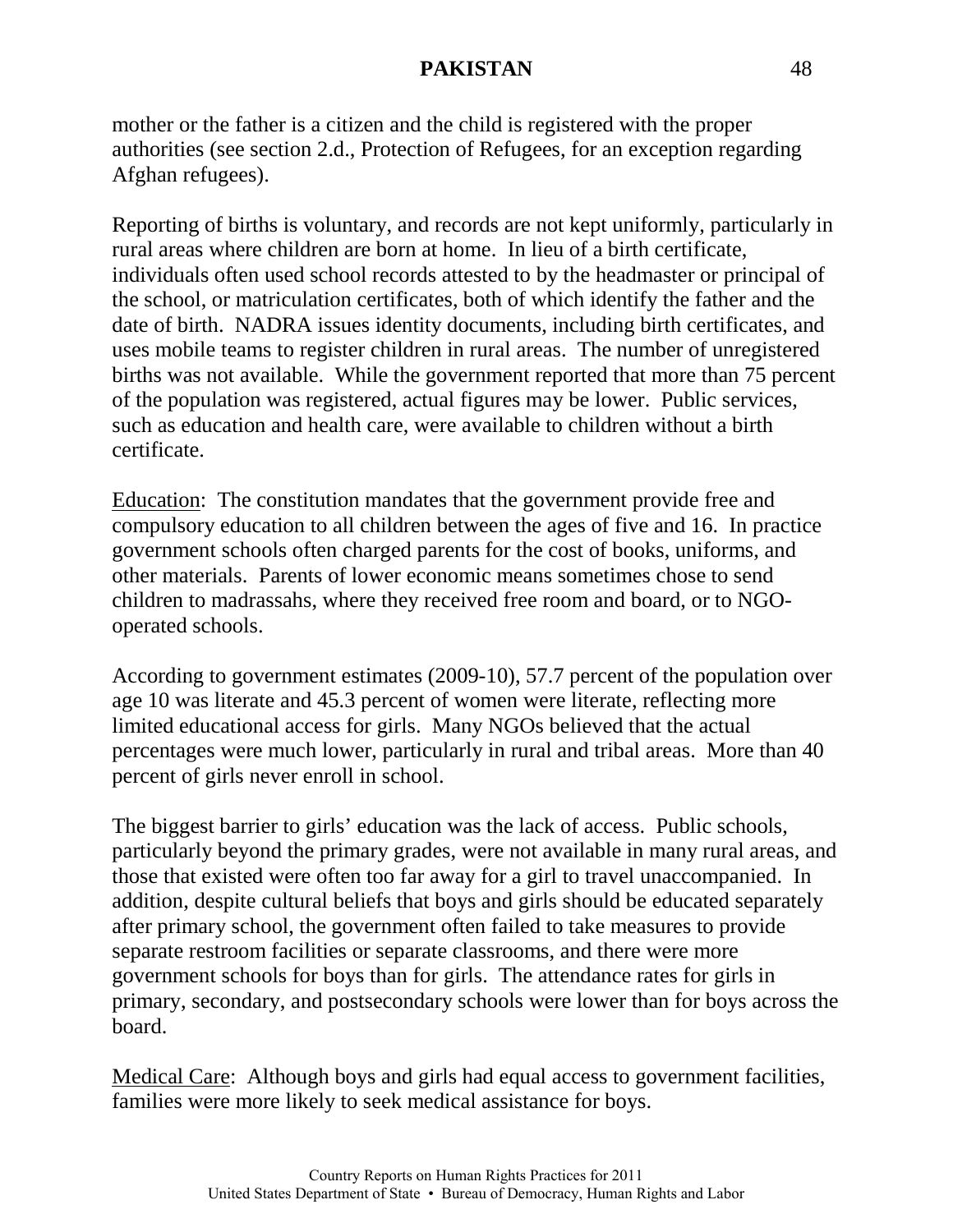Child Abuse: Child abuse was widespread. Young girls and boys used as domestic servants were abused, beaten, and made to work long hours by employers, who in some cases were relatives. According to an August 26 article in *Dawn*, more than 170,000 children lived on the streets. Up to 90 percent were abused sexually on the first night that they slept outside, and 60 percent accused police of sexually abusing them.

The penal code defines statutory rape as sexual intercourse with a female younger than age 16. The punishment for rape is death or 10 to 25 years' imprisonment and a fine. Gang rape is punishable by death or life imprisonment.

There were no known limits on child IDPs' access to government services, although some civil society organizations demanded improvement in these services.

Child Marriage: Despite legal prohibitions, child marriages occurred. The act sets the legal age of marriage at 18 for men and 16 for women and prescribes punishment and fines, ranging from imprisonment up to a month, 1,000 rupees (\$11), or both. In practice the penalties were too low to have any deterrent effect.

A World Population Foundation survey in 2009 found that 49 percent of women between the ages of 20 and 24 were married before the age of 18. In 2008 the Family Planning Association of Pakistan estimated that child marriages made up 32 percent of marriages in the country. In rural areas poor parents sometimes sold their daughters into marriage, in some cases to settle debts or disputes.

Sexual Exploitation of Children: Child pornography is illegal under obscenity laws. Children were sold into prostitution (see section 7.c.). Socioeconomic vulnerabilities led to the sexual exploitation of children, as well as the trafficking of children for sexual exploitation. Many children working in exploitative begging situations at bus terminals and on the side of the road were abused sexually and physically.

Karachi and interior Sindh saw an increase in cases of sexual abuse of children in madrassahs. A tribal council in Jacobabad charged a local Deobandi cleric with confining and sexually abusing a young girl for a period of one year at the madrassah he operated. On December 13, Sindh police raided a Deobandi madrassah on the outskirts of Karachi and discovered 68 captive boys, many of whom reported sexual abuse by the custodians of the madrassah.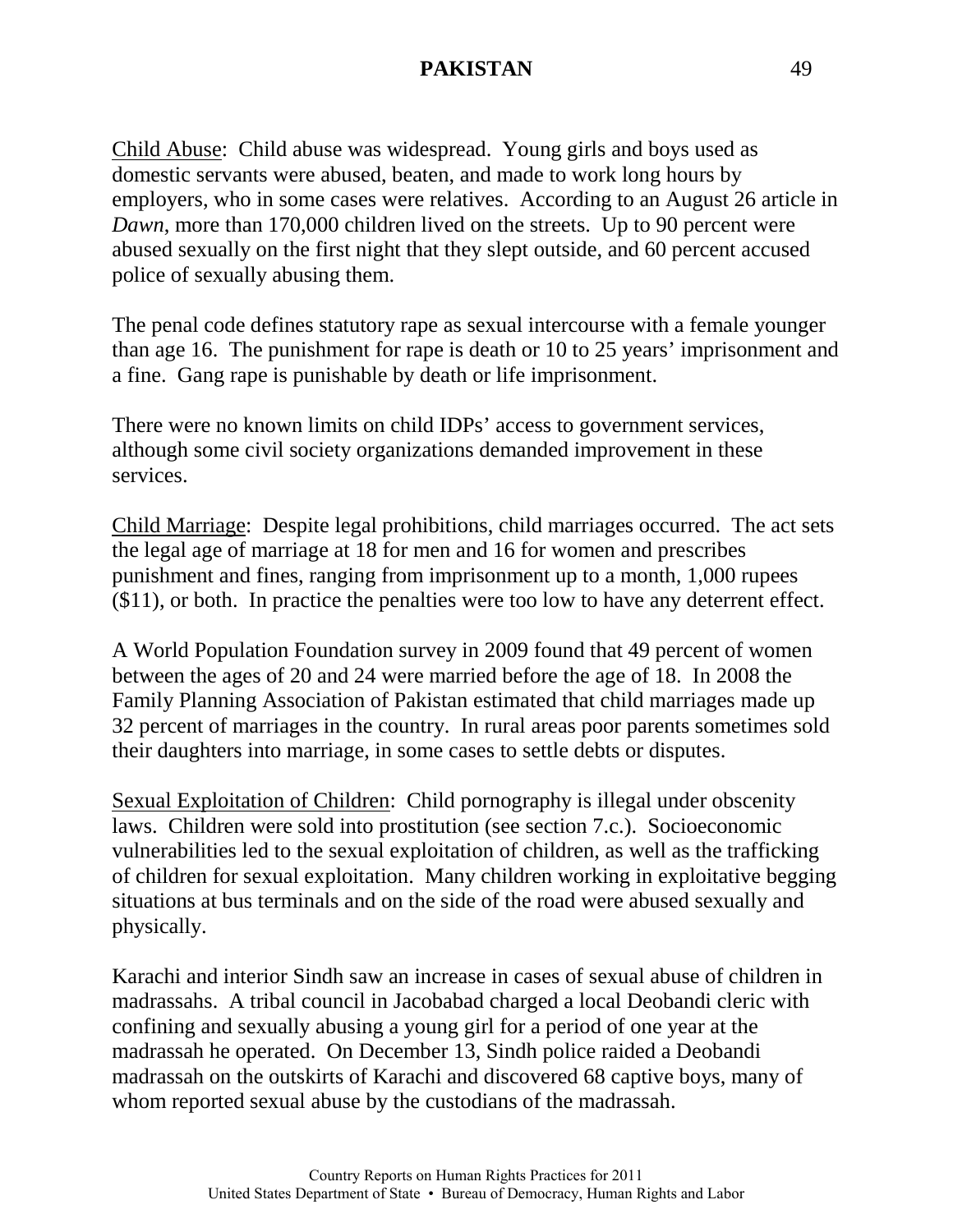Infanticide: According to the Edhi Foundation, only 480 dead infants were recovered during the year, a decrease from 1,210 dead infants found during 2010. An Edhi Foundation official stated that they believed the decrease resulted from increased police. The death toll was greater among girls; nine of 10 dead infants that the charity found were girls. Edhi reported that up to 200 infants were left in its 400 cradles nationwide each year and that it handled thousands of requests for adoption by childless couples. By law anyone found to have abandoned an infant can be jailed for seven years, while anyone guilty of secretly burying a child can be imprisoned for two years. Murder is punishable by life imprisonment, but the crime of infanticide was rarely prosecuted.

International Child Abductions: The country is not a party to the 1980 Hague Convention on the Civil Aspects of International Child Abduction. For information see the Department of State's report on compliance at [http://travel.state.gov/abduction/country/country\\_3781.html.](http://travel.state.gov/abduction/country/country_3781.html)

### **Anti-Semitism**

There were no known Jewish communities in the country. Anti-Semitic sentiments were widespread in the vernacular press. In one case the magazine *Nazaria-e-Pakistan* published an article containing claims that "Judaism and Brahmanism are names for racism" and referring to "the international Jewish drama of 9/11."

### **Trafficking in Persons**

See the Department of State's *Trafficking in Persons Report* at [www.state.gov/j/tip.](http://www.state.gov/j/tip)

#### **Persons with Disabilities**

The law provides for equality of the rights of persons with disabilities, but the provisions were not always implemented in practice. After dissolution of the Ministry of Social Welfare and Special Education in April, its affiliated departments, including the Directorate General for Special Education, National Council for the Rehabilitation of the Disabled (NCRD), and National Trust for the Disabled, were handed over to the Capital Administration and Development Division. The special education and social welfare offices were devolved to the provinces and are responsible for protecting the rights of persons with disabilities.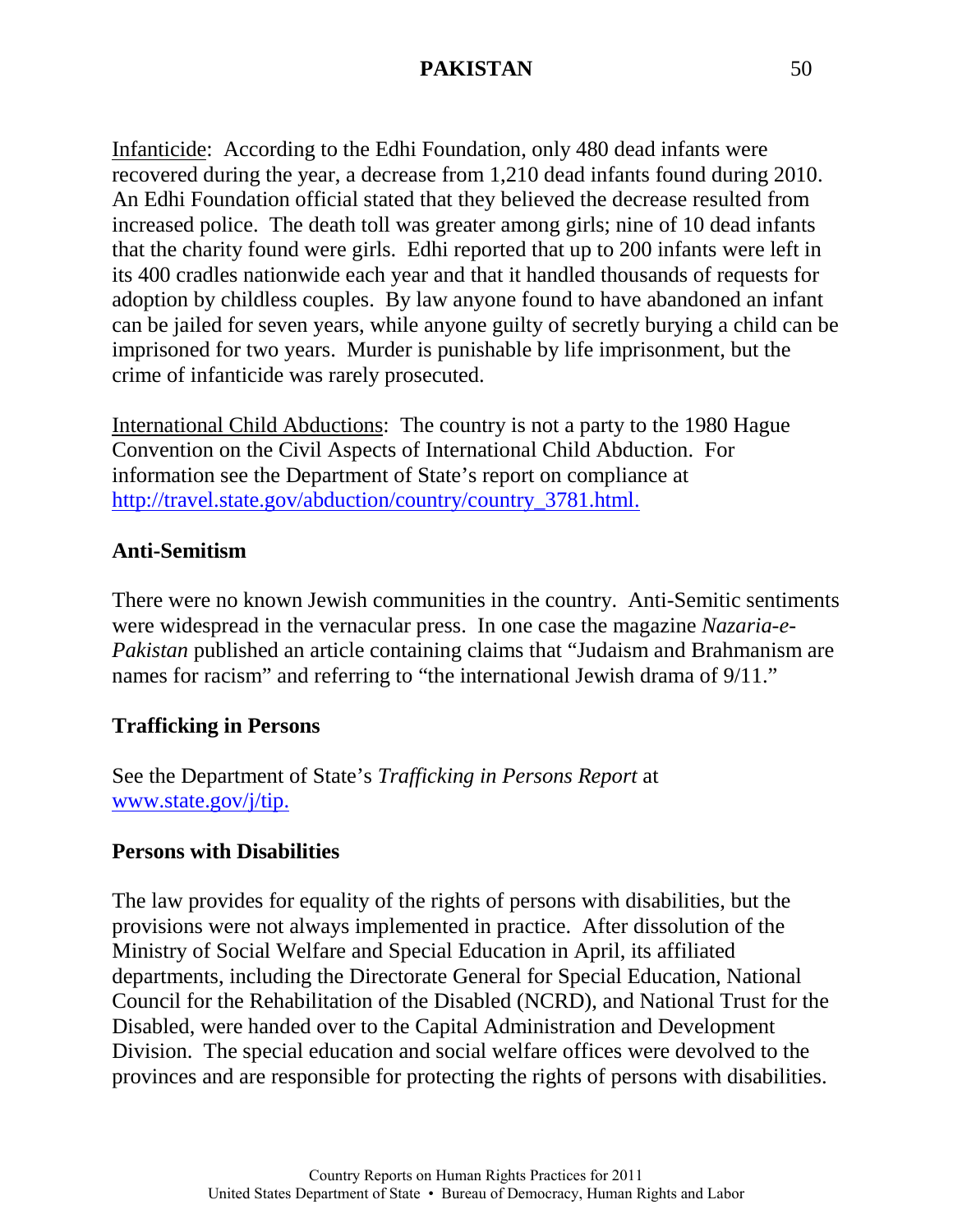In the provinces social welfare departments worked for the welfare and education of persons with disabilities. In Sindh the minister for bonded labor and special education is mandated to address the educational needs of persons with disabilities. At the higher-education level, special departments provided special education at Allama Iqbal Open University, the University of the Punjab, and Karachi University. According to the Leonard Cheshire Foundation, most children with disabilities did not attend school; at the primary level specifically the percentages for those out of school were 50 percent for girls and 28 percent for boys.

The government declared the federal capital and provincial capitals as disabledfriendly cities and granted permission to persons with disabilities to take central superior service exams. It also established 127 special education centers in main cities. Employment quotas at the federal and provincial levels require public and private organizations to reserve at least 2 percent of jobs for qualified persons with disabilities. In practice this right was protected only partially due to a lack of adequate enforcement mechanisms. Families cared for most individuals with physical and mental disabilities. In some cases criminals forced persons with disabilities into begging and took most of the proceeds they received.

Organizations that refused to hire persons with disabilities could choose to pay a fine to a disability assistance fund. This obligation rarely was enforced. The NCRD provided job placement and loan facilities as well as subsistence funding. There were no restrictions on the rights of persons with disabilities to vote or participate in civil affairs. However, voting was difficult for persons with disabilities because of severe difficulties in obtaining transportation and access to polling stations.

#### **Societal Abuses, Discrimination, and Acts of Violence Based on Sexual Orientation and Gender Identity**

Systematic discrimination against national, ethnic, and racial minorities was widely acknowledged privately, but insufficient data existed for accurate reporting on these forms of discrimination.

Consensual same-sex sexual conduct is a criminal offense; in practice, the government rarely prosecuted cases. Gay men and lesbians rarely revealed their sexual orientation. No laws protect against discrimination on the basis of sexual orientation or gender identity. Systematic discrimination against lesbian, gay, bisexual, and transgender persons was widely acknowledged privately, but insufficient data existed for accurate reporting on these forms of discrimination.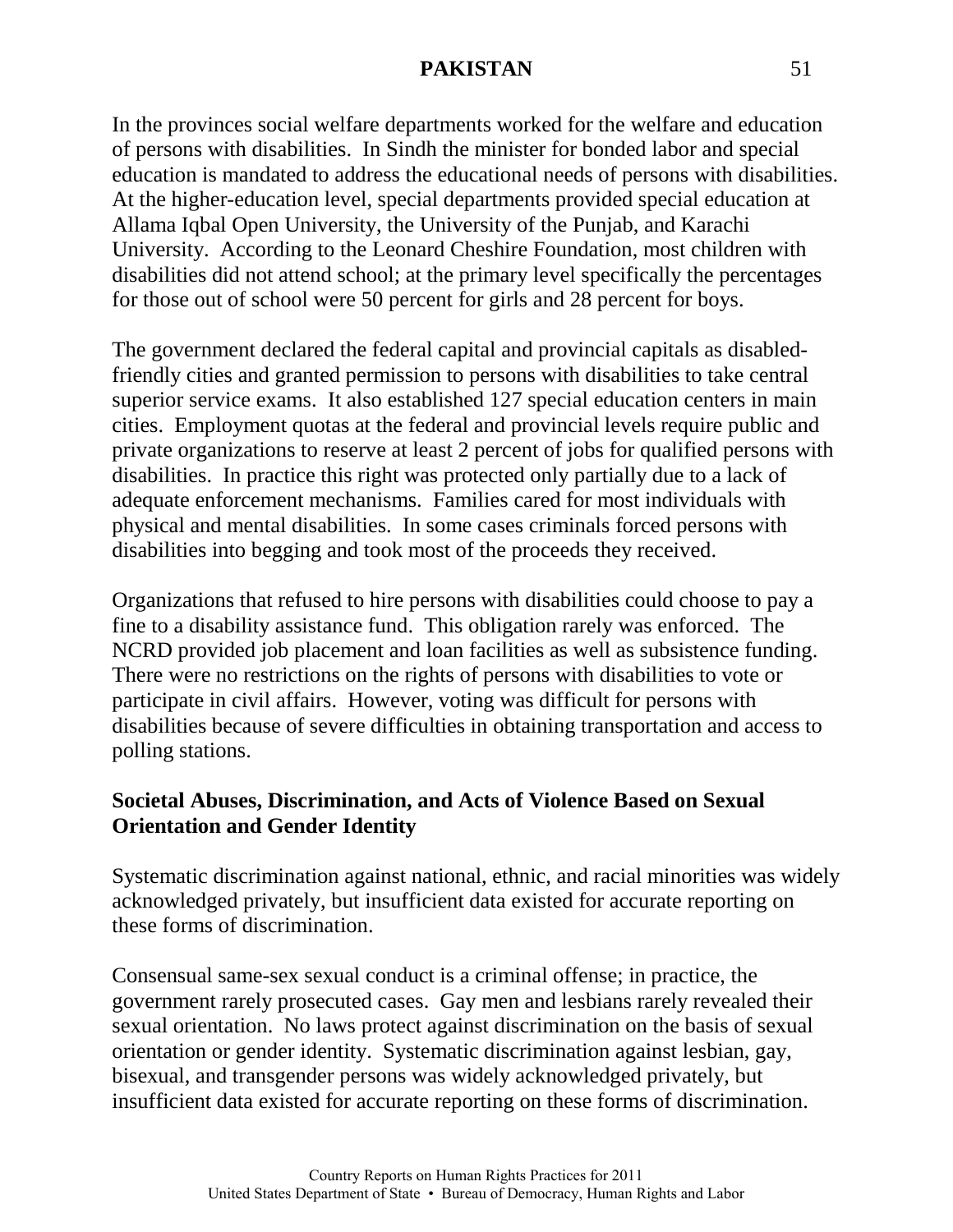Society generally shunned transgender, eunuchs, and hermaphrodites, referred to as "hijras," who often lived together in slum communities and survived by begging and dancing at carnivals and weddings. Some also were involved in prostitution. Hijras often were denied places in schools or admission to hospitals, and landlords often refused to rent or sell property to them. Hijras' families often denied them their fair share of inherited property.

On November 14, the Supreme Court ordered the national Election Commission to reach out to the hijra community and register them to vote in advance of the March 2012 Senate elections.

# **Other Societal Violence or Discrimination**

Societal attitudes toward HIV-positive individuals were changing, but social discrimination continued. Cases of discrimination often went unreported due to the stigma faced by HIV/AIDS patients. In addition to operating treatment centers, the NACP held rallies and public campaigns and spoke in mosques about birth control and AIDS awareness. The Ministry of Health established 13 HIV treatment and care centers nationwide, which provided comprehensive HIV care services.

### **Section 7. Worker Rights**

# **a. Freedom of Association and the Right to Collective Bargaining**

The constitution states that "every citizen shall have the right to form associations or unions, subject to any reasonable restriction imposed by law." The 18th amendment to the constitution devolved matters pertaining to labor legislation and policies to the four provinces. It stipulated that in the interim period, laws would remain in force "until altered, repealed, or amended by the competent authority," that is, the provincial governments. Under the 18th amendment, devolution was completed on June 30.

The International Labor Organization (ILO) noted that the passage of provincial Industrial Relations Acts (IRAs) governing labor relations took place without tripartite consultation and without resolution of identified weaknesses and ambiguity in the former federal legislation, including the inability of agricultural workers to form worker associations. At the provincial levels, collective bargaining rights continued to exclude banking and financial sector workers,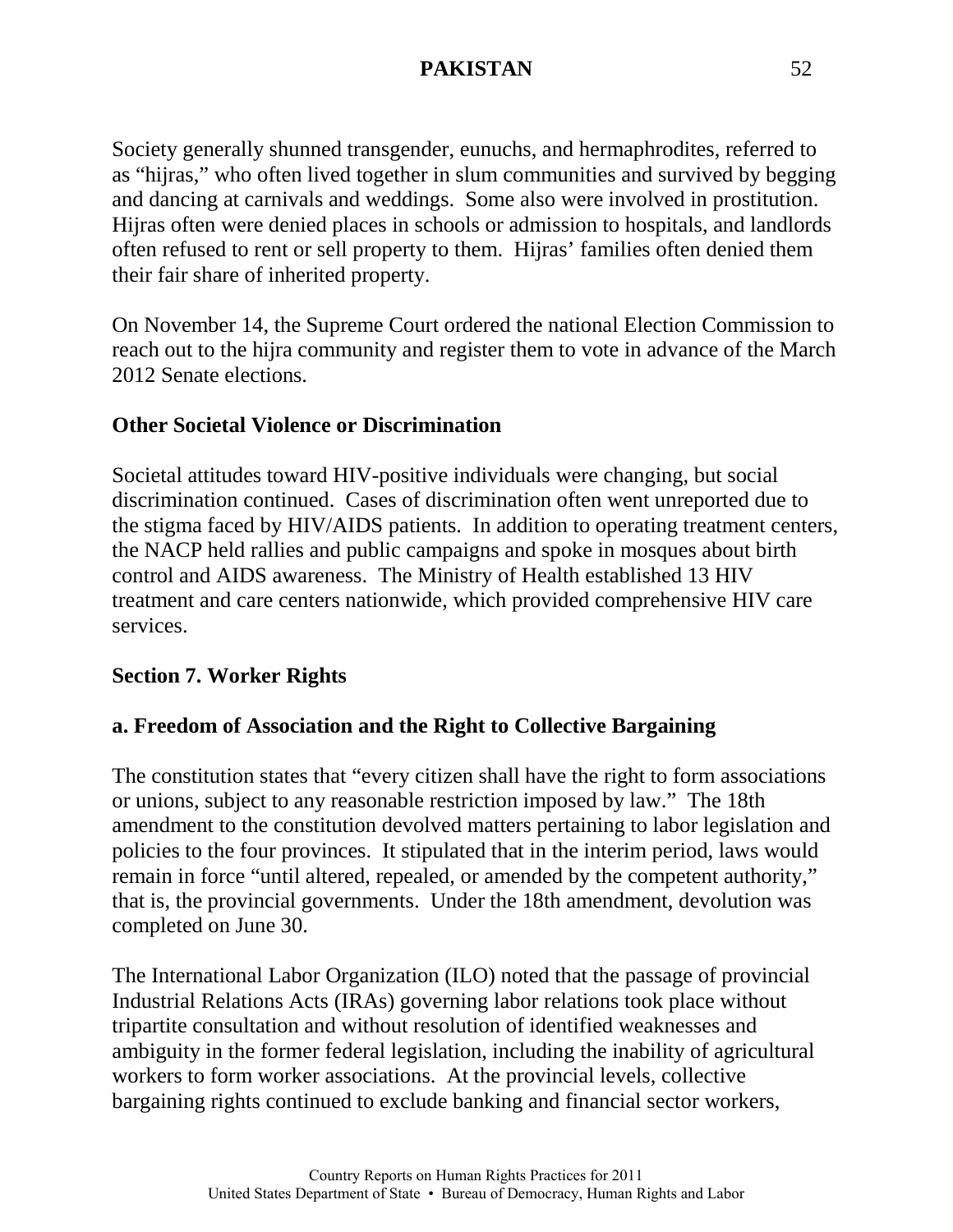forestry workers, hospital workers, self-employed farmers, and persons employed in an administrative capacity or managerial capacity whose wages exceeded 8,000 rupees (\$89) per month.

Despite passage of the four provincial-level IRAs, there was no federal-level law covering nationwide or transprovincial unions between April 2010 and July 2011, meaning that such organizations had no authority to exist and no mandate. This legal gap included unions at nationwide entities such as Pakistan International Airlines and the Pakistan Water and Power Development Authority (WAPDA).

In addition labor unions and activists noted that without any federal-level legislation or federal-level entity responsible for labor, the continued existence of the National Industrial Relations Commission (NIRC) stood in question, and there was no government representative to respond to or negotiate with international labor bodies such as the International Labor Organization (ILO), the World Trade Organization, or the UN on international commitments signed by the government. As a result the president issued the Industrial Relations Ordinance in July, which was extended in November until March 7, 2012, with no possibility of further extension. The National Assembly did not pass a federal bill to cover the ICT and transprovincial unions by year's end. Labor organizations noted that if no federallevel legislation was passed before the ordinance expires in March 2012, the NIRC would cease to exist. Additionally, without federal-level legislation there would be no labor law in the ICT, no entity capable of bilateral or multilevel labor-related negotiations, no single clearinghouse to ensure compliance with international norms, and no legal umbrella for transprovincial unions (and all unions registered in the ICT). By year's end there was no settled mechanism for resolving interprovincial inequities or disputes, or nationwide labor questions involving large corporations or groups of workers.

In addition to these concerns, labor unions and worker organizations noted several deficiencies in the provincial IRAs, including Sindh's adoption of the federal legislation without modification of the language to reflect that it was now a provincial law, and Punjab's IRA, which prohibits labor organization in companies with fewer than 50 workers. Worker organizations also noted that capacity and funding for labor relations implementation at the provincial level was limited and that there was controversy over the federal government's decision to maintain control of the Workers Welfare Fund and Employees Old-Age Benefits Institution.

Laws in place at the time of devolution not "altered, repealed, or amended by the competent authority" remained in effect. One such law prohibits state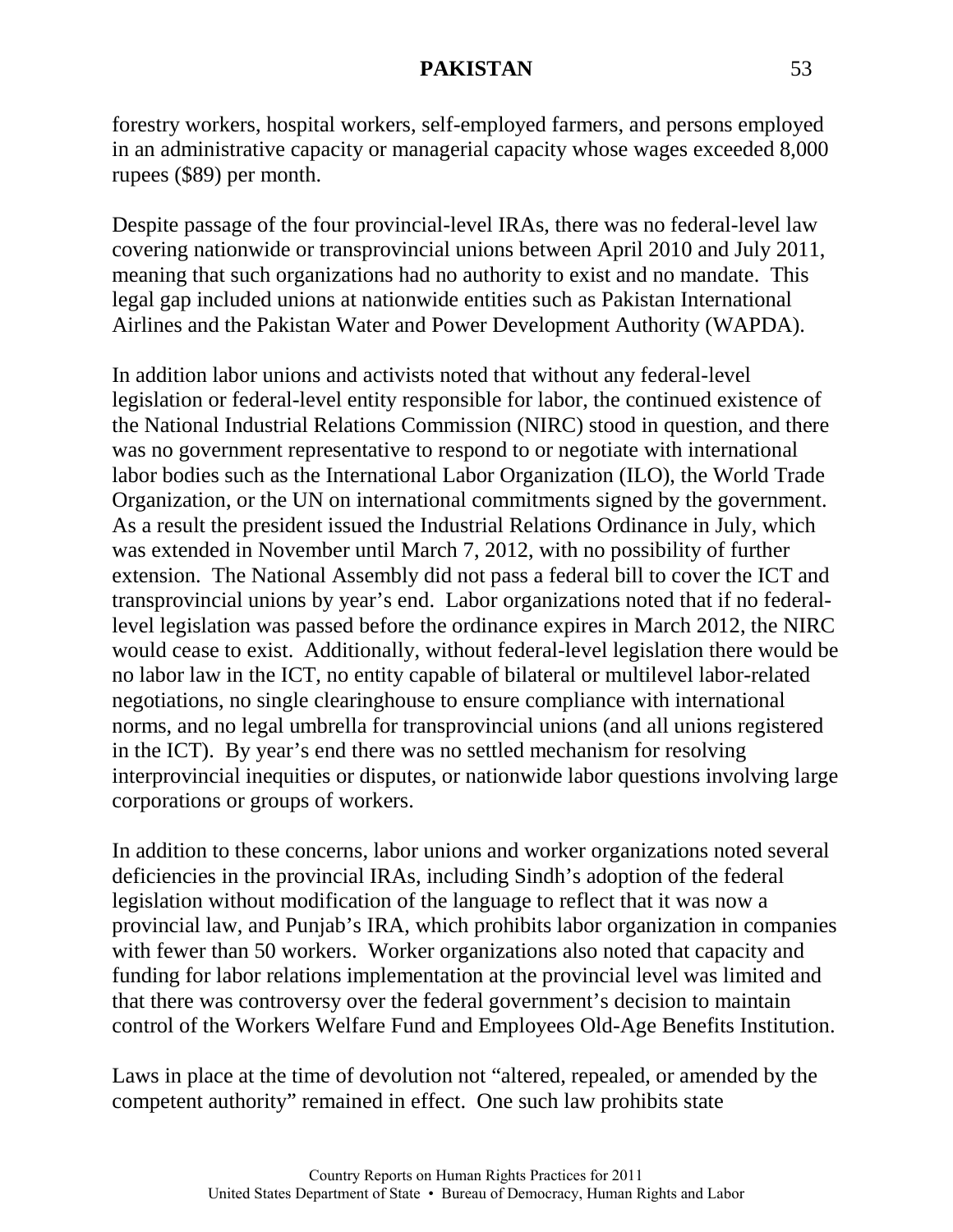administrators, government and state enterprises, and workers in export processing zones (EPZs) from collective bargaining and striking, as well as strikes by public sector workers and workers in nonessential services. While still in effect, labor groups reported that the law was not applied during the year. The provincial industrial relations acts also address and limit strikes and lockouts. For example, the Khyber Pakhtunkhwa Industrial Relations Act specifies that where any "strike or lockout lasts for more than 30 days, the government may, by order in writing, prohibit the strike or lockout" and must then refer the dispute to a labor court.

Other federal-level laws also define illegal strikes, picketing, and other types of protests as "civil commotion," which carries a penalty of up to life imprisonment; deems any gathering of four or more persons subject to police authorization, a provision that authorities may use against trade union gatherings. Devolution did not alter the federal government's authority on criminal matters.

Labor groups, international organizations, and NGOs continued to express concern about the devolution of the laws, noting that certain labor issues, including minimum wages, worker rights, national labor standards, and observance of international labor conventions, should remain within the purview of the federal government. Observers also continued to raise concerns about the provinces' varying capacity and commitment to adopt and enforce adequate labor laws. In 2010 labor unions filed two petitions challenging the full devolution of labor issues to the provinces; the petitions remained pending at year's end.

Labor leaders also stressed the need for legislation to cover the rights of workers in the informal and agricultural sectors.

Enforcement of labor laws remained weak, in large part due to lack of resources and political will. Although some unions were affiliated with political parties, most functioned independently of government and political party influence. Labor leaders anecdotally raised concerns about the use of "yellow unions" by employers to prevent effective unionization.

There were no reported incidents of the government dissolving a union without due process.

Unions were able to organize large-scale strikes. Widespread protests in October by the Pakistan Electric Power Corporation (PEPCO) and WAPDA labor unions against PEPCO's dissolution resulted in President Zardari intervening and delaying the dissolution and power-sector reform process. In July doctors in Islamabad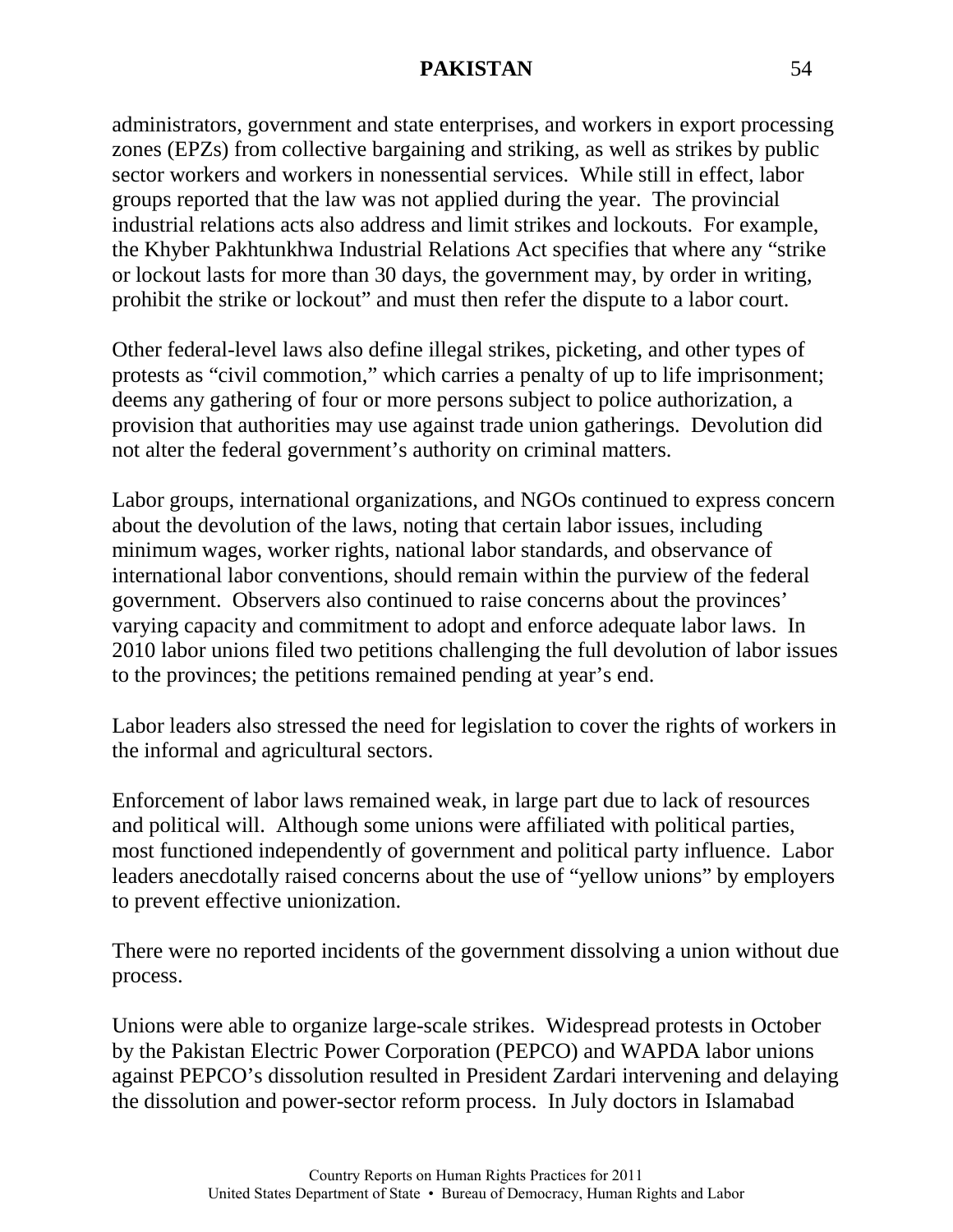went on strike for nearly two months to protest pay and contract benefits, healthservice structures, and the failure to convert contractors to direct hires. Indefinite intermittent strikes by medical workers, including doctors and paramedical, clerical, nursing, and janitorial staff, continued at year's end.

# **b. Prohibition of Forced or Compulsory Labor**

The law prohibits all forms of forced or compulsory labor, cancels all existing bonded labor debts, forbids lawsuits for the recovery of such debts, and establishes the district vigilance committee system to implement the act. The ILO noted that federal and provincial acts prohibit employees from leaving their employment without the consent of the employer, or from striking, as doing so subjects them to penalties of imprisonment that may involve compulsory labor.

The federal law largely was unenforced by the government due to technical flaws, federal and local government structural changes, and a lack of budget implementation. As a result, when law enforcement officers registered bonded labor offenses, they did so under other sections of the penal code, including kidnapping and illegal confinement.

The use of forced and bonded labor continued to be widespread and was common in many industries across the country. NGOs reported that more than one million persons were in bondage, primarily in Sindh and Punjab. A large proportion of bonded laborers were low-caste Hindus as well as Christians and Muslims with lower socioeconomic backgrounds. Bonded labor was most common in agriculture and the brick, glass, carpet, and fishing industries. Bonded laborers often were unable to determine when their debts were fully paid, in part because contracts were rare and employers were able to take advantage of bonded laborers' illiteracy to alter debt amounts or the price laborers paid for seed and fertilizer. In some cases landowners restricted laborers' movements with armed guards or sold laborers to other employers for the price of the laborers' debt.

Boys and girls also were bought, sold, rented, or kidnapped to work in organized, illegal begging rings, domestic servitude, and agriculture as bonded laborers. Illegal labor agents charged high fees to parents with false promises of decent work for their children, who later were exploited and subjected to forced labor in domestic servitude, unskilled labor, small shops, and other sectors. NGOs and police reported markets where girls and women were bought and sold for labor.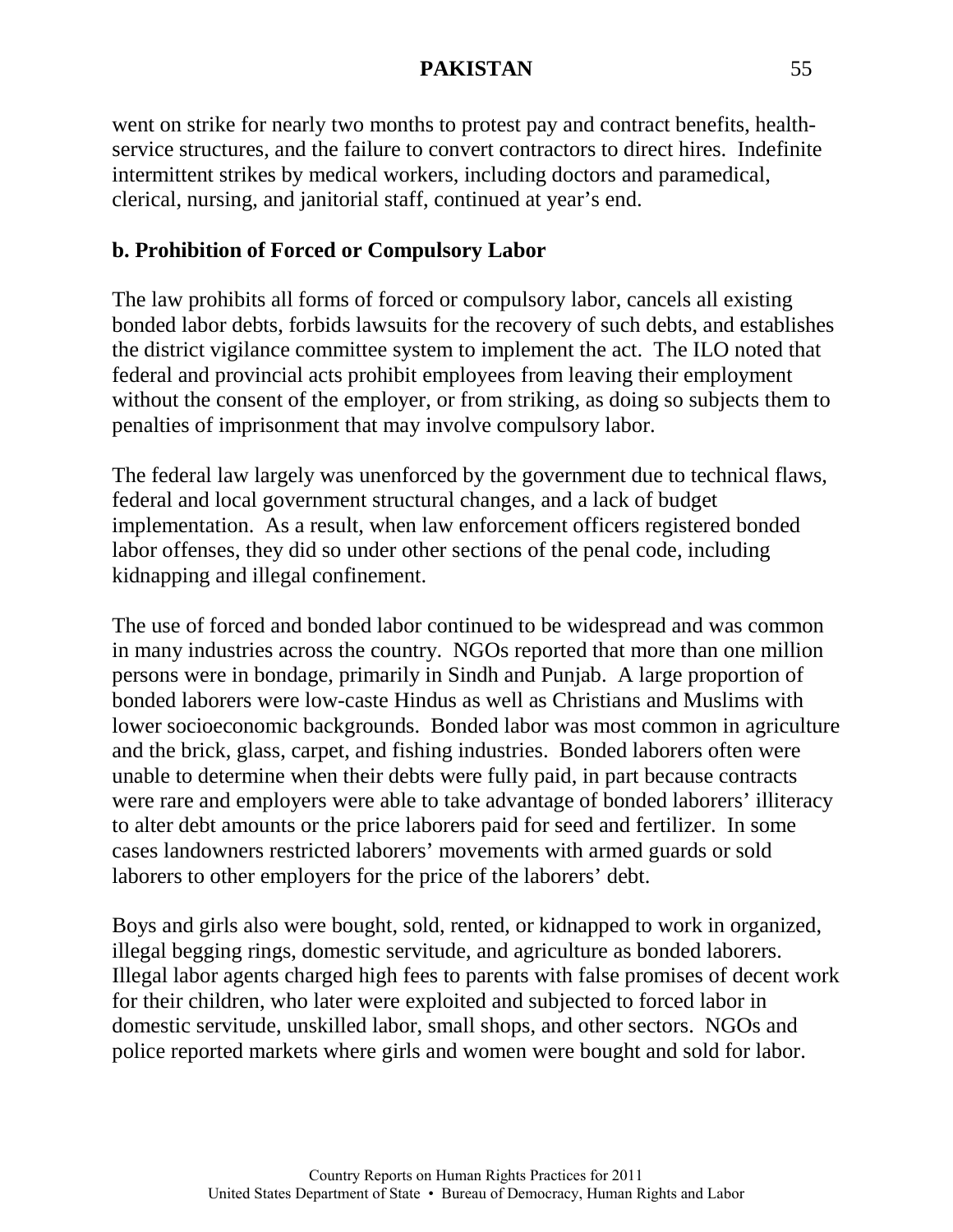Some bonded laborers returned to their former status after they were free, due to a lack of alternative employment options. Ties between landowners, industry owners, and influential politicians hampered effective elimination of the problem. For example, some local police were unable to pursue landowners or brick-kiln owners effectively because they believed that their efforts to carry out investigations according to the law would not be supported by higher-ranking police officers who would be pressured by politicians or the owners themselves.

The KP, Punjab, and Sindh ministries of labor continued to register brick kilns and workers to regulate the industry better and ensure that workers had access to labor courts and other services. The Punjab Department of Labor also continued a project to combat bonded labor in brick kilns, through which it helped brick-kiln workers obtain national identity cards and interest-free loans, and also opened schools at brick kiln sites.

Also see the Department of State's *Trafficking in Persons Report* at [www.state.gov/j/tip.](http://www.state.gov/j/tip)

# **c. Prohibition of Child Labor and Minimum Age for Employment**

The constitution expressly prohibits the employment of children below the age of 14 in any factory, mine, or other hazardous site. However, there is no minimum age for work in nonhazardous sectors.

The law limits a child's workday to seven hours, including a one-hour break after three hours of labor, and sets permissible times of day for work and time off. Children are not allowed to work overtime or at night, and a child should have one day off per week. In addition the law requires employers to keep a register of children working for them for labor inspectors to verify. These prohibitions and regulations do not apply to family businesses or government schools.

The law protects all children younger than age 18 from exploitation and defines exploitative entertainment as all activities related to human sports or sexual practices and other abusive practices. Parents who exploit their children are also liable under the law. The law makes bonded labor by children punishable by up to five years in prison and 50,000 rupees (\$556) in fines. The law prohibits the employment of children younger than 14 in factories, mines, railways, rag-picking, port areas, fireworks, and other hazardous occupations, and it regulates their work conditions. The government considers four occupations and 34 processes illegal for children, including street vending, surgical instrument manufacturing, deep-sea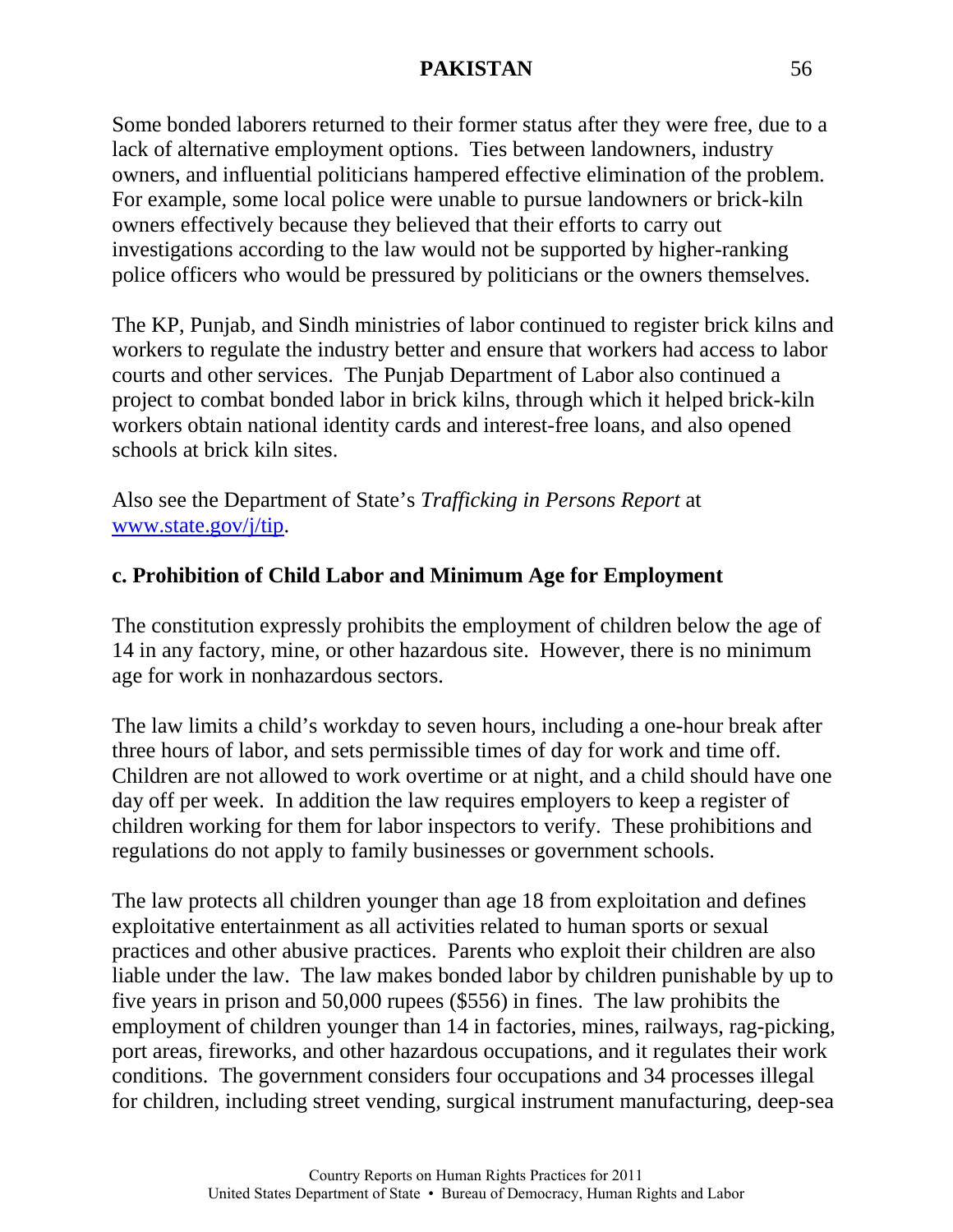fishing, leather manufacturing, brick making, production of soccer balls, and carpet weaving. Despite this, there were reports of children working in all of these areas.

The Ministry of Labor, Manpower, and Overseas Pakistanis had a small group of specialized labor inspectors empowered to inspect all facilities under the child labor law. In reality enforcement efforts were not adequate to meet the scale of the problem. Inspectors had little training and insufficient resources and were susceptible to corruption. Devolution also compounded these problems. Authorities allowed NGOs to perform inspections without interference, and SPARC noted that government officials usually cooperated with their visits.

Authorities often did not impose penalties on violators; when they did, the penalties were not a significant deterrent. Although authorities obtained hundreds of convictions for violations of child labor laws, the fines were generally considered too low to deter violations.

Due to weak government enforcement of child labor laws, child labor remained pervasive. NGOs and government sources noted that the 2010 and 2011 floods proved devastating for children, with the destruction of schools and dire financial situations compelling families to put children to work. According to the HRCP and SPARC, there were 10 million to 11.5 million child laborers, many of them in agriculture and domestic work.

Approximately 70 percent of nonagricultural child labor took place in small workshops, complicating efforts to enforce child labor laws, since by law inspectors may not inspect facilities employing fewer than 10 persons.

Children were forced to work in the brick-kiln, glass bangle, and carpet-weaving industries, as well as agriculture, as part of fulfilling their families' debt obligation to feudal landowners or brick-kiln owners. UNICEF estimated the number of children working in brick kilns at 250,000. In a March 2009 report, the National Coalition against Child Labor stated that there were 1.7 million persons in bonded labor in the agricultural sector, including children.

Poor rural families sometimes sold their children into domestic servitude or other types of work, or paid agents to arrange for such work, often believing that their children would work under decent conditions. Some children sent to work for relatives or acquaintances in exchange for education or other opportunities ended up in exploitative conditions or forced labor.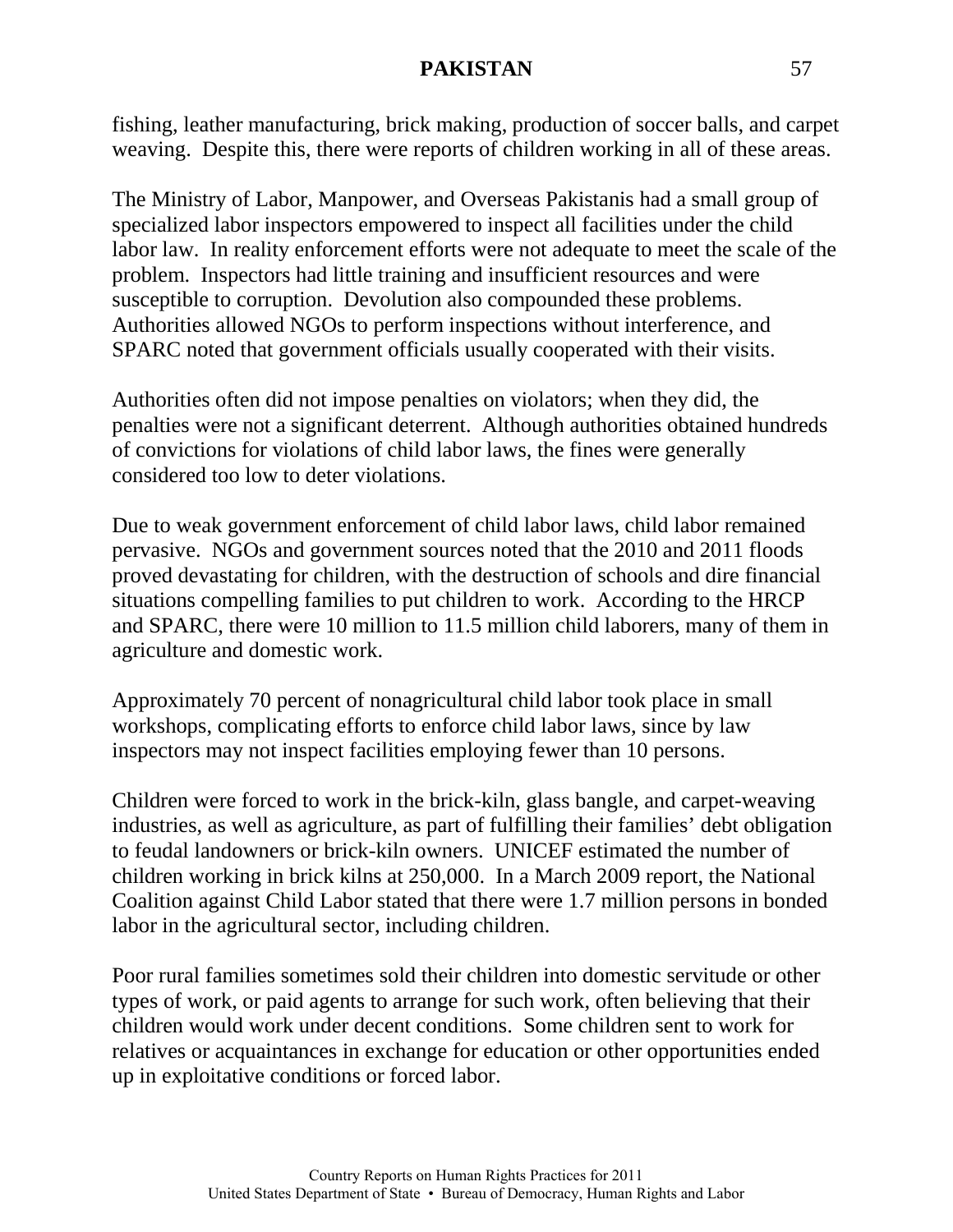Children also were kidnapped and/or sold into organized begging rings, domestic servitude, and child prostitution.

See the Department of Labor's *Findings on the Worst Forms of Child Labor* at [www.dol.gov/ilab/programs/ocft/tda.htm.](http://www.dol.gov/ilab/programs/ocft/tda/htm)

#### **d. Acceptable Conditions of Work**

The federally set minimum wage for unskilled workers is 7,000 rupees (\$78) per month, increased in 2010 from the previous wage of 6,000 (\$67) per month. Provincial governments' minimum wage boards set skilled and semiskilled sector minimum wages. The sectors specified and minimum wages vary by province. The government's 2011 Economic Survey considered the poverty line to be 3,389 rupees (\$37.68) per month. Significant sectors of the workforce, including those in the informal sector, domestic servants, and agricultural workers, were not covered by minimum wage laws.

The law provides for a maximum workweek of 48 hours (54 hours for seasonal factories) with rest periods during the workday and paid annual holidays. Additional benefits required under the labor code include official government holidays, overtime pay, annual and sick leave, health care, education for workers' children, social security, old age benefits, and a workers' welfare fund.

These regulations do not apply to agricultural workers, workers in factories with fewer than 10 employees, domestic workers, or contractors. In addition such workers do not have the right to access "worker courts" to seek redress of grievances and were otherwise extremely vulnerable to exploitation. The inapplicability of many labor laws and the lack of enforcement by the government gave employers in many sectors relative impunity with regard to working conditions, treatment, work hours, and pay.

Provincial governments have primary responsibility for enforcing national labor regulations. Enforcement was ineffective due to limited resources, corruption, and inadequate regulatory structures. In both Sindh and Punjab, provincial policies against surprise inspections severely limited effective enforcement. Balochistan and KP continued to allow surprise inspections. Many workers remained unaware of their rights, especially in the informal sectors. Given the serious restrictions on labor inspections and the impact of limited resources and corruption, inspections and concomitant penalties were insufficient to deter violations of labor laws.